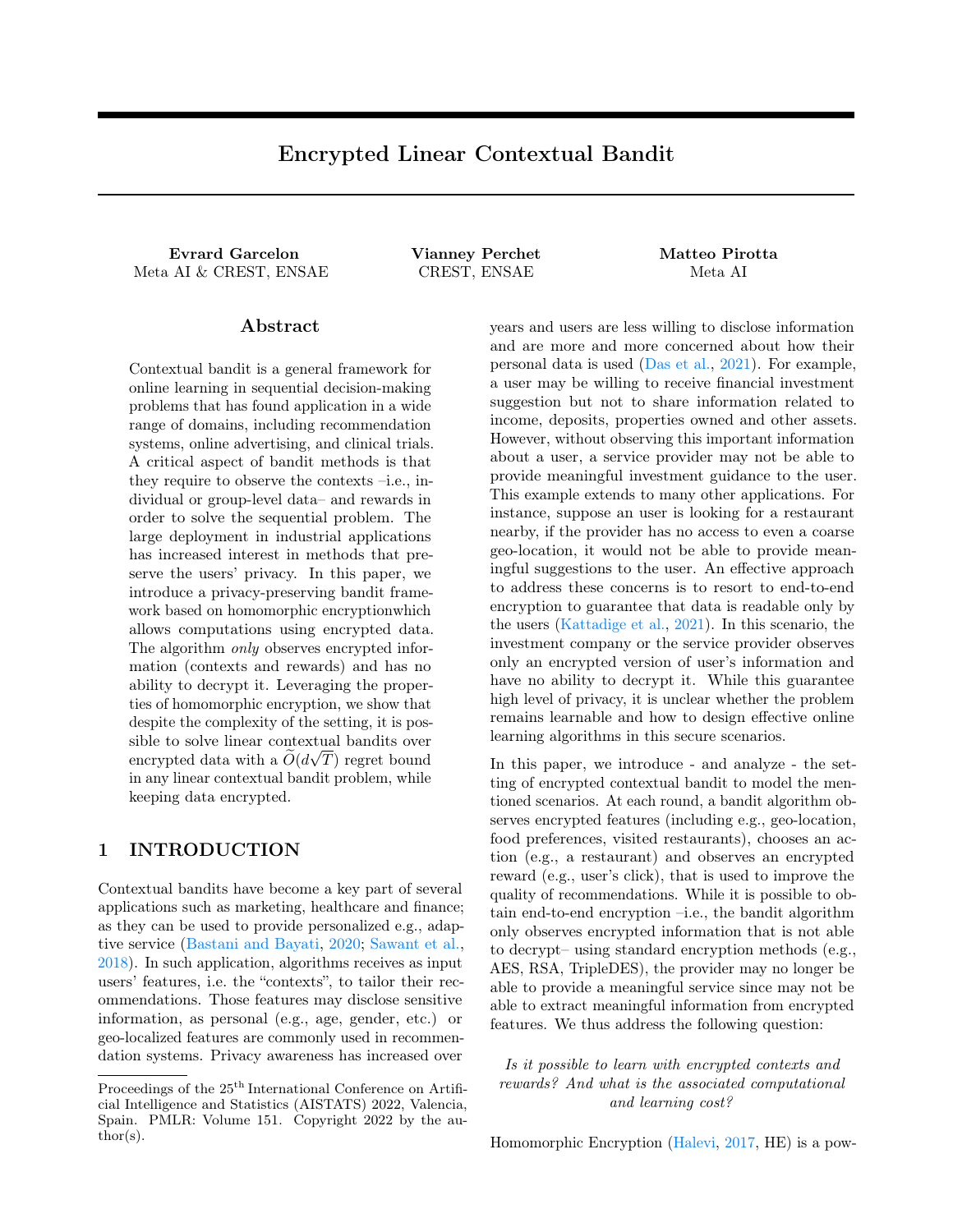erful encryption method that allows to carry out computation of encrypted numbers. While this is a very powerful idea, only a limited number of operations can be performed, notably only addition and/or multiplication. While HE has been largely investigated in supervised learning [\(Badawi et al.,](#page-8-1) [2020;](#page-8-1) [Graham,](#page-9-4) [2015\)](#page-9-4), little is known about online learning. In this paper we aim to look into this direction. We approach the aforementioned question via HE and from a theoretical point-of-view. We consider the case of linear rewards and investigate the design of a "secure" algorithm able to achieve sub-linear regret in this setting. There are several challenges in the design of bandit algorithms that makes the application of HE techniques not easy. First, it is not obvious that all the operations required by a bandit algorithm (notably optimism) can be carried out only through additions and multiplications. Second, errors or approximations introduced by the HE framework to handle encrypted data may compound and prevent to achieve provably good performance. Finally, a careful algorithmic design is necessary to limit the total number of HE operations, which are computationally demanding.

Contributions. Our main contributions can be summarized as follows: 1) We introduce and formalize the problem of secure contextual bandit with homomorphic encryption. 2) We provide the first bandit algorithm able to learn over encrypted data in contextual linear bandits, a standard framework that allows us to describe and address all the challenges in leveraging HE in online learning. Leveraging optimism (e.g., [Abbasi-](#page-8-2)[Yadkori et al.,](#page-8-2) [2011\)](#page-8-2) and HE, we introduce HELBA which balances security, approximation error due to HE and computational cost to achieve a  $O(\sqrt{T})$  regret bound. This shows that i) it is possible to learn online with encrypted information; ii) preserving users' data security has negligible impact on the learning process. This is a large improvement w.r.t.  $\varepsilon$ -LDP which has milder security guarantees and where the best known bound is  $O(T^{3/4}/\varepsilon)$ . 3) We discuss practical limitations of HE and ways of improving the efficiency of the proposed algorithm, mainly how the implementation of some procedures can speed up computations and allow to scale dimension of contexts. We report preliminary numerical simulations confirming the theoretical results.

Related work. To prevent information leakage, the bandit literature has mainly focused on Differential Privacy (DP) (e.g., [Shariff and Sheffet,](#page-10-0) [2018;](#page-10-0) [Tossou](#page-10-1) [and Dimitrakakis,](#page-10-1) [2016\)](#page-10-1). While standard  $(\epsilon, \delta)$ -DP enforces statistical diversity of the output of an algorithm, it does not provide guarantees on the security of user data that can be accessed directly by the algorithm. A stronger privacy notion, called local DP, requires data being privatized before being accessed by the algorithm. While it may be conceptually similar to encryption, i) it does not provide the same security guarantee as encryption (having access to a large set of samples may allow some partial denoising [Cheu et al.](#page-8-3)  $(2021)$ ; and ii) it has a large impact on the regret of the algorithm. For example, [Zheng et al.](#page-10-2) [\(2020\)](#page-10-2) recently analyzed  $\varepsilon$ -LDP in contextual linear bandit and derived an algorithm with  $\widetilde{O}(T^{3/4}/\varepsilon)$  regret bound to be compared with a  $O(\sqrt{T})$  regret of non-private algorithms. Homomorphic Encryption (e.g. [Halevi,](#page-9-3) [2017\)](#page-9-3) has only been merely used to encrypt rewards in bandit problems [\(Ciucanu et al.,](#page-8-4) [2020,](#page-8-4) [2019\)](#page-8-5), but in some inherently simpler setting than the setting considered here (see App. [B\)](#page-11-0).

# 2 HOMOMORPHIC ENCRYPTION

Homomorphic Encryption [\(Halevi,](#page-9-3) [2017\)](#page-9-3) is a probabilistic encryption method that enables an untrusted party to perform some computations (addition and/or multiplication) on encrypted data. Formally, given two original messages  $m_1$  and  $m_2 \in \mathbb{R}$ , the addition (resp. multiplication) of their encrypted versions (called ciphertexts) is equal to the encryption of their sum  $m_1 + m_2$  (resp.  $m_1 \times m_2$ ), hence the name "homomorphic".[1](#page-1-0) We consider a generic homomorphic schemes that generate a public key pk (distributed widely and used to encrypt messages), and private keys sk (used for decryption of encrypted messages). This private key is, contrary to the public key, obviously assumed to be kept private.

More precisely, we shall consider Leveled Fully Homomorphic encryption (LFHE) schemes for real numbers. This type of schemes supports both additions and multiplications but only for a fixed and finite number of operations, referred to as the depth. This limitation is a consequence of HE's probabilistic approach. Although noisy encryption allows to achieve high security, after a certain number of operations the data is drown in the noise (e.g., [Albrecht et al.,](#page-8-6) [2015\)](#page-8-6), resulting in an indecipherable ciphertext (the encrypted message). In most LFHE schemes, the depth is the maximum number of operations possible before losing the ability to decrypt the message. Often multiplications have a significantly higher noise growth than addition and the depth refers to the maximum number of multiplication between ciphertexts possible. The security of a LFHE schemes is defined by  $\kappa \in \mathbb{N}$ , usually  $\kappa \in \{128, 192, 256\}$ . A  $\kappa$ -bit level of security means that an attacker has to perform roughly  $2^{\kappa}$  operations to break the encryption scheme,

<span id="page-1-0"></span><sup>1</sup>Most schemes also support Single Instruction Multiple Data (SIMD), i.e., the same operation on multiple data points in parallel.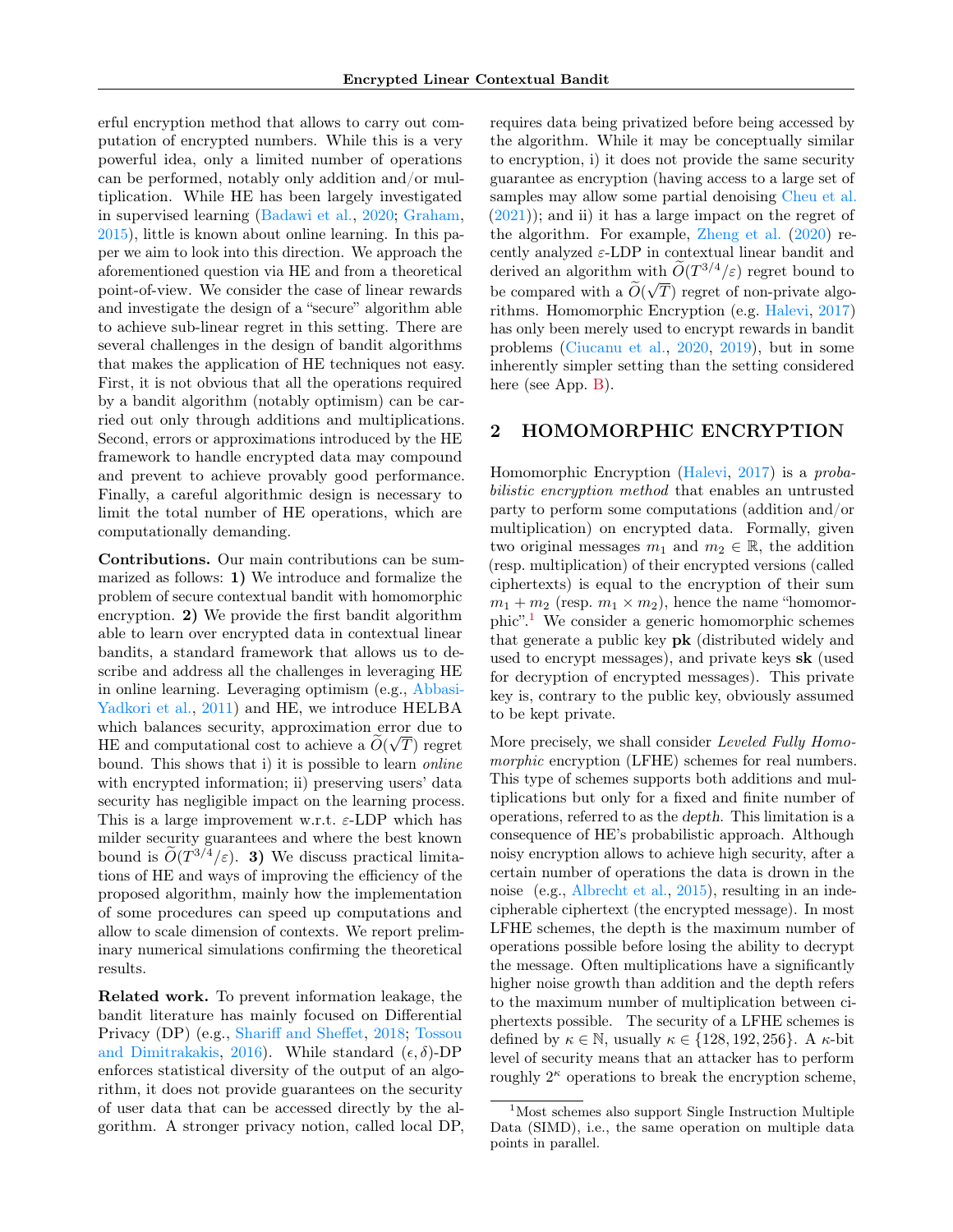i.e., to decrypt a ciphertext without the secret key.

Formally, an LFHE scheme is defined by:

- A key generator function  $KeyGen(N, D, \kappa)$ : takes as input the maximum depth  $D$  (e.g., max. number of multiplications), a security parameter  $\kappa$  and the degree N of polynomials used as ciphertexts (App. [C.1\)](#page-12-0). It outputs a secret key sk and a public key pk .
- An encoding function  $Enc_{\textbf{pk}}(m)$ : encrypts the message  $m \in \mathbb{R}^{\bar{d}}$  with the public key **pk**. The output is a ciphertext  $ct$ , a representation of m in the space of complex polynomials of degree N.
- A decoding function  $Dec_{sk}(\mathbf{ct})$ : decrypts the ciphertext ct of  $m \in \mathbb{R}^d$  using the secret key sk and outputs message m.
- An additive operator  $Add(\mathbf{ct}_1, \mathbf{ct}_2)$ : for ciphertexts  $ct_1$  and  $ct_2$  of messages  $m_1$  and  $m_2$ , it outputs ciphertext  $ct_{add}$  of  $m_1 + m_2$ :  $Dec_{\textbf{sk}}\Big( Add(Enc_{\textbf{pk}}(m_1), Enc_{\textbf{pk}}(m_2)) \Big) = m_1 + m_2.$
- A multiplicative operator  $Mult(\mathbf{ct}_1, \mathbf{ct}_2)$ : similar to Add but for ciphertexts  $ct_1$  and  $ct_2$  of messages  $m_1$ and  $m_2$  and output ciphertext  $\mathbf{ct}_{mult}$  of  $m_1 \cdot m_2$ .

To avoid to complicate the notation we will use classical symbols to denote addition and multiplication between ciphertexts. Choosing  $D$  as small as possible is essential, as it is the major bottleneck for performance, in particular at the keys generation step. This cost comes from the fact that the dimension of a ciphertext  $N$  needs to grow with  $D$  for a given security level κ: namely  $N > Ω(κD)$  (refer to App. [C.1](#page-12-0) for more details). In this paper, we choose to use the CKKS scheme [\(Cheon et al.,](#page-8-7) [2017\)](#page-8-7) because it supports operations on real numbers.

Other HE schemes. Most HE schemes [\(ElGamal,](#page-9-5) [1985;](#page-9-5) [Paillier,](#page-9-6) [1999;](#page-9-6) [Rivest et al.,](#page-9-7) [1978\)](#page-9-7) are Partially Homomorphic and only support either additions or multiplications, but not both. Other schemes that support any number of operations are called Fully Homomorphic encryption (FHE) schemes. Most LFHE schemes can be turned into FHE schemes thanks to the bootstrapping technique introduced by [Gentry and Boneh](#page-9-8) [\(2009\)](#page-9-8). However, the computational cost is extremely high. It is thus important to optimize the design of the algorithm to minimize its multiplicative depth and (possibly) avoid bootstrapping [\(Acar et al.,](#page-8-8) [2018;](#page-8-8) [Ducas](#page-9-9) [and Micciancio,](#page-9-9) [2015;](#page-9-9) [Zhao and Wang,](#page-10-3) [2018\)](#page-10-3).

# 3 CONTEXTUAL BANDIT AND ENCRYPTION

A contextual bandit problem is a sequential decisionmaking problem with  $K \in \mathbb{N}_+$  arms and horizon  $T \in$ N<sup>+</sup> (e.g., [Lattimore and Szepesvári,](#page-9-10) [2020\)](#page-9-10). At each time  $t \in [T] := \{1, \ldots, T\}$ , a learner first observes a set

## Algorithm 1 Encrypted Contextual Bandit (Server-Side)

<span id="page-2-0"></span>

| <b>Input:</b> Agent: $\mathfrak{A}$ , public key: <b>pk</b> , horizon: T |
|--------------------------------------------------------------------------|
| for $t = 1, \ldots, T$ do                                                |
| Agent 24 observes encrypted context $(x_{t,a})_{a\in[K]}$ =              |
| $(Encpk(st,a))_{a\in[K]}$                                                |
| Agent 24 computes the next action as a function of                       |
| the encrypted history and $(x_{t,a})_{a\in[K]}$ and outputs an           |
| encrypted action $u_t = Enc_{\textbf{pk}}(a_t)$                          |
| Agent 24 observes encrypted reward $y_t = Enc_{\textbf{pk}}(r_t)$        |
| end for                                                                  |

Algorithm 2 Encrypted Contextual Bandit (User-Side)

<span id="page-2-1"></span>

| Input: public key: pk, secret key: sk                                        |
|------------------------------------------------------------------------------|
| for $t = 1, \ldots, T$ do                                                    |
| User t observes features $(s_{t,a})_{a\leq K}$ and sends                     |
| $(x_{t,a})_{a\in[K]} = (Enc_{\mathbf{pk}}(s_{t,a}))_{a\in[K]}$ to the server |
| User $t$ receives encrypted action $u_t$                                     |
| User t decrypts action $a_t = Dec_{\mathbf{sk}}(u_t)$                        |
| User t observes reward $r_t = r(s_{t,a_t}) + \eta_t$ and sends               |
| $Enc_{\mathbf{pk}}(r_t)$ to the server                                       |
| end for                                                                      |

of features  $(s_{t,a})_{a \in [K]} \subset \mathbb{R}^d$ , selects an action  $a_t \in [K]$ and finally observes a reward  $r_t = r(s_{t,a_t}) + \eta_t$  where  $\eta_t$ is a conditionally independent zero-mean noise. We do not assume anything on the distribution of the features  $(s_{t,a})_a$ . The performance of the learner  $\mathfrak A$  over T steps is measured by the regret, that measures the cumulative difference between playing the optimal action and the action selected by the algorithm. Formally, let  $a_t^* =$  $\arg \max_{a \in [K]} r(s_{t,a})$  be the optimal action at step t, then the pseudo-regret is defined as:

$$
R_T = \sum_{t=1}^T r(s_{t,a_t}) - r(s_{t,a_t}).
$$
\n(1)

To protect privacy and avoid data tempering, we introduce end-to-end encryption to this protocol. Contexts and rewards are encrypted before being observed by the learner; we call this setting encrypted contextual bandit (Alg. [1\)](#page-2-0). Formally, at time  $t \in [T]$ , the learner  $\mathfrak A$  observes encrypted features  $x_{t,a} = Enc_{\textbf{pk}}(s_{t,a})$  for all actions  $a \in \mathcal{A}$ , and the encrypted reward  $y_t = Enc_{\textbf{pk}}(r_t)$ associated to the selected action  $a_t$ . The learner may know the public key pk but not the secure key sk. The learner is thus not able to decrypt messages and it never observes the true contexts and rewards. We further assume that both the agent  $\mathfrak A$  and the users follow the honest-but-curious model, that is to say each parties follow their protocol honestly but try to learn as much as possible about the other parties private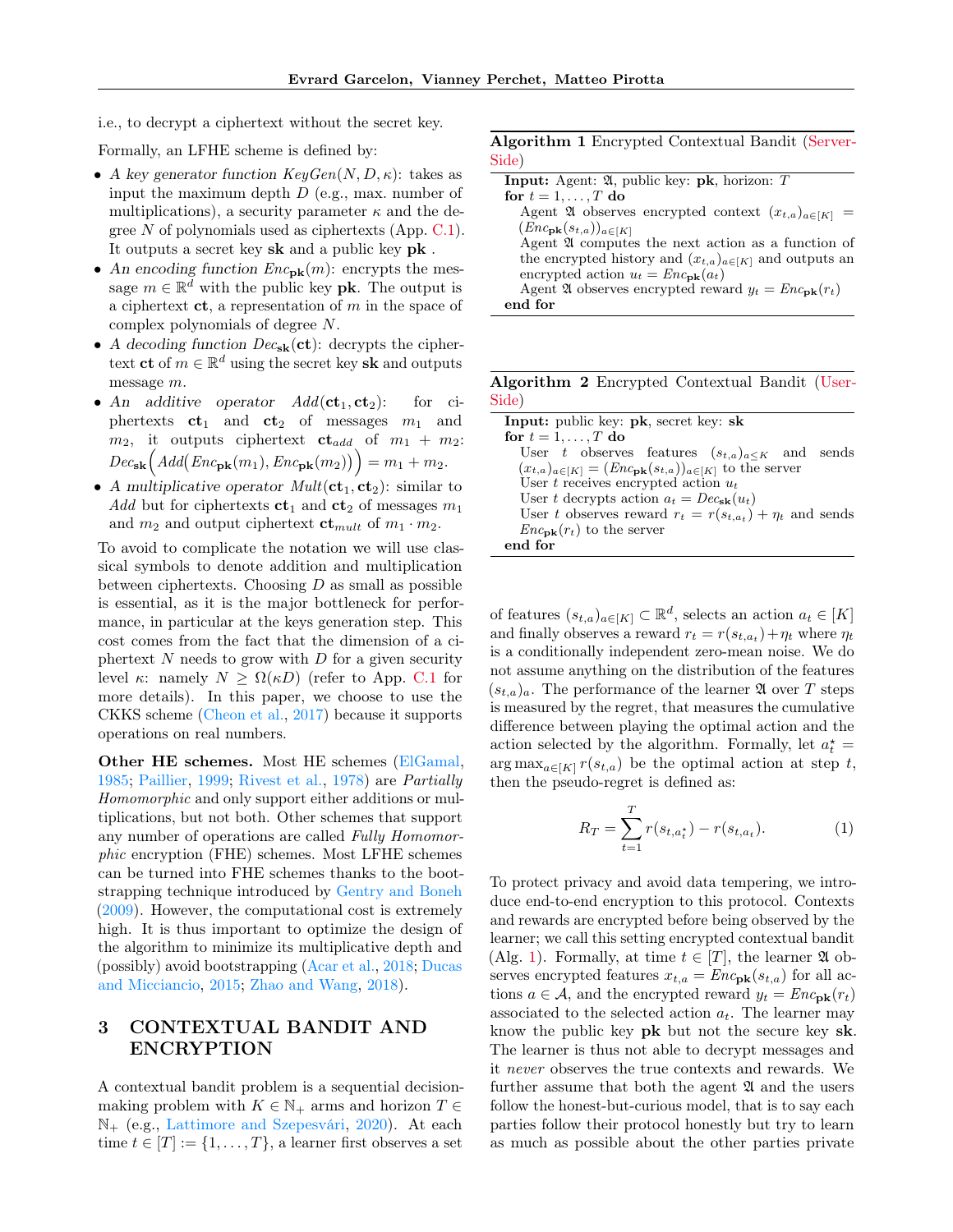data. [2](#page-3-0) As a consequence, the learner can only do computation on the encrypted information. As a result, all the internal statistics used by the bandit algorithm are now encrypted. On user's side (see Alg. [2\)](#page-2-1), upon receiving an encrypted action  $u_t = Enc_{\textbf{pk}}(a_t)$  and decrypting it  $a_t = Dec_{s\mathbf{k}}(u_t)$  using the secure key sk, the user generates a reward  $r_t = r(s_{t,a_t}) + \eta_t$  and sends to the learner the associated ciphertext  $y_t$ . The learning algorithm is able to encrypt the action since the public key is publicly available. See App. [C](#page-12-1) for additional details.

We focus on the well-known linear setting where rewards are linearly representable in the features. Formally, for any feature vector  $s_{t,a}$ , the reward is  $r(s_{t,a}) =$  $\langle s_{t,a}, \theta^* \rangle$ , where  $\theta^* \in \mathbb{R}^d$  is unknown. For the analysis, we rely on the following standard assumption:

<span id="page-3-5"></span>**Assumption 1.** There exists  $S > 0$  such that  $\|\theta^*\|_2 \leq$ S and there exists  $L \geq 1$  such that, for all time  $t \in [T]$ and arm  $a \in [K]$ ,  $||s_{t,a}||_2 \leq L$  and  $r_t = \langle s_{t,a}, \theta^{\star} \rangle + \eta_t \in$  $[-1, 1]$  with  $\eta_t$  being  $\sigma$ -subGaussian for some  $\sigma > 0$ .

# <span id="page-3-6"></span>4 AN ALGORITHM FOR ENCRYPTED LINEAR CONTEXTUAL BANDITS

In the previous section, we have introduced a generic framework for contextual bandit with encrypted information. Here, we provide the first algorithm able to learn with encrypted observations. In the non-

<span id="page-3-1"></span>

| Algorithm 3 Simplified HELBA                                         |       |
|----------------------------------------------------------------------|-------|
| for $t = 1, \ldots, T$ do                                            |       |
| if Update (Step $\Theta$ ) then                                      |       |
| Step $\bullet$ : Estimate encrypted parameter                        | using |
| ${x_{l,a_l}, y_l}_{l \in [t-1]}$                                     |       |
| end if                                                               |       |
| Observe encrypted contexts $(x_{t,a})_{a \in [K]}$                   |       |
| $(Encpk(st,a))a\in[K]$                                               |       |
| Step $\bullet$ : Compute encrypted indexes $(\rho_a(t))_{a \in [K]}$ |       |
| Step $\mathbf{\Theta}$ : Compute $\arg \max_a \{\rho_a(t)\}\$        |       |
| $end$ for                                                            |       |

secure protocol, algorithms based on the optimismin-the-face-of-uncertainty (OFU) principle such as Lin-UCB [\(Chu et al.,](#page-8-9) [2011\)](#page-8-9) and OFUL [\(Abbasi-Yadkori](#page-8-2) [et al.,](#page-8-2) [2011\)](#page-8-2) have been proved to achieve the regret et al., 2011) have been proved to achieve the regret<br>bound  $O(Sd\sqrt{T}\ln(TL))$ . Clearly, they will fail to be used as is in the secure protocol and need to be rethinked around the limitations of HE (mainly approximations in most operations). As mentioned in the introduction, there are many, both theoretical and practical, challenges to leverage HE in this setting. Indeed, 1) computing an estimate of the parameter  $\theta^*$ from ridge regression is extremely difficult with HE as finding the inverse of a matrix is not directly feasible for a leveled scheme [\(Esperança et al.,](#page-9-11) [2017\)](#page-9-11). 2) Similarly, computing the bonus for the optimistic action selection requires invoking operations that are not naturally available in HE hence incurring a large computational cost. Finally, 3) computing the maximum element (or maximum index) of a list of encrypted values is nontrivial for the algorithm alone, as it cannot observe the values to compare. In this section, we will provide HE compatible operations addressing these three issues. Each step is highly non-trivial and correctly combining them is even more challenging due to error compounding. We believe the solution we provide for each individual step may be of independent interest.

Alg. [3](#page-3-1) report a simplified version of our HE bandit algorithm. Informally, at each round  $t$ , our algorithm HELBA (Homomorphically Encrypted Linear Bandits) builds an HE estimate  $\omega_t$  of the unknown  $\theta^*$  $(\omega^* = Enc_{\text{pk}}(\theta^*))$  using the observed encrypted samples, compute HE optimistic indexes  $(\rho_a(t))_a$  for each action and select the action maximizing the index. We stress that all the mentioned statistics ( $\omega_t$  and  $\rho_a(t)$ ) are encrypted values. Indeed, HELBA operates directly in the encrypted space, i.e., the space of complex polynomials of degree N. Let's analyze those three steps.

## Step ❶: HE Friendly Ridge Regression

The first step is to build an estimate of the parameter  $\theta^*$ . In the non-encrypted case, we can simply use  $\theta_t = V_t^{-1} \sum_{l=1}^{t-1} s_{l,a_l} r_l$ , where  $V_t = \sum_{l=1}^{t-1} s_{l,a_l} s_{l,a_l}^T + \lambda I$ . With encrypted values  $(x_{l,a_l}, y_l)_{l \in [t-1]}$ , it is possible to compute an encrypted matrix  $\Lambda_t = \sum_{l=1}^{t-1} x_{l,a_l} x_{l,a_l}^T +$  $\lambda Enc_{\text{pk}}(I) = Enc_{\text{pk}}(V_t)$  and vector  $\sum_{l=1}^{t-1} x_{l,a_l} y_l$  as these operations (summing and multiplying) are HE compatible. The issue resides in the computation of  $\Lambda_t^{-1}$ . An approximate inversion scheme can be leveraged though.

Given a matrix  $V \in \mathbb{R}^d$  with eigenvalues  $\lambda_1 \geq \ldots \geq$  $\lambda_d > 0$  and  $c \in \mathbb{R}$  such that for all  $i \in [d], \lambda_i \in$ Conv  $({z \in \mathbb{R} \mid |z-c| \leq c}, 2c) \setminus {0, 2c}^3$  $({z \in \mathbb{R} \mid |z-c| \leq c}, 2c) \setminus {0, 2c}^3$ , we define the following sequence of matrices [\(Guo and Higham,](#page-9-12) [2006\)](#page-9-12)

<span id="page-3-3"></span>
$$
X_{k+1} = X_k(2I_d - M_k), \quad M_{k+1} = (2I_d - M_k)M_k, \tag{2}
$$

initialized at  $X_0 = \frac{1}{c} I_d$  and  $M_0 = \frac{1}{c} V$ . We can show that this sequence converges to  $V^{-1}$ .

<span id="page-3-4"></span>**Proposition 2.** If  $V \in \mathbb{R}^{d \times d}$  is a symmetric positive definite matrix,  $c \geq Tr(V)$  and for some precision level

<span id="page-3-0"></span><sup>2</sup>A trusted third party can be used to generate a public and secret keys. Those keys are then sent to the users but not to the agent  $\mathfrak A$  (see Sec. [6\)](#page-6-0).

<span id="page-3-2"></span> ${}^{3}$ Conv $(E)$  is the convex hull of set E.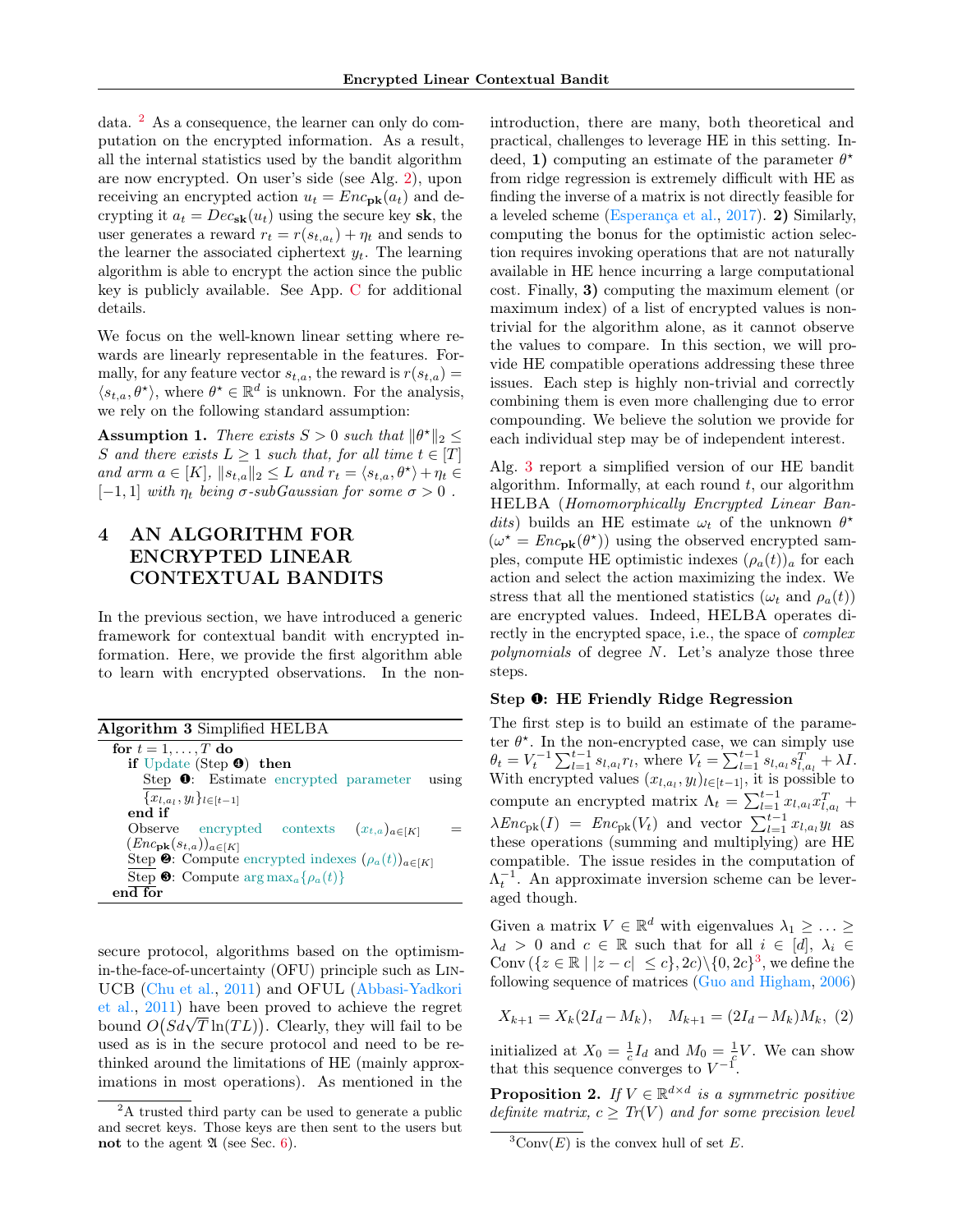$\varepsilon > 0$ , the iterate in [\(2\)](#page-3-3) satisfies  $||X_k - V^{-1}|| \leq \varepsilon$  for any  $k \geq k_1(\varepsilon)$  with  $k_1(\varepsilon) = \frac{1}{\ln(2)} \ln \left( \frac{\ln(\lambda) + \ln(\varepsilon)}{\ln(1 - \lambda)} \right)$  $\ln\left(1-\frac{\lambda}{c}\right)$  $\Big)$ , where  $\lambda \leq \lambda_d$  is a lower bound to the minimal eigenvalue of V and  $\|\cdot\|$  is the matrix spectral-norm.

Since  $V_t$  is a regularized matrix, it holds that  $\lambda_d \geq$  $\lambda > 0$  and by setting  $c = \lambda d + L^2 t$  we get that  $c \geq \text{Tr}(V_t) \geq \max_i {\lambda_i}$ , for any step  $t \in [T]$ . There-fore, we can apply iterations [\(2\)](#page-3-3) to  $\Lambda_t = Enc_{\text{pk}}(V_t)$ since are all HE compatible operations (additions and matrix multiplications). For  $\varepsilon_t > 0$ , iterations [\(2\)](#page-3-3) gives a  $\varepsilon_t$ -approximation  $A_t := X_{k_1(\varepsilon_t)}$  of  $V_t^{-1}$ , i.e.,  $||Dec_{sk}(A_t) - V_t^{-1}||$  ≤  $\varepsilon_t$ . As a consequence, an encrypted estimate of the unknown parameter  $\theta^*$  can be computed by mere simple matrix multiplications  $\omega_t = A_t \sum_{l=1}^{t-1} x_{l,a_l} y_l$ . Leveraging the concentration of the inverse matrix, the following error bound for the estimated parameter holds.

<span id="page-4-1"></span>**Corollary 3.** Setting 
$$
\varepsilon_t = \left( Lt^{3/2} \sqrt{L^2t + \lambda} \right)^{-1}
$$
 in  
Prop. 2, then  $||Dec_{sk}(\omega_t) - \theta_t||_{V_t} \le t^{-1/2}$ ,  $\forall t$ .

This result, along with the standard concentration for linear bandit [\(Abbasi-Yadkori et al.,](#page-8-2) [2011,](#page-8-2) Thm. 2), implies that, at all time steps  $t$ , with probability at least  $1 - \delta$ :

$$
\theta^* \in \widetilde{\mathcal{C}}_t := \{ \ \theta \in \mathbb{R}^d \ | \ \Vert Dec_{\mathbf{sk}}(\omega_t) - \theta \Vert_{V_t} \leq \widetilde{\beta}_t \}, \quad (3)
$$

where  $||a||_B =$ √  $a^{\top}Ba$  and  $\tilde{\beta}_t = t^{-1/2} + S\sqrt{\frac{1}{2}t^{-1/2}}$  $\lambda +$  $\sigma \sqrt{d \left(\ln\left(1 + L^2 t / \lambda\right) + \ln\left(\pi^2 t^2 / (6\delta)\right)\right)}$  is the inflated confidence interval due to the approximate inverse (see Prop. [9](#page-16-0) in App. [D.4\)](#page-16-1). Note that  $\beta_t$  is a plain scalar, not an encrypted value.

## Step ❷: Computing The Optimistic Index

Once solved the encrypted ridge regression, the next step for HELBA is to compute an optimistic index  $\rho_a(t)$  such that  $r(s_{t,a}) \leqslant Dec_{\mathbf{sk}}(\rho_a(t))$ . For any feature vector  $s_{t,a}$ , by leveraging the confidence interval in [\(3\)](#page-4-0), the optimistic (unencrypted) index is given by  $\max_{\theta \in \widetilde{C}_t} \langle \theta, s_{t,a} \rangle = \langle Dec_{\mathbf{sk}}(\omega_t), s_{t,a} \rangle + \beta_t ||s_{t,a}||_{V_t^{-1}}.$ Leveraging Prop. [2,](#page-3-4) the definition of  $\varepsilon_t$  in Cor. [3](#page-4-1) and  $||s_{t,a}||_2 \leq \tilde{L}$ , it holds that:

$$
\forall s_{t,a}, \; \|s_{t,a}\|_{V_t^{-1}}^2 - \|s_{t,a}\|_{Dec_{\mathbf{sk}}(A_t)}^2 \le L^2 \|V_t^{-1} - Dec_{\mathbf{sk}}(A_t)\|
$$
  

$$
\le Lt^{-\frac{3}{2}}(\lambda + L^2t)^{-1/2}
$$

which leads to  $\max_{\theta \in \widetilde{\mathcal{C}}_t} \langle \theta, s_{t,a} \rangle \leq \langle Dec_{\mathbf{sk}}(\omega_t), s_{t,a} \rangle +$  $\sqrt{\|s_{t,a}\|_{Dec_{sk}(A_t)}^2 + L(t^{3/2}\sqrt{\lambda + L^2t})^{-1}}$ . As a consequence, we can write that the encrypted optimistic index is given by:

<span id="page-4-3"></span>
$$
\rho_a(t) \approx \langle \omega_t, x_{t,a} \rangle + \beta_t \times
$$
  
 
$$
\times \operatorname{sqrt}_{HE} \left( \underbrace{x_{t,a}^\top A_t x_{t,a} + L(t^{3/2} \sqrt{\lambda + L^2 t})^{-1}} \right) \tag{4}
$$

where  $sqrt_{HE}$  is an approximate root operator in the encryption space. Unfortunately, computing the root is a non-native operation in HE and we need to build an approximation of it.

For a real value  $z \in [0,1]$ , we define the following sequences [\(Cheon et al.,](#page-8-10) [2020\)](#page-8-10)

<span id="page-4-2"></span>
$$
q_{k+1} = q_k \left( 1 - \frac{v_k}{2} \right), \quad v_{k+1} = v_k^2 \left( \frac{v_k - 3}{4} \right) \tag{5}
$$

where  $q_0 = z$  and  $v_0 = z - 1$ . It is possible to show where  $q_0 = z$  and  $v_0 = z - 1$ . It is<br>that this sequence converges to  $\sqrt{z}$ .

<span id="page-4-4"></span>**Proposition 4.** For any  $z \in \mathbb{R}_+$ ,  $c_1, c_2 > 0$  with  $c_2 \geq z \geq c_1$  and a precision  $\varepsilon > 0$ , let  $q_k$  be the result of k iterations of Eq. [\(5\)](#page-4-2), with  $q_0 = \frac{z}{c_2}$  and  $v_0 = \frac{z}{c_2} - 1$ . Then,  $|q_k\sqrt{c_2} - \sqrt{z}| \leq \varepsilon$  for any  $k \geq k_0(\varepsilon) :=$  $\frac{1}{\ln(2)}\left(\ln\left(\ln\left(\varepsilon\right)-\ln\left(\sqrt{c_2}\right)\right)-\ln\left(4\ln\left(1-\frac{c_1}{4c_2}\right)\right)\right).$ 

Therefore, by setting  $z = ||x_{t,a}||_{A_t}^2 + c_1$  (i.e., as  $\div$ in Eq. [\(4\)](#page-4-3)),  $c_1 = L(t^{3/2}\sqrt{\lambda + L^2}t)^{-1}$ ,  $c_2 = c_1 +$  $L^2 \lambda^{-1/2} (1 + \lambda^{-1/2})$  and  $\varepsilon = t^{-1}$ , we set

$$
\rho_a(t) = \langle \omega_t, x_{t,a} \rangle + \widetilde{\beta}_t \left( \sqrt{c_2} q_{k_0(1/t)} + \frac{1}{t} \right), \quad (6)
$$

<span id="page-4-0"></span>which implies that  $r(s_{t,a}) \leq \max_{\theta \in \widetilde{C}_t} \langle \theta, s_{t,a} \rangle \leq D_{\mathcal{F}_{t,a}}(s_{t,a})$  $Dec_{\mathbf{sk}}(\rho_a(t))$ . Note that while  $\omega_t$ ,  $x_{t,a}$  and  $q_i$  are encrypted values,  $\tilde{\beta}_t$ ,  $c_1$ ,  $c_2$  and t are plain scalars.

#### Step ❸: HE Approximate Argmax

The last challenge faced by the learning algorithm is to compute  $\arg \max_{a \in [K]} {\rho_a(t)}$ . Although, it is theoretically possible to compute an argmax procedure operating on encrypted numbers [\(Gentry and Boneh,](#page-9-8) [2009\)](#page-9-8), it is highly non practical because it relies on bootstrapping. Recently, [Cheon et al.](#page-8-10) [\(2020\)](#page-8-10) introduced an homomorphic compatible algorithm (i.e., approximate), called NewComp, that builds a polynomial approximation of Comp $(a, b) = 1_{\{a > b\}}$  for any  $a, b \in [0, 1]$ . This algorithm allows to compute an HE friendly approximation of  $\max\{a, b\}$  for any  $a, b \in [0, 1]$ . We leverage this idea to derive acomp, a homomorphic compatible algorithm to compute an approximation of the maximum index (see Alg. [9](#page-18-0) in App. [D.5\)](#page-16-2). Precisely, **acomp** does not compute  $\arg \max_{a \in [K]} {\rho_a(t)}$  but an approximate vector  $b_t \approx (\mathbb{1}_{\{a=\arg\max_i \rho_i(t)\}})_{a\in[K]}$ . The maximum index is the value a such that  $(b_t)_a$  is greater than a threshold accounting for the approximation error.

The acomp algorithm works in two phases. First, acomp computes an approximation M of  $\max_{i\in[K]}\{\rho_i(t)\}\$ by comparing each pair  $(\rho_i(t), \rho_i(t))$ with  $i < j \leq K$ . Second, each value  $\rho_a(t)$  is compared to this approximated maximum value M to obtain  $(b_t)_a$ , an approximate computation of  $\mathbb{1}_{\{\rho_a(t)&>M\}}$ .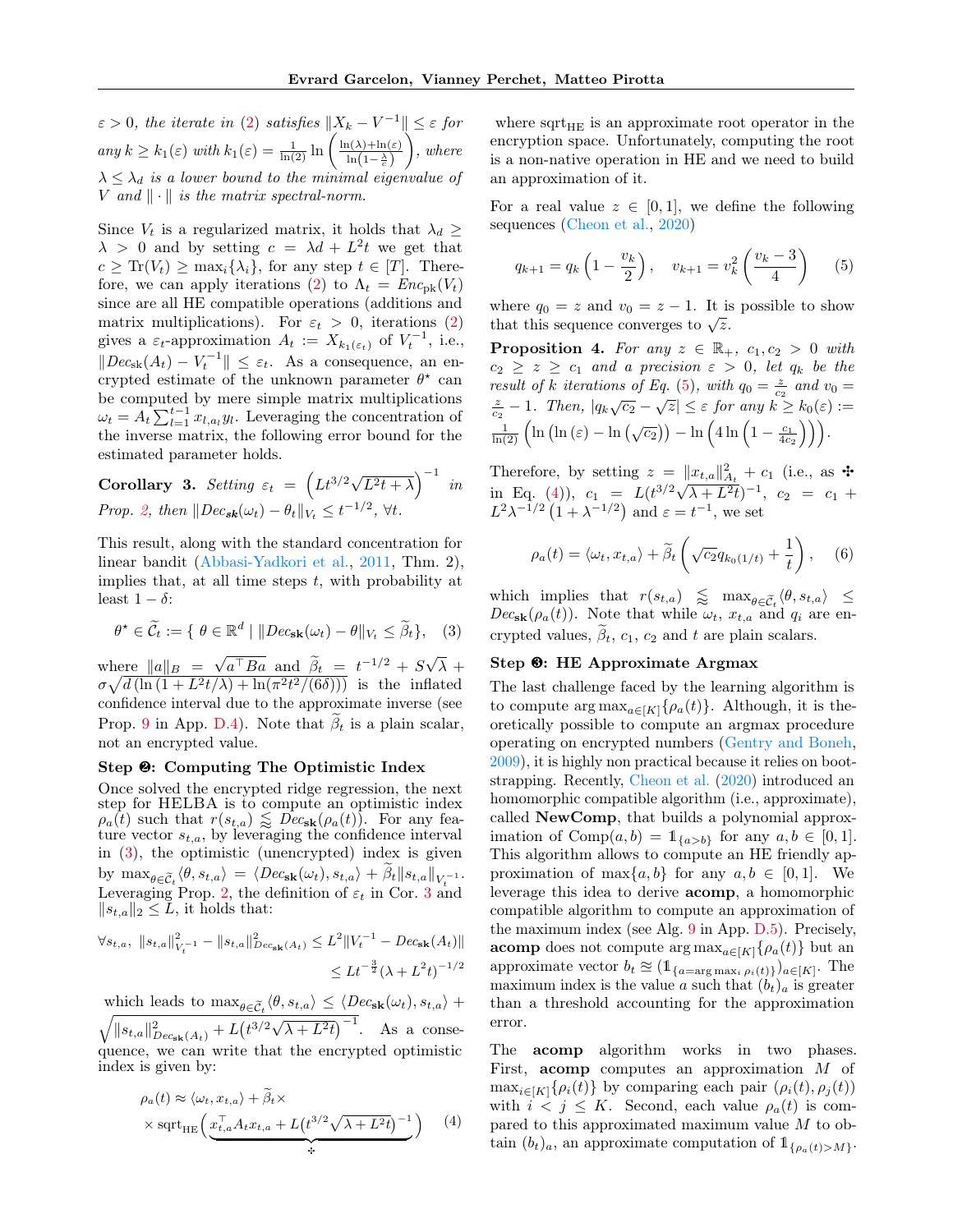<span id="page-5-0"></span>Cor. [5](#page-5-0) shows that if a component of  $b_t$  is big enough, the difference between  $\max_a \rho_a(t)$  and any arm with  $4(b_t)_a \geq t^{-1}$  is bounded by  $\widetilde{O}(1/t)$  (proof in App. [D.5\)](#page-16-2). Corollary 5. At any time  $t \in [T]$ , any arm  $a \in [K]$ satisfying  $(b_t)_a \geq \frac{1}{4t}$  is such that:

$$
\rho_a(t) \ge \max_{a' \in [K]} \{\rho_{a'}(t)\} - \frac{1}{t}
$$

$$
- \frac{\tilde{\beta}_t}{t} \left[ \frac{2}{t} + \sqrt{\frac{L}{t^{3/2}\sqrt{\lambda + L^2}t}} + L\sqrt{\frac{1}{\lambda} + \frac{1}{\sqrt{\lambda}}} \right] \tag{7}
$$

Cor. [5](#page-5-0) shows that while an action a such that  $4t(b_t)_a \geq$ 1 may not belong to  $\arg \max_{a \in [K]} {\{\rho_t(a)\}}$ , it can be arbitrarily close, hence limiting the impact on the regret. As shown later, this has little impact on the final regret of the algorithm as the approximation error decreases fast enough. Since  $b_t$  is encrypted, the algorithm does not know the action to play.  $b_t$  is sent to the user who decrypts it and selects the action to play (the user is the only one having access to sk).  $b_t \approx (\mathbb{1}_{\{a=\max_{i\in[K]} \rho_i(t)\}})$ indicates to the user which action to take which is necessary by design of the bandit problem. However, if the user is able to invert the polynomial functions used to compute  $b_t$  thanks to the rescaling of the estimates  $(\rho_a(t))_a$  the latter can only learn a relative ranking for this particular user and not the actual estimates.

## Step ❹: Update Schedule

Thanks to these steps, we can prove (see App. ??) a  $\sqrt{T}$ regret bound for HELBA when  $\omega_t$  is recomputed at each step  $t$ . However, this approach would be impractical due to the extremely high number of multiplications performed. In fact, inverting the design matrix at each step incurs a large multiplicative depth and computational cost. The most natural way of reducing this cost is to reduce the number of times the ridge regression is solved. The arm selection policy will not be updated at each time step but rather only when necessary. Reducing the number of policy changes is exactly the aim of low switching algorithms (see e.g., [Abbasi-Yadkori](#page-8-2) [et al.,](#page-8-2) [2011;](#page-8-2) [Perchet et al.,](#page-9-13) [2016;](#page-9-13) [Bai et al.,](#page-8-11) [2019;](#page-8-11) [Ca](#page-8-12)[landriello et al.,](#page-8-12) [2020;](#page-8-12) [Dong et al.,](#page-9-14) [2020\)](#page-9-14). We focus on andriello et al., 2020; Dong et al., 2020). We focus on<br>a dynamic, data-dependent batching since  $\sqrt{T}$  regret is not attainable using a fixed known-ahead-of-time schedule [\(Han et al.,](#page-9-15) [2020\)](#page-9-15).

[Abbasi-Yadkori et al.](#page-8-2) [\(2011\)](#page-8-2) introduced a low switching variant of OFUL (RSOFUL) that recomputes the ridge regression only when the following condition:  $\det(V_{t+1}) \geq (1+C)\det(V)$  is met, with V the design matrix after the last update. The regret of RSOFUL scales as  $\widetilde{\mathcal{O}}(d\sqrt{(1+C)T})$ . In the secure setting, computing the determinant of an encrypted matrix is costly (see e.g. [Kaltofen and Villard,](#page-9-16) [2005\)](#page-9-16) and requires multiple matrix multiplications. The complexity of checking the above condition with HE outweights the benefits introduced by the low switching regime, rendering this technique non practical. Instead of a determinant-based condition, we consider a trace-based condition, inspired by the update rule for GP-BUCB [\(Desautels et al.,](#page-9-17) [2014;](#page-9-17) [Calandriello et al.,](#page-8-12) [2020\)](#page-8-12).

The "batch  $j$ " is defined as the set of time steps between *j*-th and  $(j + 1)$ -th updates of  $\omega$ , and we denote by  $t_j$ the first time step of this batch. The design matrix is now denoted by  $\overline{\Lambda}_j = \lambda E n c_{\mathbf{pk}}(I) + \sum_{l=1}^{t_j-1} x_{l,a_l} x_{l,a_l}^{\mathsf{T}}$  $_{l,a_l}^{\intercal},$ and more importantly is only updated at the beginning of each batch j (and similarly for the inverse  $A_i$  and vector  $\omega_i$ ). The current batch j is ended if and only if the following trace-based condition is met at some time t:

<span id="page-5-1"></span>
$$
C \le \text{Tr}\left(\sum_{l=t_j+1}^{t-1} \overline{A}_j x_{l,a_l} x_{l,a_l}^{\mathsf{T}}\right) = \sum_{l=t_j+1}^{t-1} \|x_{l,a_l}\|_{\overline{A}_j}^2 \quad (8)
$$

The intuition behind this condition is that the trace of  $\overline{V}_j = \lambda I + \sum_{l=1}^{t_j-1} s_{l,a_l} s_{l,a_l}^{\intercal}$  $\overline{l}_{l,a_l}$  is enough to directly control the regret. The following proposition shows that the error due to the computation in the encrypted space remains small.

**Proposition 6.** Let  $\varepsilon_j = \left( L t_j^{3/2} \sqrt{\lambda + L^2 t_j} \right)^{-1}$  and  $A_j$  =  $X_{k_1(\varepsilon_j)}$  as in Eq. [\(2\)](#page-3-3) starting from  $M_0$  =  $\overline{\Lambda}_j/c$  with  $c \geq \lambda + t_j L^2$ . Then, for any  $j >$  $0: \quad \Big|Tr\Big( \sum_{l=t_j+1}^{t-1} \Big( Dec_{sk}(A_j) - \overline{V}_j^{-1} \Big) \Big|$  $\binom{-1}{j} s_{l,a_l} s_{l,a_l}^{\intercal}$  $\left|\left.\begin{smallmatrix}\mathtt{I} \ I, a_l\end{smallmatrix}\right)\right| \quad\leq\quad$  $L^2 \varepsilon_j(t-1-t_j).$ 

Since the switching condition involves data-dependent encrypted quantities, we leverage a similar procedure as to compare indexes. We compute an (encrypted) homomorphic approximation of the sign function thanks to the acomp algorithm. The result is an encryption of the approximation of  $1_{\{1\}}$ . Similarly to computing the argmax of  $(\rho_a(t))_a$ , the algorithm cannot access the result, thus it relies on the user to decrypt and send the result of the comparison to decide whenever the algorithm needs to update the approximate inverse  $\bar{A}_j$ , . However, to prevent any information leakage, that is to say the algorithm or the user learning about the features of other users, we use a masking procedure which obsfucates the result of the decryption to the user (detailed in App. [E.1.1](#page-20-0) and App. [E.1.2\)](#page-22-0).

In non-encrypted setting, Cond. [8](#page-5-1) can be used to dynamically control the growth of the regret, that is bounded by  $\mathcal{O}\left(\sum_{j=0}^{M_T}\sum_{t=t_j+1}^{t_{j+1}}\|\overline{V}_j^{-1/2}\right)$  $j^{-1/2} s_{t,a_t} \|_2$ ). But in the secure setting, the regret can not be solely bounded as before. The condition for updating the batch has to take into account the approximation error introduced by all the approximate operations. Let  $M_T$  be the total number of batches, then the contribution of the approximations to the regret scales as  $\sum_{j=0}^{M_T-1} \widetilde{\mathcal{O}}((t_{j+1}-t_j)^2 \varepsilon_j)$ .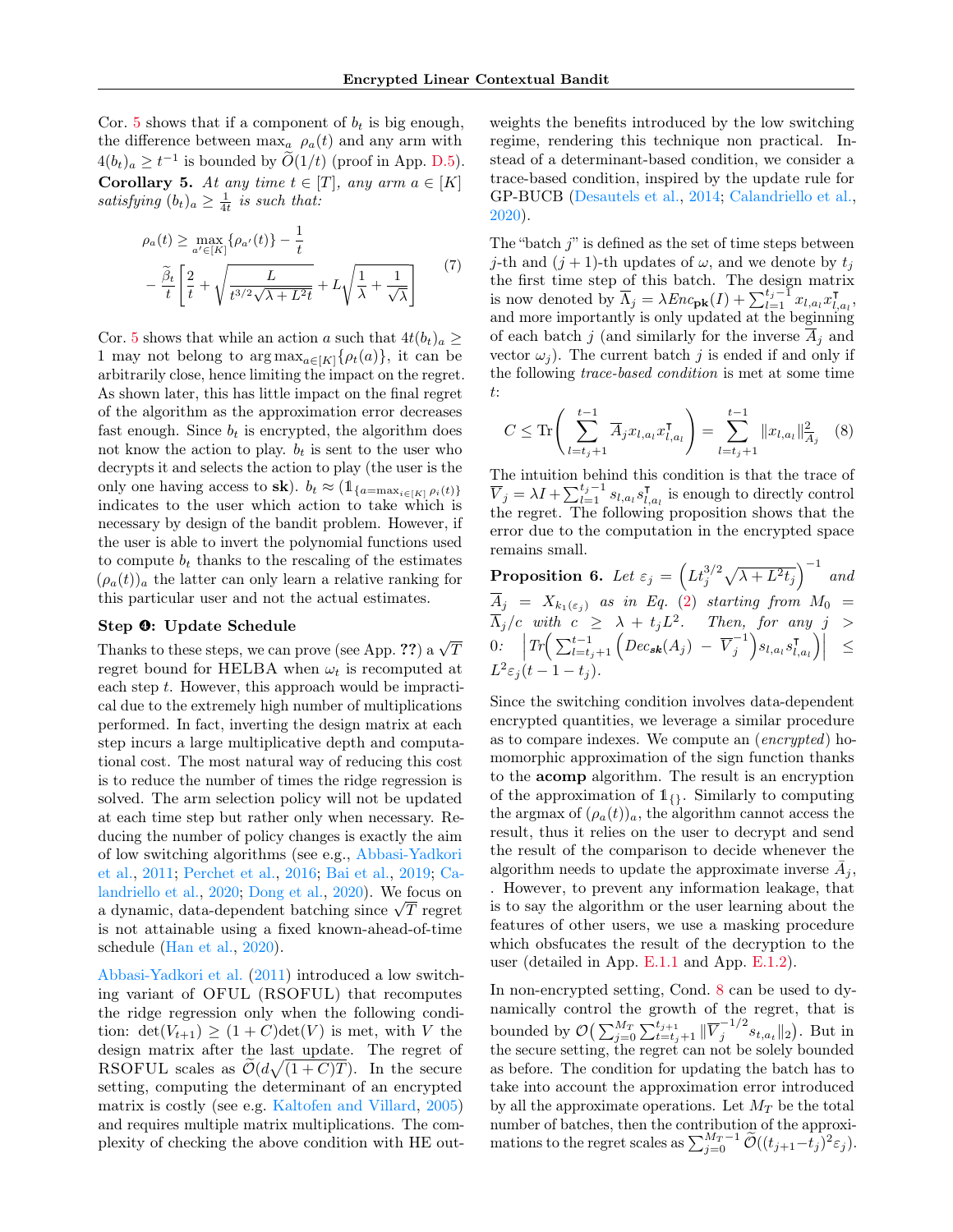We thus introduce an additional condition aiming at explicitly controlling the length of each batch. Let  $\eta > 0$ , then a new batch is started if Cond. [\(8\)](#page-5-1) is met or if:  $t \geq (1 + \eta)t_j$ . This ensures that the additional regret term grows proportionally to the total number of batches  $M_T$ . Note that  $t_i$  and t are not encrypted values and the comparison is "simple". The full algorithm is reported in App. [A.](#page-11-1)

## 5 THEORETICAL GUARANTEES

The regret analysis of HELBA is decomposed in two parts. First, we show that, the number of batches is logarithmic in T. Then, we bound the error of approximations per batch.

<span id="page-6-1"></span>**Proposition 7.** For any  $T > 1$ , if  $C - \frac{L\eta}{\sqrt{\lambda + L^2}} > \frac{1}{4}$ , the number of episodes  $M_T$  of HELBA (see Alg. [3\)](#page-3-1) is bounded by:

$$
M_T \le 1 + \frac{d \ln\left(1 + \frac{L^2 T}{\lambda d}\right)}{2 \ln\left(\frac{3}{4} + C - \frac{L\eta}{\sqrt{\lambda + L^2}}\right)} + \frac{\ln(T)}{\ln(1 + \eta)}
$$
(9)

The total number of multiplications to compute  $\omega_i$  is  $T/M_T$ -times smaller thanks to the low-switching condition. This leads to a vast improvement in computational complexity. Note that at each round  $t$ , HELBA still computes the upper-confidence bound on the reward and the maximum action. Leveraging this result, when any of the batch conditions is satisfied, the regret can be controlled in the same way as the non-batched case, up to a multiplicative constant.

<span id="page-6-3"></span>**Theorem 8.** Under Asm. [1,](#page-3-5) for any  $\delta > 0$  and  $T \ge d$ , there exists constants  $C_1, C_2 > 0$  such that the regret of HELBA (Alg. [3\)](#page-3-1) is bounded with probability  $1 - \delta$ by:

$$
R_T \le C_1 \beta^* \left( \sqrt{(1.25 + C) dT \ln \left( \frac{TL}{\lambda d} \right)} + \frac{L^{3/2}}{\sqrt{\lambda}} \ln(T) \right)
$$

$$
+ C_2 \beta^* M_T \max \left\{ \sqrt{L} + \frac{\eta}{\sqrt{L}}, \eta^2 + \frac{L}{\sqrt{\lambda + L^2}^3} \right\}
$$
with  $\beta^* = 1 + \sqrt{\lambda} S + \sigma \sqrt{d \left( \ln \left( 1 + \frac{L^2 T}{\lambda d} \right) + \ln \left( \frac{\pi^2 T^2}{6 \delta} \right) \right)}$   
and  $M_T$  as in Prop. 7.

The first term of the regret highlights the impact of the approximation of the square root and maximum that are computed at each round. The second term shows the impact of the approximation of the inverse. It depends on the number of batches since the inverse is updated only once per batch. By Prop. [7,](#page-6-1) we notice that this term has a logarithmic impact on the regret. Finally, the last term is the regret incurred due to lowswitch of the optimistic algorithm. We can notice that

the parameter C regulates a trade-off between regret and computational complexity. This term is also the regret incurred by running OFUL with trace condition instead of the determinant-based condition. This further stress that the cost of encryption on the regret is only logarithmic, leading to a regret bound of the same order of the non-secure algorithms. But the computationnal complexity of HELBA is multiple orders higher than any non-encrypted bandit algorithm. For example the complexity of computing a scalar product with HE now scales with the ring dimension  $N$  and not the dimension of the contexts anymore  $d \ll N$ .

## <span id="page-6-0"></span>6 DISCUSSION AND EXTENSIONS

In this section, we present a numerical validation of the proposed algorithm in a secure linear bandit problem and we discuss limitations and possible extensions.



Numerical simulation.

Despite the mainly theoretical focus of the paper, we illustrate the performance of the proposed algorithm on a toy example, where we aim at empirically validating the theoretical

<span id="page-6-2"></span>Figure 1: Regret on a toy problem with 4 random uniform contexts.

findings. We consider a linear contextual bandit problem with 4 contexts in dimension 2 and 2 arms. As baselines, we consider OFUL, RSOFUL and RSOFUL-TR (a version of RSOFUL where the determinant-based condition is replaced by the trace-condition in  $(8)$ ). We run these baselines on non-encrypted data and compare the performance with HELBA working with encrypted data. In the latter case, at each step, contexts and rewards are encrypted using the CKKS [\(Cheon et al.,](#page-8-7) [2017\)](#page-8-7) scheme with parameter  $\kappa = 128$ ,  $D = 100$  and  $N = 2^{16}$ , a modulus  $log(q_0) = 4982$  and a cyclotomic degree of  $M = 131072$ chosen automatically by the PALISADE library [\(PAL,](#page-8-13) [2020\)](#page-8-13) used for the implementation. The size of the ciphertext is not allowed to grow and a relinearization is performed after every operation. The variance of the noise in the reward is  $\sigma = 0.5$ . Finally, we use  $C = 1$ and  $\eta = 0.1$  in HELBA. The regularization parameter is set to [1](#page-6-2) and  $L = 5.5$ . Fig. 1 shows the regret of the algorithms averaged over 25 repetitions. We notice that while the non-encrypted low-switching algorithms (i.e., RSOFUL and RSOFUL-Tr) recompute the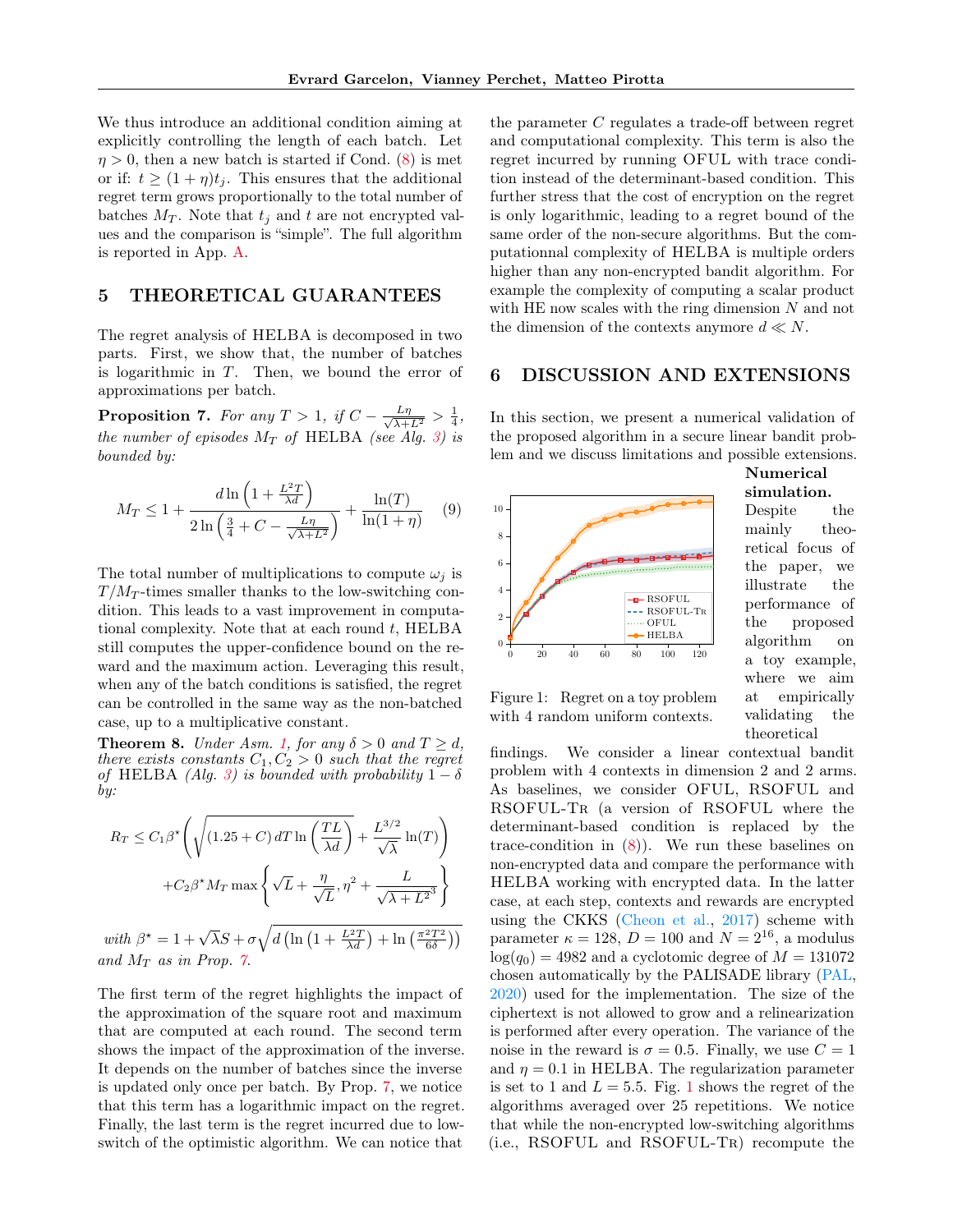ridge regression only 11 times on average, their performance is only slightly affected by this and it is comparable to the one of OFUL. The reduced number of updates is a significant improvement in light of the current limitation in the multiplicative depth of homomorphic schemes. This was the enabling factor to implement HELBA. Note that the update condition in HELBA increases the number of updates to about 20 on average. As expected, the successive approximations and low-switching combined worsen the regret of HELBA. However, this small loss in performance comes with a provable guarantee on the security of users' data.

Computational Complexity. Even though we reduced the number of multiplications and additions, the total runtime of HELBA is still significant, several orders of magnitude higher compared to the unencrypted setting, the total time for  $T = 130$  steps and  $\kappa = 128$ bits was 20 hours and 39 minutes. We believe that a speed up can be obtained by optimizing how matrix multiplication is handled. For example, implementation optimization can increase the speed of computation of logistic regression [\(Blatt et al.,](#page-8-14) [2020\)](#page-8-14). However, we stress that HELBA is almost (up to the masking procedure) agnostic to the homomorphic scheme used, hence any improvement in the HE literature can be leveraged by our algorithm. Bootstrapping procedures [\(Gentry](#page-9-8) [and Boneh,](#page-9-8) [2009\)](#page-9-8) can be used for converting a leveled schema into a Fully HE scheme. This mechanism, together with the low-switching nature of our algorithm, can be the enabling tool for scaling this approach to large problems as the multiplicative depth scales linearly with the dimension.

Discussion. Many other approaches are possible to increase the computational efficiency, for example using a trusted execution environment [\(Sabt et al.,](#page-9-18) [2015\)](#page-9-18) or leveraging user-side computational capacities. We decided to design an algorithm where the major computation (except for comparisons) are done server-side, having in mind cloud-computing or recommendations running on mobile phone. The objective was to make as secure as possible this protocol so that the server can leverage the information coming from all users. However, if we assume that users have greater computation capabilities, the algorithm can delegate some computations (see e.g., [Blatt et al.,](#page-8-14) [2020\)](#page-8-14). For example, for the inverse, the algorithm can generate a random (invertible) matrix  $N_t$ , homomorphically compute  $V_tN_t$ and sends the masked matrix,  $V_tN_t$  to the user. The latter decrypts, inverts, re-encrypts the inverse and sends it to the algorithm (see [\(Bost et al.,](#page-8-15) [2015,](#page-8-15) Sec. 8) for more details). A similar scenario, can be imagined for computing a square root or a matrix multiplication. This protocol requires users to perform computationally heavy operations (inverting a matrix) locally. To ensure security with this delegation, a verification step is needed (see e.g., [Bost et al.,](#page-8-15) [2015\)](#page-8-15) further increasing communications between the user and the bandit algorithm. We believe that an interesting direction for future work is to integrate this protocol in a distributed setting (i.e., federated learning). Using a server-side trusted execution environment can speed up computations as operations are executed in the clear in private regions of the memory.

Multi-users Setting. Usually contexts represent different users, described by their features  $s_t$  and some users may want to use their own public key  $\mathbf{pk}_t$  (and secret key  $s\mathbf{k}_t$  to encrypt those features. In that case, HELBA can be used with a KeySwitching [Fan and](#page-9-19) [Vercauteren;](#page-9-19) [Brakerski](#page-8-16) [\(2012\)](#page-8-16); [Brakerski et al.](#page-8-17) [\(2014\)](#page-8-17) component. This operation takes a ciphertext  $c_1$  decipherable by a secret key  $sk_1$  and output a ciphertext  $c_2$ decipherable by a secret key  $sk_2$ . A user send the encrypted context/reward to the bandit algorithm which perform a key switching (see App. [C.2\)](#page-13-0) with the help of trusted third party who generate the set of keys used by the learning algorithm such that all ciphertexts received are decipherable by the same key and compatible for homomorphic operations. KeySwitching can be performed without accessing the data and with some (or all) users using their own set of private/public keys for encryption/decryption.

# 7 CONCLUSION

In this paper, we introduced the problem of encrypted linear contextual bandits and provided an algorithm, HELBA, with a regret similar to regret bounds achievable in the non-encrypted setting. This algorithm trades-off the approximation error and computational complexity of HE and the need for accurate estimation to obtain sublinear regret. We leave as open question the design of an algorithm tailored to the characteristics of the HE and extensions to either other algorithms (e.g., Thompson sampling) or settings (e.g., reinforcement learning).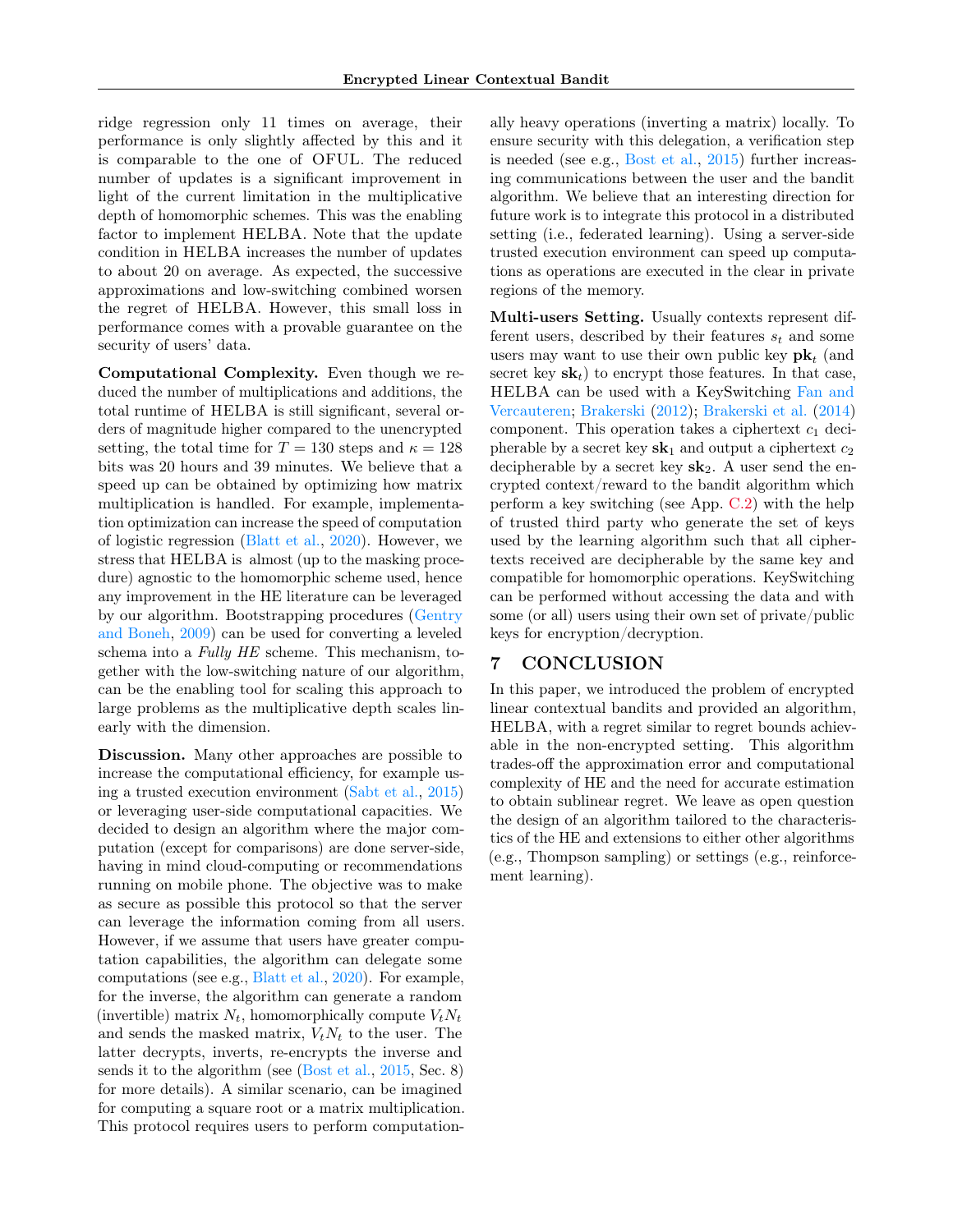#### Acknowledgments

V. Perchet acknowledges support from the French National Research Agency (ANR) under grant number  $\#\text{ANR-19-CE23-0026}$  as well as the support grant, as well as from the grant "Investissements d'Avenir" (LabEx Ecodec/ANR-11-LABX-0047).

## References

- <span id="page-8-13"></span>PALISADE Lattice Cryptography Library (release 1.10.4). <https://palisade-crypto.org/>, September 2020.
- <span id="page-8-2"></span>Yasin Abbasi-Yadkori, Dávid Pál, and Csaba Szepesvári. Improved algorithms for linear stochastic bandits. Advances in neural information processing systems, 24:2312–2320, 2011.
- <span id="page-8-8"></span>Abbas Acar, Hidayet Aksu, A. Selcuk Uluagac, and Mauro Conti. A survey on homomorphic encryption schemes: Theory and implementation. ACM Comput. Surv., 51(4), July 2018. ISSN 0360-0300. doi: 10.1145/3214303. URL [https://doi.org/10.](https://doi.org/10.1145/3214303) [1145/3214303](https://doi.org/10.1145/3214303).
- <span id="page-8-19"></span>Martin Albrecht, Melissa Chase, Hao Chen, Jintai Ding, Shafi Goldwasser, Sergey Gorbunov, Shai Halevi, Jeffrey Hoffstein, Kim Laine, Kristin Lauter, Satya Lokam, Daniele Micciancio, Dustin Moody, Travis Morrison, Amit Sahai, and Vinod Vaikuntanathan. Homomorphic encryption security standard. Technical report, HomomorphicEncryption.org, Toronto, Canada, November 2018.
- <span id="page-8-6"></span>Martin R Albrecht, Rachel Player, and Sam Scott. On the concrete hardness of learning with errors. Journal of Mathematical Cryptology, 9(3):169–203, 2015.
- <span id="page-8-1"></span>Ahmad Al Badawi, Jin Chao, Jie Lin, Chan Fook Mun, Jun Jie Sim, Benjamin Hong Meng Tan, Xiao Nan, Khin Mi Mi Aung, and Vijay Ramaseshan Chandrasekhar. Towards the alexnet moment for homomorphic encryption: Hcnn, thefirst homomorphic cnn on encrypted data with gpus, 2020.
- <span id="page-8-11"></span>Yu Bai, Tengyang Xie, Nan Jiang, and Yu-Xiang Wang. Provably efficient q-learning with low switching cost. In Advances in Neural Information Processing Systems, pages 8004–8013, 2019.
- <span id="page-8-0"></span>Hamsa Bastani and Mohsen Bayati. Online decision making with high-dimensional covariates. Operations Research, 68(1):276–294, 2020.
- <span id="page-8-14"></span>Marcelo Blatt, Alexander Gusev, Yuriy Polyakov, and Shafi Goldwasser. Secure large-scale genome-wide association studies using homomorphic encryption. Proceedings of the National Academy of Sciences, 117 (21):11608–11613, 2020.
- <span id="page-8-15"></span>Raphael Bost, Raluca Ada Popa, Stephen Tu, and Shafi Goldwasser. Machine learning classification over encrypted data. 2015.
- <span id="page-8-16"></span>Zvika Brakerski. Fully homomorphic encryption without modulus switching from classical gapsvp. In Annual Cryptology Conference, pages 868–886. Springer, 2012.
- <span id="page-8-17"></span>Zvika Brakerski, Craig Gentry, and Vinod Vaikuntanathan. (leveled) fully homomorphic encryption without bootstrapping. ACM Transactions on Computation Theory (TOCT),  $6(3):1-36$ , 2014.
- <span id="page-8-12"></span>Daniele Calandriello, Luigi Carratino, Alessandro Lazaric, Michal Valko, and Lorenzo Rosasco. Nearlinear time gaussian process optimization with adaptive batching and resparsification. In International Conference on Machine Learning, pages 1295–1305. PMLR, 2020.
- <span id="page-8-7"></span>Jung Hee Cheon, Andrey Kim, Miran Kim, and Yongsoo Song. Homomorphic encryption for arithmetic of approximate numbers. In International Conference on the Theory and Application of Cryptology and Information Security, pages 409–437. Springer, 2017.
- <span id="page-8-20"></span>Jung Hee Cheon, Dongwoo Kim, Duhyeong Kim, Hun Hee Lee, and Keewoo Lee. Numerical method for comparison on homomorphically encrypted numbers. In International Conference on the Theory and Application of Cryptology and Information Security, pages 415–445. Springer, 2019.
- <span id="page-8-10"></span>Jung Hee Cheon, Dongwoo Kim, and Duhyeong Kim. Efficient homomorphic comparison methods with optimal complexity. In ASIACRYPT (2), volume 12492 of Lecture Notes in Computer Science, pages 221–256. Springer, 2020.
- <span id="page-8-3"></span>Albert Cheu, Adam D. Smith, and Jonathan R. Ullman. Manipulation attacks in local differential privacy. J. Priv. Confidentiality, 11(1), 2021.
- <span id="page-8-9"></span>Wei Chu, Lihong Li, Lev Reyzin, and Robert E. Schapire. Contextual bandits with linear payoff functions. In AISTATS, volume 15 of JMLR Proceedings, pages 208–214. JMLR.org, 2011.
- <span id="page-8-5"></span>Radu Ciucanu, Pascal Lafourcade, Marius Lombard-Platet, and Marta Soare. Secure best arm identification in multi-armed bandits. In International Conference on Information Security Practice and Experience, pages 152–171. Springer, 2019.
- <span id="page-8-4"></span>Radu Ciucanu, Anatole Delabrouille, Pascal Lafourcade, and Marta Soare. Secure cumulative reward maximization in linear stochastic bandits. In International Conference on Provable Security, pages 257–277. Springer, 2020.
- <span id="page-8-18"></span>Ivan Damgård, Valerio Pastro, Nigel P. Smart, and Sarah Zakarias. Multiparty computation from somewhat homomorphic encryption. In CRYPTO, volume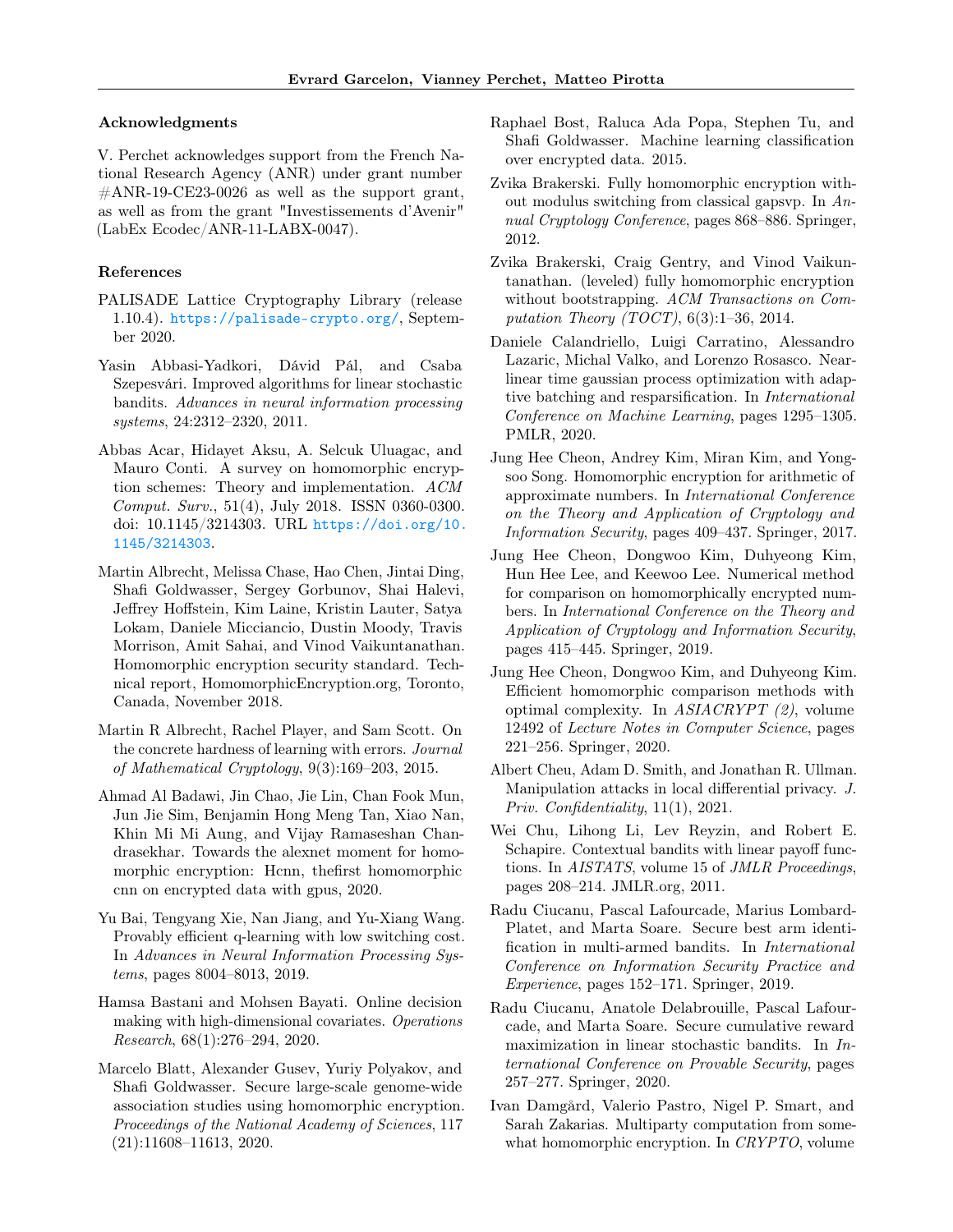7417 of Lecture Notes in Computer Science, pages 643–662. Springer, 2012.

- <span id="page-9-1"></span>Sanchari Das, Robert S. Gutzwiller, Rod D. Roscoe, Prashanth Rajivan, Yang Wang, L. Jean Camp, and Roberto Hoyle. Panel: Humans and technology for inclusive privacy and security, 2021.
- <span id="page-9-17"></span>Thomas Desautels, Andreas Krause, and Joel W Burdick. Parallelizing exploration-exploitation tradeoffs in gaussian process bandit optimization. Journal of Machine Learning Research, 15:3873–3923, 2014.
- <span id="page-9-14"></span>Kefan Dong, Yingkai Li, Qin Zhang, and Yuan Zhou. Multinomial logit bandit with low switching cost. In International Conference on Machine Learning, pages 2607–2615. PMLR, 2020.
- <span id="page-9-9"></span>Léo Ducas and Daniele Micciancio. Fhew: bootstrapping homomorphic encryption in less than a second. In Annual International Conference on the Theory and Applications of Cryptographic Techniques, pages 617–640. Springer, 2015.
- <span id="page-9-5"></span>Taher ElGamal. A public key cryptosystem and a signature scheme based on discrete logarithms. IEEE transactions on information theory, 31(4):469–472, 1985.
- <span id="page-9-11"></span>Pedro M Esperança, Louis JM Aslett, and Chris C Holmes. Encrypted accelerated least squares regression. arXiv preprint arXiv:1703.00839, 2017.
- <span id="page-9-19"></span>Junfeng Fan and Frederik Vercauteren. Somewhat practical fully homomorphic encryption.
- <span id="page-9-8"></span>Craig Gentry and Dan Boneh. A fully homomorphic encryption scheme, volume 20. Stanford university Stanford, 2009.
- <span id="page-9-4"></span>Benjamin Graham. Fractional max-pooling, 2015.
- <span id="page-9-12"></span>Chun-Hua Guo and Nicholas J Higham. A schur– newton method for the matrix\boldmath p th root and its inverse. SIAM Journal on Matrix Analysis and Applications, 28(3):788–804, 2006.
- <span id="page-9-3"></span>Shai Halevi. Homomorphic encryption. In Tutorials on the Foundations of Cryptography, pages 219–276. Springer, 2017.
- <span id="page-9-26"></span>Kyoohyung Han, Seungwan Hong, Jung Hee Cheon, and Daejun Park. Efficient logistic regression on large encrypted data.
- <span id="page-9-15"></span>Yanjun Han, Zhengqing Zhou, Zhengyuan Zhou, Jose Blanchet, Peter W Glynn, and Yinyu Ye. Sequential batch learning in finite-action linear contextual bandits. arXiv preprint arXiv:2004.06321, 2020.
- <span id="page-9-20"></span>Awni Y. Hannun, Brian Knott, Shubho Sengupta, and Laurens van der Maaten. Privacy-preserving contextual bandits. CoRR, abs/1910.05299, 2019.
- <span id="page-9-24"></span>Roger A. Horn and Charles R. Johnson. Topics in Matrix Analysis. Cambridge University Press, 1991. doi: 10.1017/CBO9780511840371.
- <span id="page-9-27"></span>Xiaoqian Jiang, Miran Kim, Kristin Lauter, and Yongsoo Song. Secure outsourced matrix computation and application to neural networks. In Proceedings of the 2018 ACM SIGSAC Conference on Computer and Communications Security, pages 1209–1222, 2018.
- <span id="page-9-16"></span>Erich Kaltofen and Gilles Villard. On the complexity of computing determinants. computational complexity, 13(3-4):91–130, 2005.
- <span id="page-9-2"></span>Chamara Kattadige, Aravindh Raman, Kanchana Thilakarathna, Andra Lutu, and Diego Perino. 360norvic: 360-degree video classification from mobile encrypted video traffic. arXiv preprint arXiv:2105.03611, 2021.
- <span id="page-9-10"></span>Tor Lattimore and Csaba Szepesvári. Bandit algorithms. Cambridge University Press, 2020.
- <span id="page-9-23"></span>Vadim Lyubashevsky, Chris Peikert, and Oded Regev. On ideal lattices and learning with errors over rings. Journal of the ACM (JACM), 60(6):1–35, 2013a.
- <span id="page-9-22"></span>Vadim Lyubashevsky, Chris Peikert, and Oded Regev. A toolkit for ring-lwe cryptography. In Annual International Conference on the Theory and Applications of Cryptographic Techniques, pages 35–54. Springer, 2013b.
- <span id="page-9-6"></span>Pascal Paillier. Public-key cryptosystems based on composite degree residuosity classes. In International conference on the theory and applications of cryptographic techniques, pages 223–238. Springer, 1999.
- <span id="page-9-13"></span>Vianney Perchet, Philippe Rigollet, Sylvain Chassang, Erik Snowberg, et al. Batched bandit problems. The Annals of Statistics, 44(2):660–681, 2016.
- <span id="page-9-21"></span>Oded Regev. On lattices, learning with errors, random linear codes, and cryptography. Journal of the ACM  $(JACM)$ , 56(6):1–40, 2009.
- <span id="page-9-7"></span>Ronald L Rivest, Adi Shamir, and Leonard Adleman. A method for obtaining digital signatures and publickey cryptosystems. Communications of the ACM, 21 (2):120–126, 1978.
- <span id="page-9-25"></span>Yufei Ruan, Jiaqi Yang, and Yuan Zhou. Linear bandits with limited adaptivity and learning distributional optimal design. arXiv preprint arXiv:2007.01980, 2020.
- <span id="page-9-18"></span>Mohamed Sabt, Mohammed Achemlal, and Abdelmadjid Bouabdallah. Trusted execution environment: what it is, and what it is not. In 2015 IEEE Trust $com/BigDataSE/ISPA$ , volume 1, pages 57–64. IEEE, 2015.
- <span id="page-9-0"></span>Neela Sawant, Chitti Babu Namballa, Narayanan Sadagopan, and Houssam Nassif. Contextual multiarmed bandits for causal marketing. arXiv preprint arXiv:1810.01859, 2018.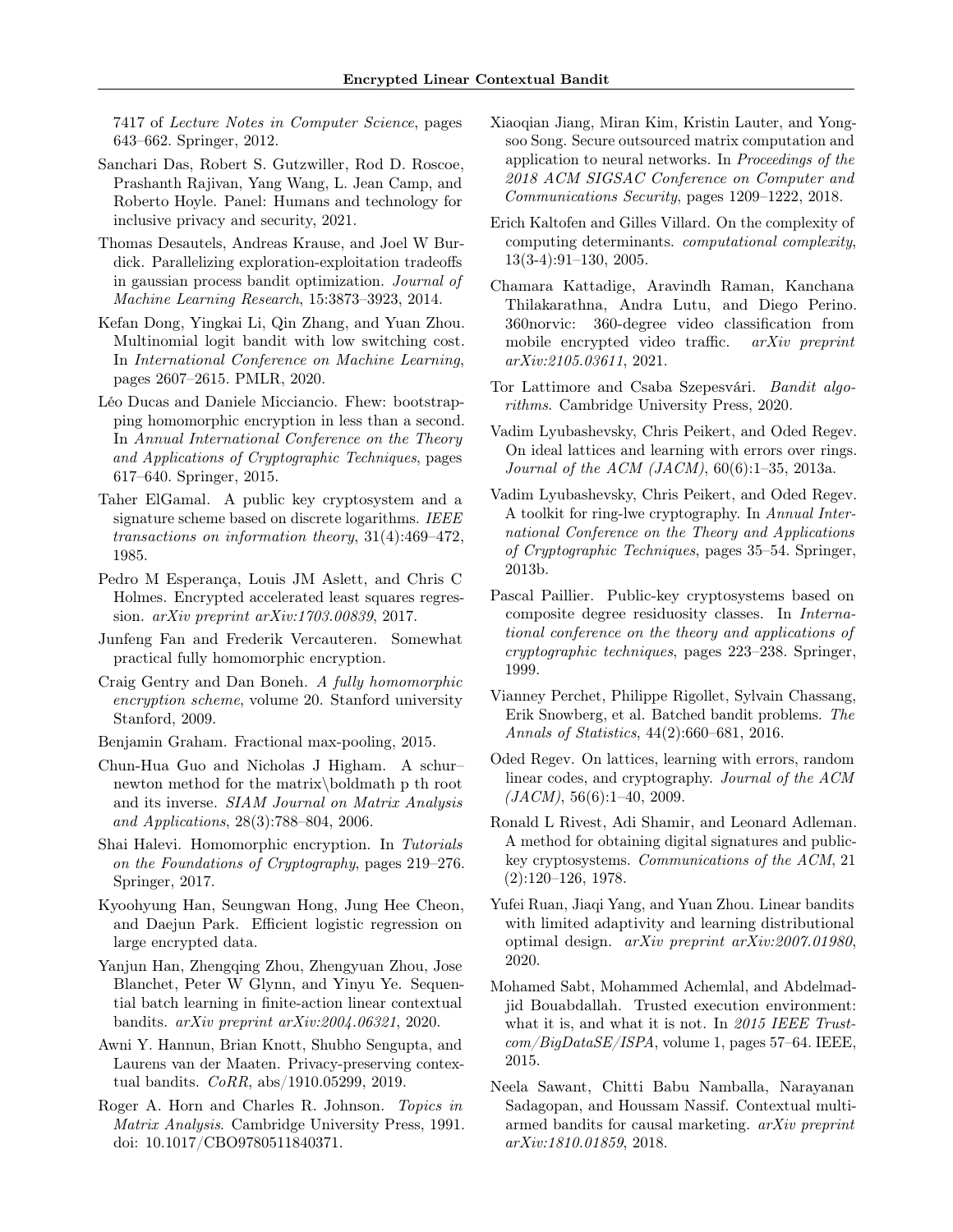- <span id="page-10-6"></span>Abraham Seidenberg. Constructions in a polynomial ring over the ring of integers. American Journal of Mathematics, 100(4):685–703, 1978.
- <span id="page-10-0"></span>Roshan Shariff and Or Sheffet. Differentially private contextual linear bandits. In NeurIPS, pages 4301– 4311, 2018.
- <span id="page-10-1"></span>Aristide C. Y. Tossou and Christos Dimitrakakis. Algorithms for differentially private multi-armed bandits. In AAAI, pages 2087–2093. AAAI Press, 2016.
- <span id="page-10-4"></span>Huazheng Wang, Qian Zhao, Qingyun Wu, Shubham Chopra, Abhinav Khaitan, and Hongning Wang. Global and local differential privacy for collaborative bandits. In Fourteenth ACM Conference on Recommender Systems, RecSys '20, page 150–159. Association for Computing Machinery, 2020. ISBN 9781450375832.
- <span id="page-10-3"></span>X. Zhao and Ailan Wang. Generalized bootstrapping technique based on block equality test algorithm. Secur. Commun. Networks, 2018:9325082:1–9325082:8, 2018.
- <span id="page-10-2"></span>Kai Zheng, Tianle Cai, Weiran Huang, Zhenguo Li, and Liwei Wang. Locally differentially private (contextual) bandits learning. In NeurIPS, 2020.
- <span id="page-10-5"></span>Zhaowei Zhu, Jingxuan Zhu, Ji Liu, and Yang Liu. Federated bandit: A gossiping approach. CoRR, abs/2010.12763, 2020.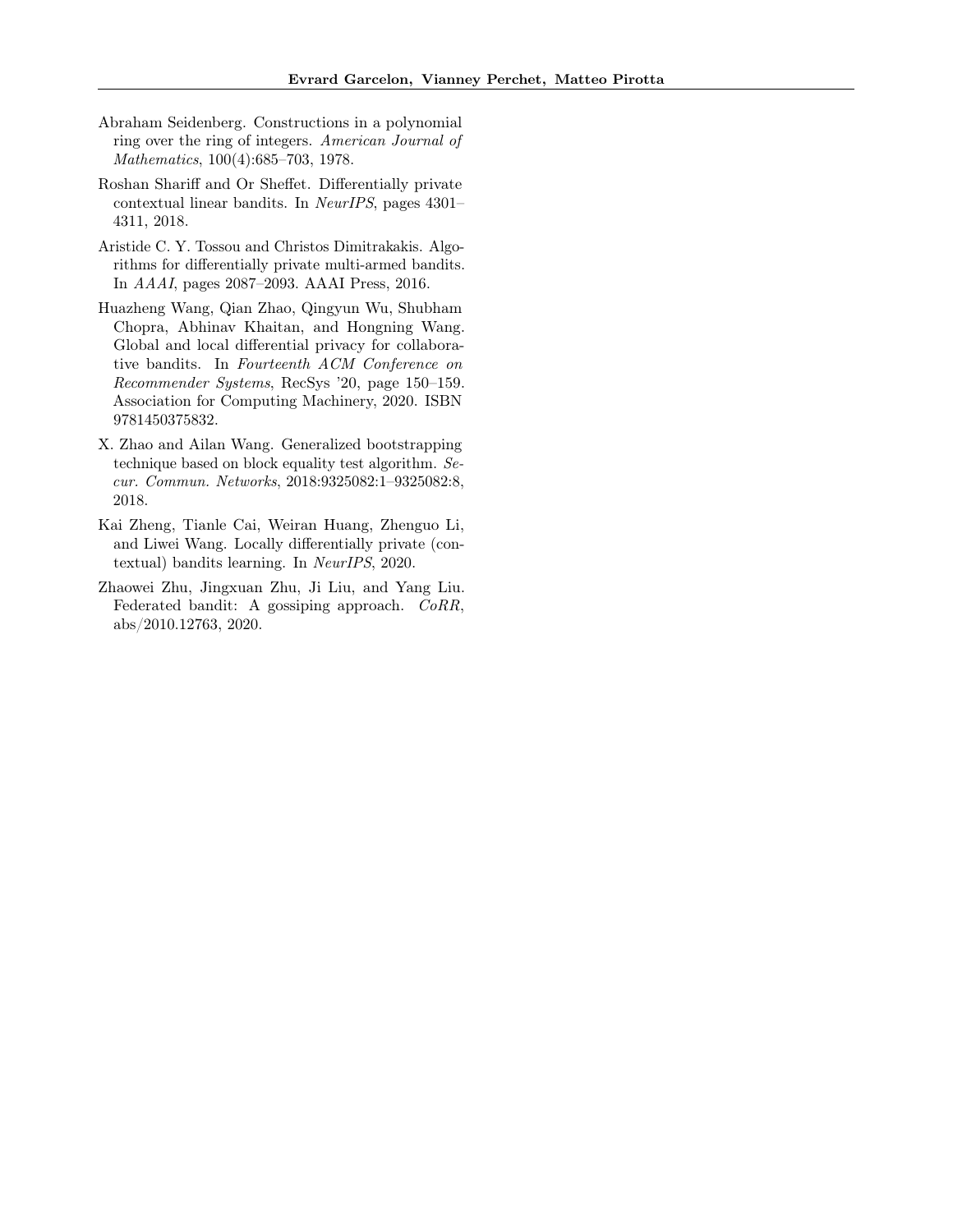# Supplementary Material: Encrypted Linear Contextual Bandit

# <span id="page-11-1"></span>A SLOW-SWITCHING ALGORITHM

In this section, we present the detailed algorithm of Sec. [4.](#page-3-6)

<span id="page-11-2"></span>Algorithm 4 Low-Switching HELBA ( Server-Side) **Input:** horizon: T, regularization factor:  $\lambda$ , failure probability:  $\delta$ , feature bound: L,  $\theta^*$  norm bound: S, dimension: d, batch growth:  $\eta$ , trace condition: C Set  $w_1 = Enc_{\text{pk}}(0)$ ,  $\Lambda_1 = Enc_{\text{pk}}(\lambda I)$ ,  $\bar{A}_1 = Enc_{\text{pk}}(\lambda^{-1}I)$ ,  $\check{V}_1 = Enc_{\text{pk}}(\lambda I)$   $\check{g}_0 = 0$ ,  $j = 0$  and  $t_0 = 1$ for  $t = 1 \ldots, T$  do Set  $\widetilde{\beta}(t) = \sigma \sqrt{d \ln \left( \left( 1 + \frac{L^2 t_j}{\lambda} \right) \left( \frac{\pi^2 t^2}{6 \delta} \right) \right)} + t_j^{-1/2} + S \sqrt{\lambda}$  and  $\epsilon_j = L(t_j^{3/2} \sqrt{\lambda + L^2 t_j})^{-1}$ Observe encrypted contexts  $(x_{t,a})_{a\in[K]} = (Enc_{\mathbf{pk}}(s_{t,a}))_{a\in[K]}$ for  $a = 1, \ldots, K$  do Compute approximate square root  $\text{sqrt}_{HE}\left(x_{t,a}^{\top}\bar{A}_jx_{t,a}+\varepsilon_j\right)$ Compute encrypted indexes  $\rho_a(t) = \langle x_{t,a}, w_j \rangle + \widetilde{\beta}(t) \Big( \text{sqrt}_{HE} \Big( x_{t,a}^{\top} \bar{A}_j x_{t,a} + \varepsilon_j \Big) + t^{-1} \Big)$  (Step  $\Theta$ ) Rescale encrypted indexes  $\hat{\rho}_a(t) = \frac{\rho_a(t) - r_{\min}}{\rho_{\max} - r_{\min}}$  with  $\rho_{\max} = r_{\max} + 2\tilde{\beta}(t) \left[ \frac{2}{t} + \frac{L}{t^{3/2}\sqrt{2}} \right]$  $\frac{L}{t^{3/2}\sqrt{\lambda+L^2t}}+L^2\left(\frac{1}{\lambda}+\frac{1}{\sqrt{\lambda}}\right)\right]$ end for Compute comparison vector  $b_t \in \mathbb{R}^K$  using **acomp** (see Alg. [9](#page-18-0) in App. [D.5\)](#page-16-2) with precision  $\varepsilon'_t = (4.1t)^{-1}$  (Step <sup>3</sup>) Observe encrypted reward  $y_t$  and encrypted context  $x_{t,a_t}$ Update  $\check{V}_{t+1} = \check{V}_t + x_{t,a_t} x_{t,a_t}^{\mathsf{T}}$  and  $\check{g}_{t+1} = \check{g}_t + y_t x_{t,a_t}$ Compute Cond. [\(8\)](#page-5-1) by computing  $\delta_t$  with  $\varepsilon = 0.45$  and  $\varepsilon'_t = L^2(\frac{1}{\lambda} + \frac{1}{\sqrt{\lambda}})(t - 1 - t_j)$  (see App. [E.1.1\)](#page-20-0). Use masking procedure on  $\delta_t$  (Alg. [10\)](#page-23-0) and sends the masked ciphertext to the user if  $\delta_t \geq 0.45$  or  $t \geq (1 + \eta)t_j$  then Set  $t_{j+1} = t$ ,  $j = j + 1$  and  $\Lambda_{j+1} = \check{V}_t$ Compute  $\bar{A}_{j+1} = X_{k_1(\varepsilon_{j+1}/L^2)}$  $\bar{A}_{j+1} = X_{k_1(\varepsilon_{j+1}/L^2)}$  $\bar{A}_{j+1} = X_{k_1(\varepsilon_{j+1}/L^2)}$  as in Prop. 2  $(V = \Lambda_{j+1}, c = \lambda d + L^2 t_{j+1})$  and  $w_{j+1} = \bar{A}_{j+1} \check{g}_{t_{j+1}}$ end if end for

## <span id="page-11-0"></span>B ADDITIONAL RELATED WORK

In Federated Learning (a.k.a., collaborative multi-agent), DP and LDP guarantees can provide a higher level of privacy at a small regret cost, leveraging collaboration between users [Wang et al.](#page-10-4) [\(2020\)](#page-10-4); [Zhu et al.](#page-10-5) [\(2020\)](#page-10-5). Another collaborative approach to privacy-preserving machine learning, called Secure Multi-Party Computation (MPC) (e.g. [Damgård et al.,](#page-8-18) [2012\)](#page-8-18), divides computations between parties, while guarantying that it is not possible for any of them to learn anything about the others. This has been recently empirically investigated in the bandit framework [Hannun et al.](#page-9-20) [\(2019\)](#page-9-20). However, there is an additional strong assumption, that each party provides a subset of the features observed at each round.

Finally, Homomorphic Encryption (HE) (e.g. [Halevi,](#page-9-3) [2017\)](#page-9-3) aims at providing a set of tools to perform computation on encrypted data, outsourcing computations to potentially untrusted third parties (in our setting the bandit algorithm) since data cannot be decrypted. HE has only been merely used to encrypt rewards in bandit problems [Ciucanu et al.](#page-8-4) [\(2020,](#page-8-4) [2019\)](#page-8-5), but in some inherently simpler setting: i) contexts are not considered and arms' features are not encrypted; ii) a trusted party decrypts data. In particular, the second point makes algorithm design much easier but requires users to trust the third party which, in turn, can lead again to privacy/security concerns. In the supervised learning literature, HE has been used to train neural networks [\(Badawi et al.,](#page-8-1) [2020\)](#page-8-1) achieving 77.55% classification accuracy on CIFAR-10 (compared to a state-of-the-art accuracy of 96.53% [\(Graham,](#page-9-4) [2015\)](#page-9-4)) highlighting the potentially high impact of the approximation error due to HE.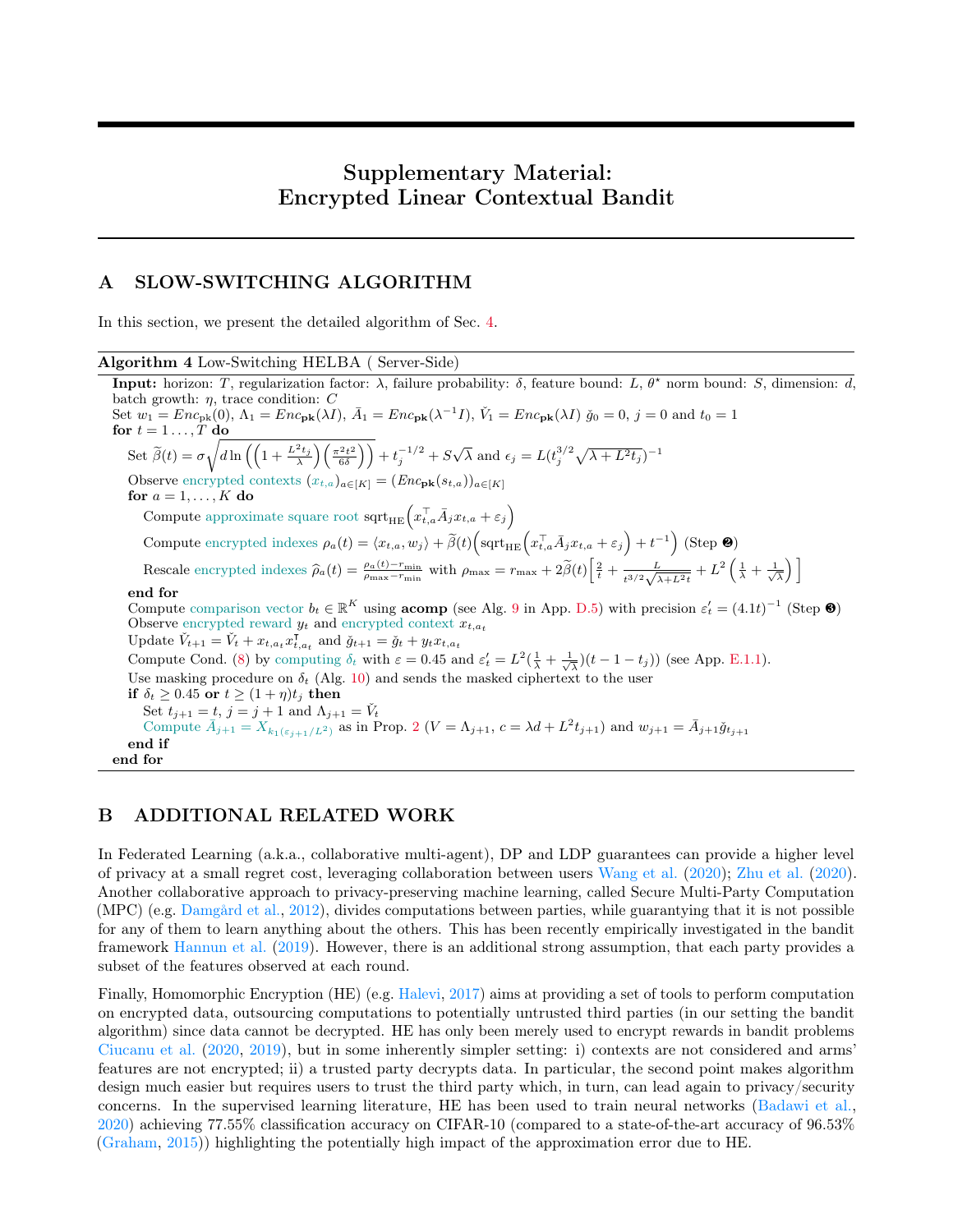# <span id="page-12-1"></span>C PROTOCOL DETAILS

The learning algorithm may try to break encryption by inferring a mapping between ciphertexts and values or by storing all data. HE relies on the hardness of the Learning With Error problem [\(Albrecht et al.,](#page-8-6) [2015\)](#page-8-6) to guarantee security. To break an HE scheme, an attacker has to perform at least  $2^{\kappa}$  operations to be able to differentiate noise from messages in a given ciphertext. We refer to [\(Albrecht et al.,](#page-8-19) [2018\)](#page-8-19) for a survey on the actual number of operations needed to break HE schemes with most of the known attacks. Although collecting multiple ciphertexts may speedup some attacks, the security of any HE scheme is still guaranteed as long as long the number of ciphertexts observed by an attacker is polynomial in  $N$  [\(Regev,](#page-9-21) [2009\)](#page-9-21).

## <span id="page-12-0"></span>C.1 CKKS Encryption Scheme

In this section, we introduce the CKKS scheme [Cheon et al.](#page-8-7) [\(2017\)](#page-8-7). This scheme is inspired by the BGV scheme [Brakerski et al.](#page-8-17) [\(2014\)](#page-8-17) but has been modified to handle the encryption of real numbers. The security of those schemes relies on the assumption of hardness of the Learning With Errors (LWE), ring-LWE (RLWE) [Regev](#page-9-21) [\(2009\)](#page-9-21). The scheme can be divided into 2 parts: encoding/decoding and encryption/decryption.

#### C.1.1 Encoding and Decoding of Messages.

In CKKS, the space of message is defined as  $\mathbb{C}^{N/2}$  for some big even integer  $N \in \mathbb{N}$ . This integer is a parameter of the scheme chosen when generating the private and secret keys. CKKS scheme does not work directly on the space  $\mathbb{C}^{N/2}$  but rather on an integer polynomial ring  $\mathcal{R} = \mathbb{Z}[X]/(X^N + 1)$  (the plaintext space) [Seidenberg](#page-10-6) [\(1978\)](#page-10-6). Encoding a message  $m \in \mathbb{C}^{N/2}$  into the plaintext space R is not as straightforward as using a classical embedding of a vector into a polynomial because we need the coefficients of the resulting polynomial to be integers. To solve this issue the CKKS scheme use a more sophisticated construction that the canonical embedding, based on the subring  $\mathbb{H} = \{z \in \mathbb{C}^N \mid z_j = \bar{z}_{N-j}, j \le N/2\}$  which is isomomorphic to  $\mathbb{C}^{N/2}$ . Finally, using a canonical embedding  $\sigma : \mathcal{R} \to \sigma(\mathcal{R}) \subset \mathbb{H}$  and the *coordinate-wise random rounding* technique developed in [Lyubashevsky](#page-9-22) [et al.](#page-9-22) [\(2013b\)](#page-9-22), the CKKS scheme is able to construct an isomorphism between  $\mathbb{C}^{N/2}$  and R.

## C.1.2 Encryption and Decryption of Ciphertexts.

Most public key scheme relies on the hardness of the *Learning with Error* (LWE) problem introduced in [Regev](#page-9-21) [\(2009\)](#page-9-21). The LWE problem consists in distinguishing between noisy pairs  $(a_i, \langle a_i, s \rangle + e_i)_{i \leq n} \subset (\mathbb{Z}/q\mathbb{Z})^n \times \mathbb{Z}/q\mathbb{Z}$ and uniformly sampled pairs in  $(\mathbb{Z}/q\mathbb{Z})^n \times \mathbb{Z}/q\mathbb{Z}$  where  $(e_i)_{i\leq n}$  are random noises and  $q \in \mathbb{N}$ . However, building a cryptographic public key system based on LWE is computationally inefficient. That's why CKKS relies on the Ring Learning with Error (RLWE) introduced in [Lyubashevsky et al.](#page-9-23) [\(2013a\)](#page-9-23) which is based on the same idea as LWE but working with polynomials  $\mathbb{Z}_q[X]/(X^N + 1)$  instead on integer in  $\mathbb{Z}/q\mathbb{Z}$ . RLWE (and LWE) problem are assumed to be difficult to solve and are thus used as bases for cryptographic system. The security of those problems can be evaluated thanks to [Albrecht et al.](#page-8-6) [\(2015\)](#page-8-6) which gives practical bounds on the number of operations needed for known attacks to solve the LWE (RLWE) problem.

The CKKS scheme samples a random s on R and defines the secret key as  $sk = (1, s)$ . It then samples a vector a uniformly on  $\mathcal{R}/q_L\mathcal{R}$  (with  $q_L = 2^Lq_0$  where L is the depth of the scheme and  $q_0$  its modulus) and an error term e sampled on  $\mathcal R$  (usually each coefficient is drawn from a discrete Gaussian distribution). The public key is then defined as  $\mathbf{pk} = (a, -a.s + e)$ . Finally, to encrypt a message  $m \in \mathbb{C}^{N/2}$  identified by a plaintext  $\mathfrak{m} \in \mathcal{R}$  the scheme samples an encrypting noise  $\nu \sim \mathcal{ZO}(0.5)^4$  $\nu \sim \mathcal{ZO}(0.5)^4$ . The scheme then samples  $e_0, e_1 \in \mathbb{Z}^N$  two independent random variable from any distribution on  $\mathcal{R}$ , usually a discrete Gaussian distribution. The ciphertext associated to the message m is then  $[(\nu \cdot \mathbf{pk} + (\mathfrak{m} + e_0, e_1))]_{q_L}$  with  $[.]_{q_L}$  the modulo operator and  $q_L = 2^L$ . Finally, to decrypt a ciphertext  $c = (c_0, c_1) \in \mathcal{R}_{q_l}^2$  (with l the level of the ciphertext, that is to say the depth of the ciphertext), the scheme computes the plaintext  $\mathfrak{m}' = [c_0 + c_1 s]_{q_i}^5$  $\mathfrak{m}' = [c_0 + c_1 s]_{q_i}^5$  and returns the message m' associated to the plaintext  $\mathfrak{m}'$ .

<span id="page-12-2"></span><sup>&</sup>lt;sup>4</sup>A random variable  $X \sim \mathcal{ZO}(0.5)$  such that  $X \in \{0, 1, -1\}^N$ ,  $(X_i)_{i \leq N}$  are i.i.d such that for all  $i \leq N \mathbb{P}(X_i = 0)$  $1/2 \mathbb{P}(X_i = 1) = 1/4$  and  $\mathbb{P}(X_i = -1) = 1/4$ <br><sup>5</sup>for any  $n \in \mathbb{N}$ , [.]<sub>n</sub> is the remainder of the division by n

<span id="page-12-3"></span>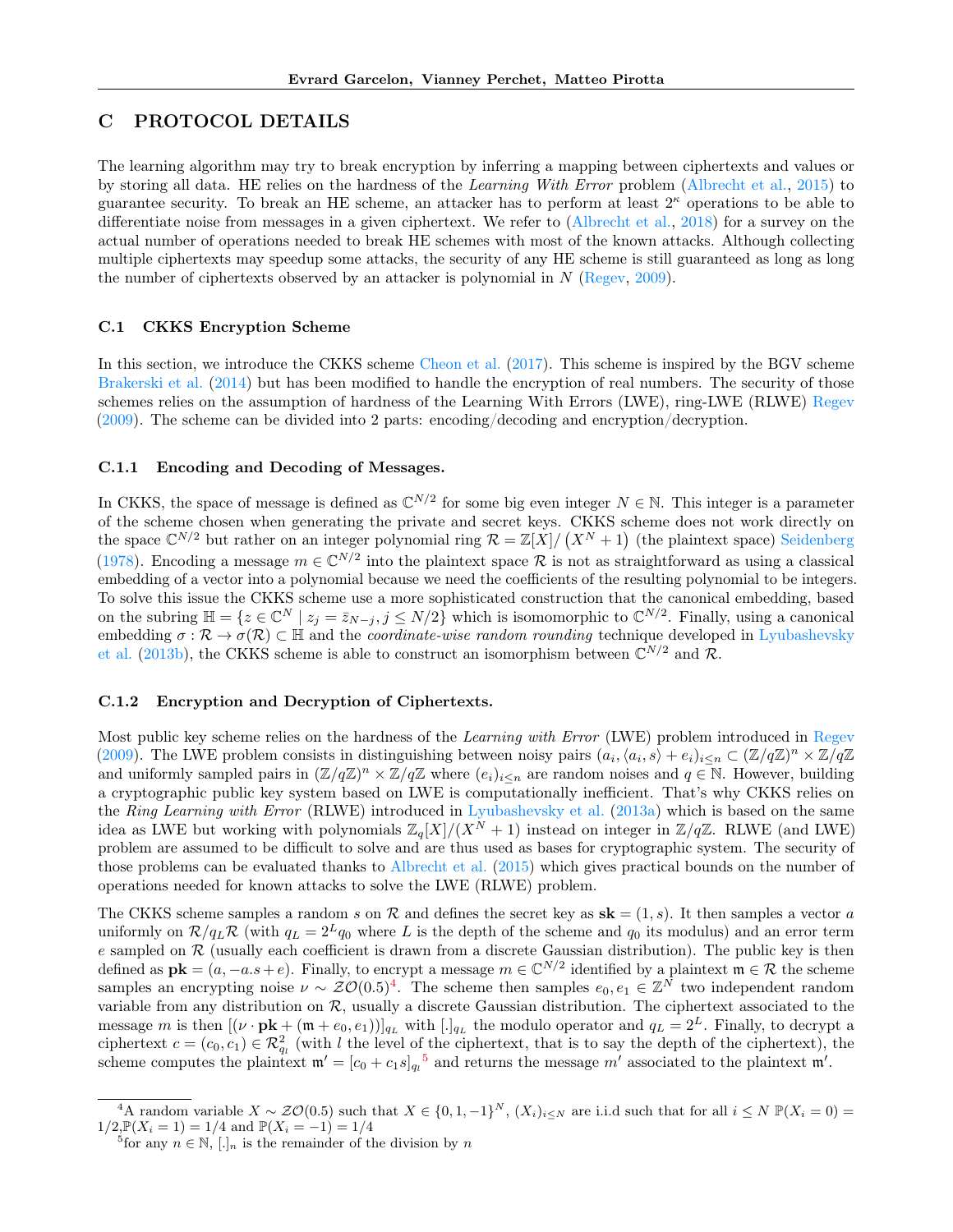## <span id="page-13-0"></span>C.2 Key Switching

Homomorphic Encryption schemes needs all ciphertexts to be encrypted under the same public key in order to perform additions and multiplications. As we mentioned in Sec. [6](#page-6-0) one way to circumvent this issue is to use a KeySwitching operation. The KeySwitching operation takes as input a cyphertext  $c_1$  encrypted thanks to a public key pk<sub>1</sub> associated to a secret key sk<sub>1</sub> and transform it into a cyphertext encrypting the same message as  $c_1$  but under a different secret key  $sk_2$ .

The exact KeySwitching procedure for each scheme is different. We will use the CKKS scheme, inspired by the BGV scheme [Brakerski et al.](#page-8-17) [\(2014\)](#page-8-17), where *KeySwitching* relies on two operations BitDecomp and PowerOf2, described below,

- 1. BitDecomp $(c, q)$  takes as input a ciphertext  $c \in \mathbb{R}^N$  with m the size of the ring dimension used in CKKS and an integer q. This algorithm decomposes c in its bit representation  $(u_0, \ldots, u_{\lceil \log_2(q) \rceil}) \in \mathbb{R}^{N \times \lceil \log_2(q) \rceil}$ such that  $c = \sum_{j=0}^{\lfloor \log_2(q) \rfloor} 2^j u_j$
- 2. PowerOf2 $(c, q)$  takes as input a ciphertext  $c \in \mathbb{R}^N$  and an integer q. This algorithm outputs  $(c, 2c, \ldots, 2^{\lfloor \log_2(q) \rfloor}c) \in \mathbb{R}^{m \times \lceil \log_2(q) \rceil}$

The KeySwitching operation can then be decomposed as:

- the first party responsible for  $sk_1$  generates a new (bigger, in the sense that the parameter N is bigger than sk<sub>1</sub>) public key  $\tilde{pk}_1$  still associated to sk<sub>1</sub>
- the owner of secret key sk<sub>2</sub> computes PowerOf2(sk<sub>2</sub>) and add it to  $\tilde{pk}_1$ . This object is called the *KeySwitch*ingKey.
- the new cyphertext is computed by mulitiplying  $BitDecomp(c_1)$  with the KeySwitchingKey. This gives a new cyphertext decryptable with the secret key  $sk_2$  and encrypted under a new public key  $pk_2$

Algorithm 5 KeySwitching Procedure

<span id="page-13-1"></span>**Input:** Cyphertext: c, User: u, User public key/secret key:  $pk_u, sk_u$ , Bandit Algorithm:  $\mathfrak{A}$ , Trusted Third Party:  $\mathfrak{B}$ , integer q Alg. 24 receives cypthertext c encrpyted with key  $pk_u$  $\mathfrak{B}$  sends public key pk to u u computes  $\text{Enc}_{\mathbf{pk}_u}(\mathbf{ksk}_u) = \text{Enc}_{\mathbf{pk}_u}(\text{PowerOf2}(\mathbf{sk}_u, q) + \mathbf{pk})$ u sends  $\text{Enc}_{\textbf{pk}_{u}}(\textbf{ksk}_{u})$  to  $\mathfrak A$  $\mathfrak A$  computes the new cyphertext  $c' = \text{Enc}_{\textbf{pk}_u}(\text{BitDecomp}(c, q)^\intercal)\text{Enc}_{\textbf{pk}_u}(\textbf{ksk}_u) = \text{Enc}_{\textbf{pk}_u}(\text{Enc}_{\textbf{pk}}(c))$ u decrypts  $c'$  and sends the result to  $\mathfrak A$ 

Alg. [5](#page-13-1) allows us to perform the KeySwitching in a private manner for the CKKS scheme. Indeed, the key switch operation requires to decompose a secret key thanks to the PowerOf2 procedure. If not done in a secure fashion this could lead to a leak of the frist private key. It is thus necessary to ensure that this key is not distributed in the clear. However, our private procedure requires communication between the bandit algorithm  $\mathfrak A$  and the user u. In particular, the user still needs to receives the public key from the trusted third party. However, the user does not need to be known ahead of time as previously.

# D TOWARD AN ENCRYPTED OFUL

In this section, we provide the proof of the results of Step  $\bullet$ ,  $\bullet$  and  $\bullet$ , i.e., the speed of convergence of iterating Eq. [\(2\)](#page-3-3) or Eq. [\(5\)](#page-4-2), how to build a confidence intervals around  $\theta^*$  and how the approximate argmax is computed in Alg. [3.](#page-3-1)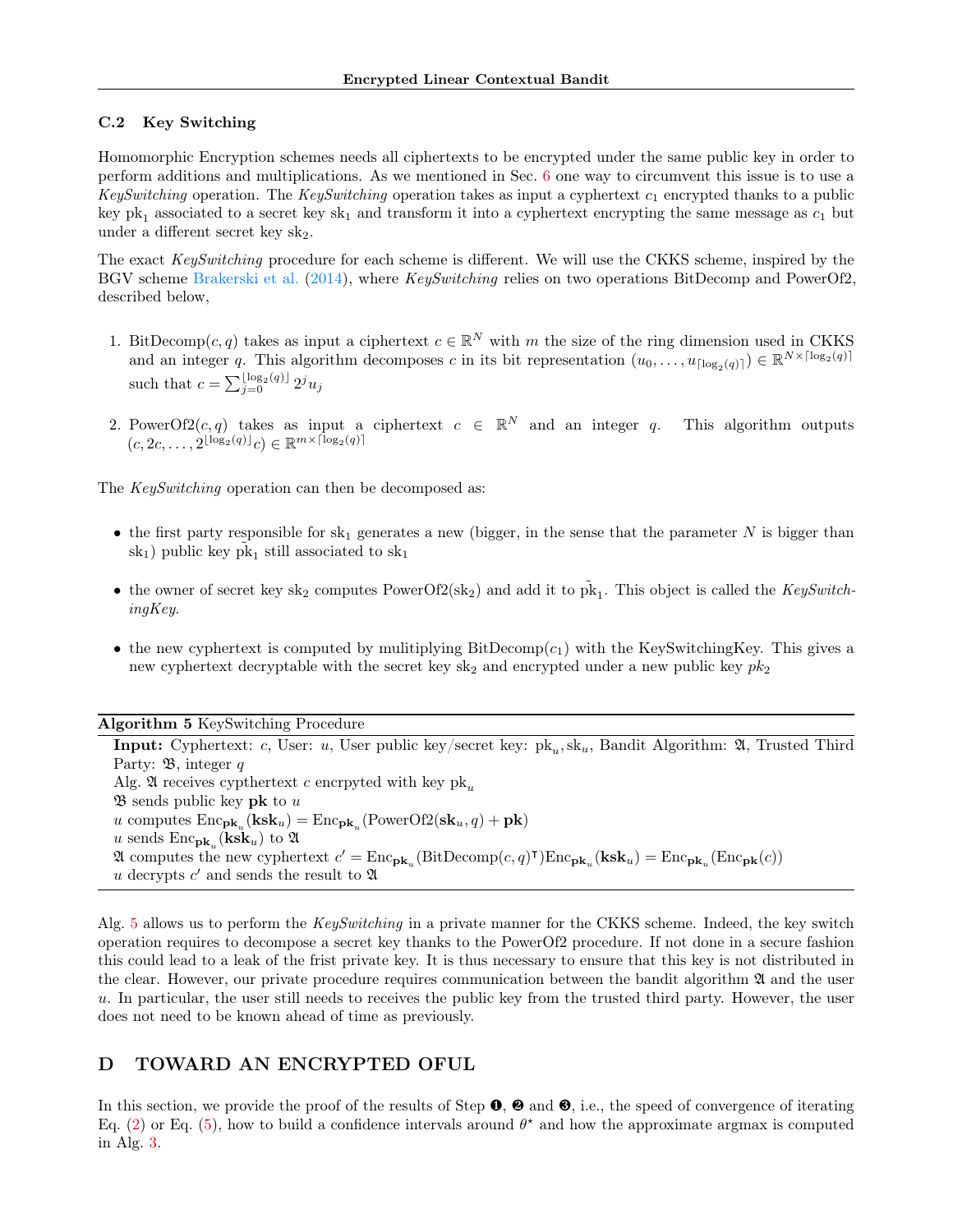#### D.1 Computing an Approximate Inverse

First, we prove Prop. [2.](#page-3-4) The proof of convergence the Newton method for matrix inversion is rather standard but the proof of convergence for the stable method (Eq. [\(2\)](#page-3-3)) is often not stated. We derive it here for completeness. First, we recall Prop. [2.](#page-3-4)

**Proposition.** Given a symmetric positive definite matrix  $V \in \mathbb{R}^{d \times d}$ ,  $c \geq Tr(V)$  and a precision level  $\varepsilon > 0$ , the iterate in [\(2\)](#page-3-3) satisfies

$$
||X_k - V^{-1}|| \le \varepsilon
$$

for any  $k \geq k_1(\varepsilon)$  with

$$
k_1(\varepsilon) = \frac{1}{\ln(2)} \ln\left(\frac{\ln(\lambda) + \ln(\varepsilon)}{\ln\left(1 - \frac{\lambda}{c}\right)}\right)
$$

, where  $\lambda \leq \lambda_d$  is a lower bound to the minimal eigenvalue of V and  $\|\cdot\|$  is the matrix spectral-norm.

*Proof.* of Prop. [2.](#page-3-4) After k iterations of Eq. [\(2\)](#page-3-3), we have that  $V X_k = M_k$ . Indeed we proceed by induction:

- For  $k = 0$ ,  $M_0 = \frac{1}{c}V = VX_0$
- For  $k + 1$  given the property at time k,  $V X_{k+1} = V X_k (2I_d M_k) = M_k (2I_d M_k) = M_{k+1}$

Let's note  $E_k = X_k - V^{-1}$  and  $\tilde{E}_k = M_k - I_d$  then:

$$
E_{k+1} = (X_{k+1}V - I_d)V^{-1} = (M_{k+1} - I_d)V^{-1}
$$
  
= - (M<sub>k</sub><sup>2</sup> - 2M<sub>k</sub> + I<sub>d</sub>)V<sup>-1</sup>  
= - (M<sub>k</sub> - I<sub>d</sub>)<sup>2</sup>V<sup>-1</sup> = - $\tilde{E}_k^2V^{-1}$ 

where the second equality is possible because V and  $(X_k)_{k\in\mathbb{N}}$  commute as for all  $k\in\mathbb{N}$ ,  $X_k$  is a polynomial function of  $V$ .

Therefore, we have for any  $k \in \mathbb{N}$ :

$$
||E_{k+1}|| = ||\tilde{E}_k^2 V^{-1}|| \le ||V^{-1}|| \times ||\tilde{E}_k||^2
$$
\n(10)

But at the same time:

<span id="page-14-0"></span>
$$
\|\tilde{E}_{k+1}\| = \|M_{k+1} - I_d\| = \|M_k(2I_d - M_k) - I_d\| = \|-(M_k - I_d)^2\| \le \|\tilde{E}_k\|^2
$$
\n(11)

thus iterating Eq. [\(11\)](#page-14-0), we have that for all  $k \in \mathbb{N}$ ,  $\|\tilde{E}_k\| \leq \|\tilde{E}_0\|^{2^k}$ . And then  $\|\tilde{E}_k\| \leq \|\tilde{E}_0\|^{2^k} \|V^{-1}\|$ , therefore using that any V symmetric definite positive  $||V^{-1}|| = ||V||^{-1}$  then for all  $k \in \mathbb{N}$ :

<span id="page-14-1"></span>
$$
||E_k|| \le \left\| \frac{V}{c} - I_d \right\|^{2^k} ||V||^{-1}
$$
\n(12)

But  $\|\tilde{E}_0\| = \left\|\frac{1}{c}V - I_d\right\| = \max_{i \in [d]} \left|\frac{\lambda_i}{c} - 1\right|$  where  $\lambda_1 \geq \lambda_2 \geq \ldots \geq \lambda_d \geq 0$  are the (ordered) eigenvalues of V. However  $c \geq Tr(V)$  thus  $0 \leq \lambda_i/c \leq 1$  for all  $i \leq d$ . Therefore  $\|\tilde{E}_0\| \leq 1 - \frac{\lambda_d}{c}$ . We also have that  $||V|| = \lambda_1$ . Using Eq.  $(12)$ , we have for all k:

$$
||E_k|| \le \left(1 - \frac{\lambda_d}{c}\right)^{2^k} \lambda_1^{-1} \le \left(1 - \frac{\lambda}{c}\right)^{2^k} \lambda^{-1}
$$
\n(13)

for any  $0 \geq \lambda \leq \lambda_d$ . Finally, Eq. [\(13\)](#page-14-2) implies that  $||E_k|| \leq \varepsilon$  as soon as:

$$
k \ge \frac{1}{\ln(2)} \ln \left( \frac{\ln(\lambda) + \ln(\varepsilon)}{\ln\left(1 - \frac{\lambda}{c}\right)} \right) \tag{14}
$$

for any  $0 \geq \lambda \leq \lambda_d$  and  $\lambda_{\varepsilon} \leq 1$ .

<span id="page-14-2"></span> $\Box$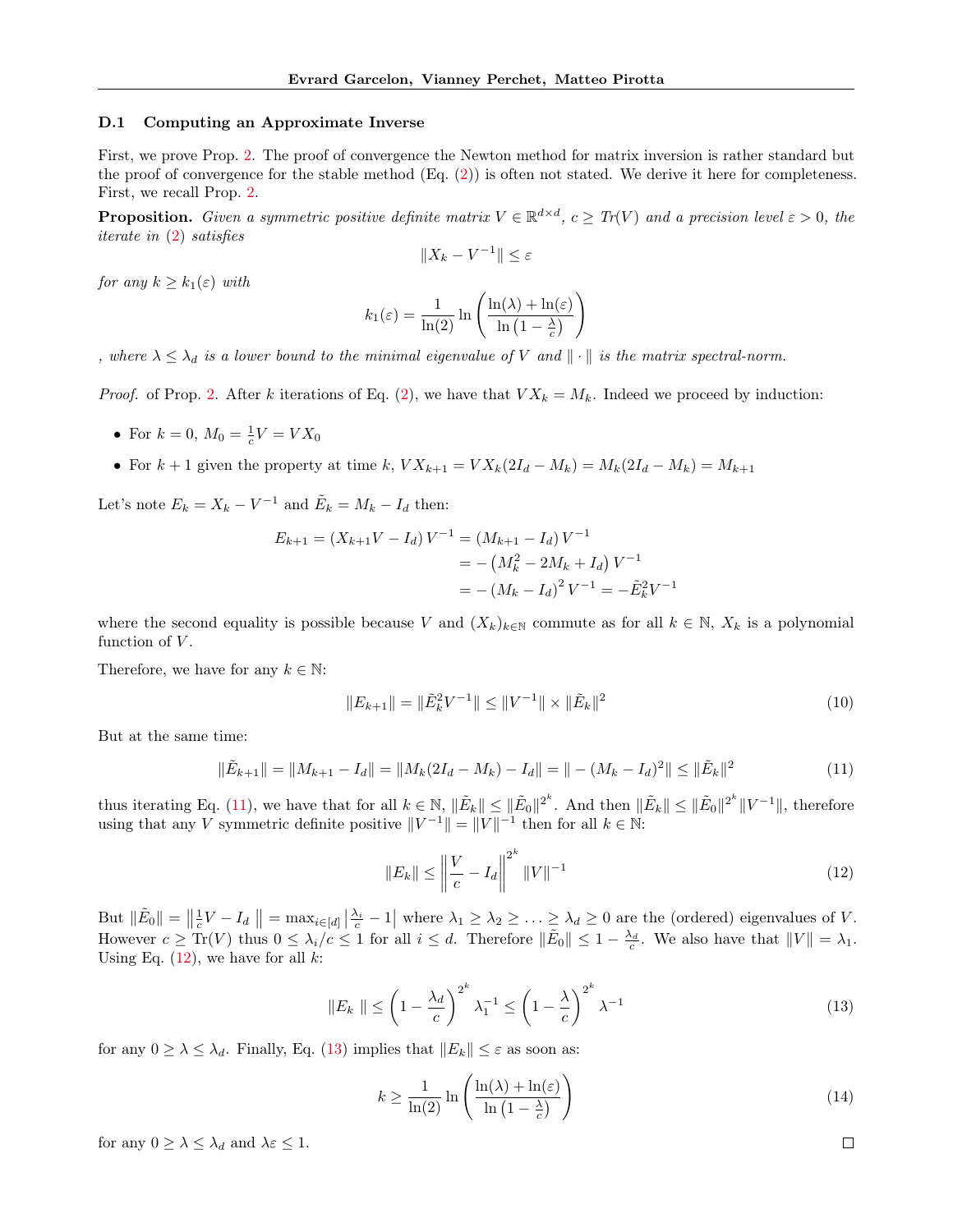#### D.2 Computing an Approximate Square Root

The proof of Prop. [4](#page-4-4) is very similar to the proof of Prop. [2](#page-3-4) thanks the analysis of the convergence speed in [Cheon](#page-8-20) [et al.](#page-8-20) [\(2019\)](#page-8-20). First, let us recall Prop. [4.](#page-4-4)

**Proposition.** For any  $z \in \mathbb{R}_+$ ,  $c_1, c_2 > 0$  with  $c_2 \geq z \geq c_1$  and a precision  $\epsilon > 0$ , let  $q_k$  be the result of k iterations of Eq. [\(5\)](#page-4-2), with  $q_0 = \frac{z}{c_2}$  and  $v_0 = \frac{z}{c_2} - 1$ . Then,  $|q_k\sqrt{c_2} - \sqrt{z}| \leq \varepsilon$  for any  $k \geq k_0(\varepsilon) := \frac{1}{\ln(2)} \ln\left(\frac{\ln(\varepsilon) - \ln(\sqrt{c_2})}{4\ln(1 - \varepsilon_1)}\right)$  $4\ln\left(1-\frac{c_1}{4c_2}\right)$ .

*Proof.* of Prop. [4.](#page-4-4) Because  $0 \le c_1 < x < c_2$ , we have that  $\frac{x}{c_2} \in (0,1)$ , hence thanks to Lemma 2 of [Cheon et al.](#page-8-20)  $(2019)$ , we have that after k iterations:

$$
\left| q_k - \sqrt{\frac{x}{c_2}} \right| \le \left( 1 - \frac{x}{4c_2} \right)^{2^{k+1}} \tag{15}
$$

where  $q_k$  is the k-th iterate from iterating Eq. [\(5\)](#page-4-2) with  $q_0 = \frac{x}{c_2}$  and  $v_0 = q_0 - 1$ . Then because  $x \ge c_1$ , we have that  $1 - \frac{x}{4c_2} \leq 1 - \frac{c_1}{4c_2}$ . Stated otherwise,

$$
\left| q_k - \sqrt{\frac{x}{c_2}} \right| \le \left( 1 - \frac{c_1}{4c_2} \right)^{2^{k+1}} \tag{16}
$$

Therefore, for  $k \geq \frac{1}{\ln(2)} \ln \left( \frac{\ln(\varepsilon) - \ln(\sqrt{c_2})}{2 \ln(1 - \frac{c_1}{c_1})} \right)$  $2\ln\left(1-\frac{c_1}{4c_2}\right)$ ), the result follows since:

$$
\sqrt{c_2} \left| q_k - \sqrt{\frac{x}{c_2}} \right| \le \varepsilon \tag{17}
$$

 $\Box$ 

### D.3 Computing an Optimistic Ellipsoid Width.

The next step to build an optimistic algorithm is to compute a confidence ellipsoid around the estimate  $\hat{\theta}_t$  such that the true parameter  $\theta^*$  belongs to this confidence ellipsoid with high probability. First, we need an estimate of the distance between  $\theta^*$  and  $\tilde{\theta}_t$  that is the object of Cor. [3.](#page-4-1) The proof of Cor. [3,](#page-4-1) is based on the fact that the approximated inverse is closed enough to the true inverse. Let's recall Cor. [3](#page-4-1) first.

Corollary. Setting 
$$
\varepsilon_t = \left( Lt^{3/2}\sqrt{L^2t + \lambda}\right)^{-1}
$$
 in Prop. 2, then  $||Dec_{sk}(\omega_t) - \theta_t||_{V_t} \leq t^{-1/2}$ ,  $\forall t$ .

*Proof.* of Cor. [3.](#page-4-1) Let's note  $\bar{A}_t$ , the result of iterating Eq. [\(2\)](#page-3-3),  $k_1(\varepsilon_t)$  times with  $V = V_t$  and  $c = \lambda d + L^2t$ . Thanks to the definition of  $\text{Dec}_{\textbf{sk}}(w_t)$  and  $\theta_t = V_t^{-1}b_t$ , we have:

$$
\|\text{Dec}_{\textbf{sk}}(w_t) - \theta_t\|_{V_t} = \left\| V_t^{1/2} \left( V_t^{-1} - \text{Dec}_{\textbf{sk}}(\bar{A}_t) \right) \sum_{l=1}^{t-1} r_l s_{l,a_l} \right\|_2 \tag{18}
$$

$$
= \left\| \left( V_t^{-1} - \text{Dec}_{\textbf{sk}}(\bar{A}_t) \right) V_t^{1/2} \sum_{l=1}^{t-1} r_l s_{l,a_l} \right\|_2 \tag{19}
$$

$$
\leq \|\text{Dec}_{\textbf{sk}}(\bar{A}_t) - V_t^{-1}\| \left\| V_t^{1/2} \sum_{l=1}^{t-1} r_l s_{l,a_l} \right\|_2 \tag{20}
$$

But  $\text{Tr}(V_t) \leq \lambda d + L^2 t$  $\text{Tr}(V_t) \leq \lambda d + L^2 t$  $\text{Tr}(V_t) \leq \lambda d + L^2 t$  and  $\lambda_{\min}(V_t) \geq \lambda$ . Therefore thanks to Prop. 2  $\bar{A}_t$  is such that:

$$
\|\text{Dec}_{\textbf{sk}}(\bar{A}_t) - V_t^{-1}\| \le \varepsilon_t \tag{21}
$$

We also have that:

$$
\left\| V_t^{1/2} \sum_{l=1}^{t-1} r_l s_{l,a_l} \right\|_2 \leq \left\| \sqrt{V_t} \right\| \left\| \sum_{l=1}^{t-1} r_l s_{l,a_l} \right\|_2 \tag{22}
$$

$$
\leq Lt\sqrt{\|V_t\|} \leq Lt\sqrt{\lambda + L^2t} \tag{23}
$$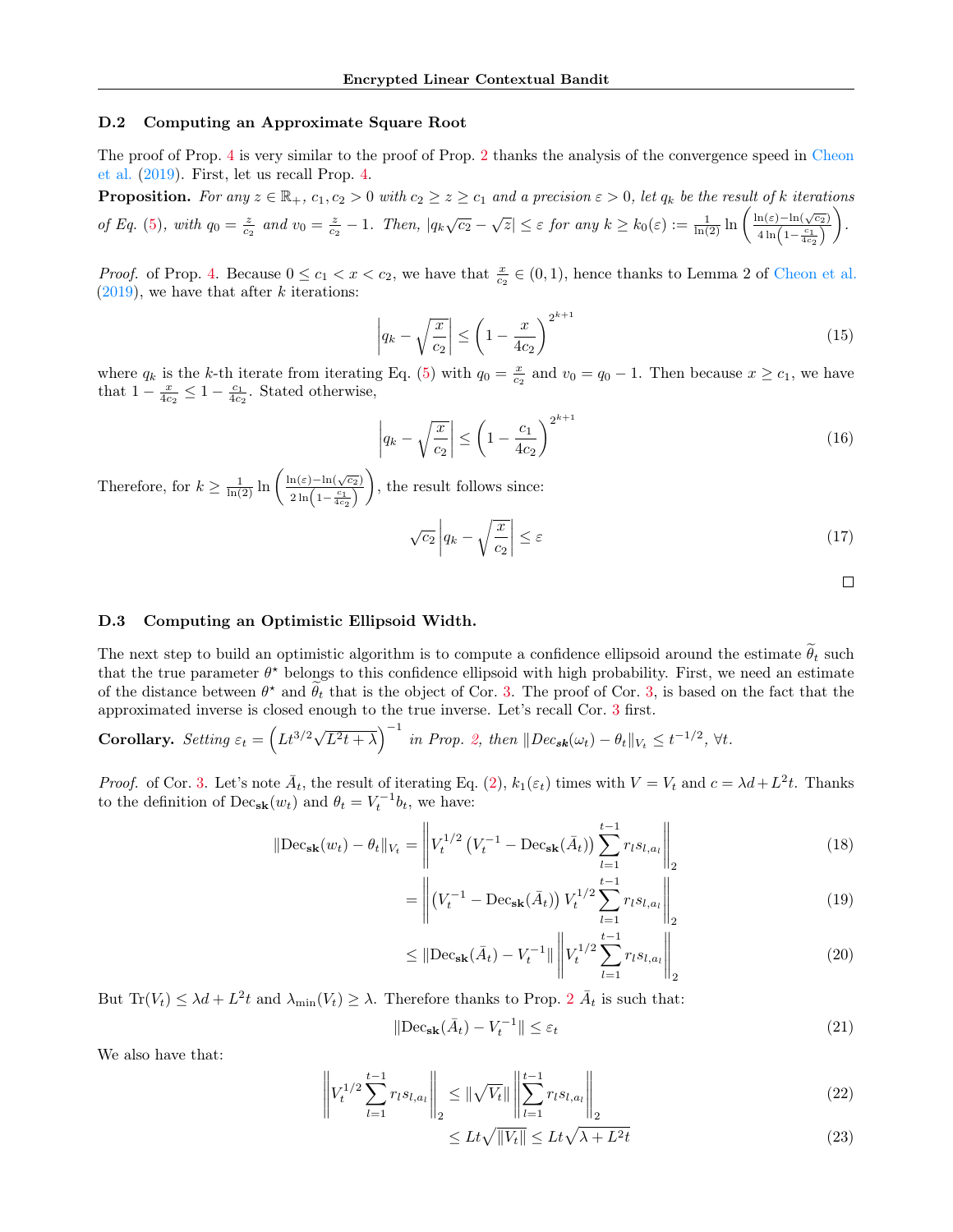because  $r_l \in [-1, 1]$  for all  $l \leq t$  and  $\lambda_{\max}(V_t) \leq \lambda + L^2 t$ . Finally, we have that:

$$
\|\theta_t - \tilde{\theta}_t\|_{V_t} \le \varepsilon_t L t \sqrt{\lambda + L^2 t} \le t^{-1/2}
$$
\n(24)

 $\Box$ 

## <span id="page-16-1"></span>D.4 Approximate Confidence Ellipsoid

Finally thanks to Cor. [3,](#page-4-1) we can now prove that with high probability  $\theta^*$  belongs to the inflated confidence intervals  $\tilde{\mathcal{C}}_t$  for all time t. That is the object of Prop. [9.](#page-16-0)

<span id="page-16-0"></span>**Proposition 9.** For any  $\delta > 0$ , we have that with probability at least  $1 - \delta$ :

$$
\theta^* \in \bigcap_{t=1}^{+\infty} C_t(\delta) := \left\{ \theta \mid \|\theta - Dec_{s\mathbf{k}}(w_t)\|_{V_t} \le \tilde{\beta}(t) \right\} \tag{25}
$$

with  $\widetilde{\beta}(t) = t^{-1/2} + \sqrt{2}$  $\overline{\lambda}S + \sigma \sqrt{d(\ln(1 + L^2t/(\lambda d)) + \ln(\pi^2t^2/(\sqrt{6\delta})))}$ 

*Proof.* of Prop. [9.](#page-16-0) Using Cor. [3](#page-4-1) and Thm. 2 in [Abbasi-Yadkori et al.](#page-8-2)  $(2011)$ , we have that for any time t that with probability at least  $1 - \delta$ :

$$
\|\theta^* - \operatorname{Dec}_{\mathbf{sk}}(w_t)\|_{V_t} \le \|\theta_t - \operatorname{Dec}_{\mathbf{sk}}(w_t)\|_{V_t} + \|\theta^* - \theta_t\|_{V_t}
$$
\n(26)

$$
\leq t^{-1/2} + \sqrt{\lambda}S + \sigma \sqrt{d(\ln(1 + L^2 t/(\lambda d)) + \ln(1/\delta))}
$$
\n(27)

where  $w_t$  computed as in Alg. [4](#page-11-2) and  $\theta_t$  is the ridge regression estimate computed at every time step in OFUL. Taking a union bound with high-probability event means that with probability at least  $1 - \frac{6\delta}{\pi^2}$ , we have:

$$
\|\theta^* - \theta_t\|_{V_t} \le \|\theta_t - \text{Dec}_{\textbf{sk}}(w_t)\|_{V_t} + \|\theta^* - \theta_t\|_{V_t}
$$
\n(28)

$$
\leq t^{-1/2} + \sqrt{\lambda}S + \sigma \sqrt{d(\ln(1 + L^2 t/(\lambda d)) + \ln(\pi^2 t^2/(6\delta)))}
$$
\n(29)

 $\Box$ 

## <span id="page-16-2"></span>D.5 Homomorphic Friendly Approximate Argmax

As mentioned in Sec. [4,](#page-3-6) an homomorphic algorithm can not directly compute the argmax of a given list of values. In this work, we introduce the algorithm Alg. [9](#page-18-0) to compute the comparison vector  $b_t \approx \left(1_{\{a=\arg\max_{i\in[K]}\rho_i(t)\}}\right)$ with  $(\rho_a(t))_{a\in[K]}$  the UCBs defined in Sec. [4.](#page-3-6) This algorithm is divided in two parts. First, it computes an approximate maximum, M of  $(\rho_a(t))_{a\in [K]}$  thanks to Alg. [8](#page-17-0) and then compares each values  $(\rho_a(t))_{a\in [K]}$  to this approximate maximum M thanks to the algorithm **NewComp** of [Cheon et al.](#page-8-10) [\(2020\)](#page-8-10) (recalled as Alg. [6\)](#page-16-3).

| Algorithm 6 NewComp |  |  |
|---------------------|--|--|
|---------------------|--|--|

<span id="page-16-3"></span>

| <b>Input:</b> Entry numbers: $a, b \in [0, 1]$ , n and depth d              |
|-----------------------------------------------------------------------------|
| Set $x = a - b$                                                             |
| for $k = 1, \ldots, d$ do                                                   |
| Compute $x = f_n(x) = \sum_{i=0}^n \frac{1}{4^i} {2i \choose i} x(1-x^2)^i$ |
| end for                                                                     |
| Return: $(x+1)/2$                                                           |

Rescaling the UCB index: In order to use the HE-friendly algorithms of [Cheon et al.](#page-8-10) [\(2020\)](#page-8-10), we need to rescale the UCB-index to lies in [0, 1]. Determining the range of those indexes is the purpose of the following proposition.

<span id="page-16-4"></span>**Proposition 10.** For every time  $t \geq 1$ , assuming  $r_l \in [-1, 1]$  for any  $l \leq t$  and  $L \geq 1$  then for any  $\delta > 0$  we have that with probability at least  $1 - \delta$ :

$$
-1 \le \rho_a(t) \le 1 + 2\tilde{\beta}(t) \left[ 2t^{-1} + L\sqrt{\frac{1}{\lambda} + \frac{1}{\sqrt{\lambda}}} + \sqrt{\frac{L}{t^{3/2}\sqrt{\lambda + L^2t}}} \right]
$$
(30)

where  $\rho_a(t) = \langle \tilde{\theta}_t, x_{t,a} \rangle + \tilde{\beta}(t) \left[ q_{k_0(t^{-1})} + t^{-1} \right]$  the UCB index of arm a at time t.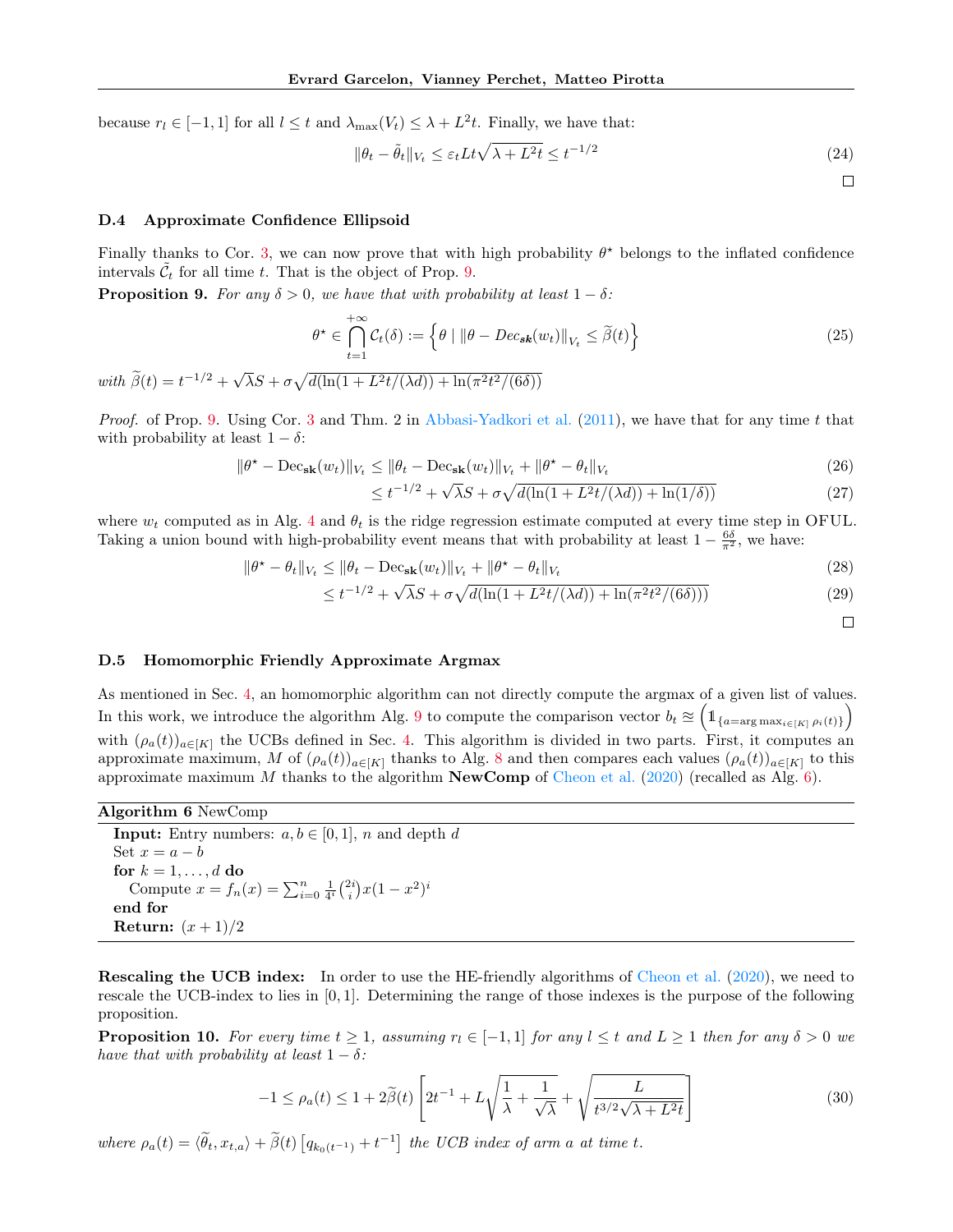#### Algorithm 7 NewMax

**Input:** Entry numbers:  $a, b \in [0, 1]$ , n and depth d Set  $x = a - b$ ,  $y = \frac{a+b}{2}$ for  $k = 1, \ldots, d$  do Compute  $x = f_n(x) = \sum_{i=0}^n \frac{1}{4^i} {2i \choose i} x(1-x^2)^i$ end for Return:  $y + \frac{a+b}{2} \cdot x$ 

## Algorithm 8 amax

<span id="page-17-0"></span>**Input:** Entry numbers:  $(a_i)_{i \leq K}$ , n and depth d Set  $m = a_1$ for  $i = 2, \ldots, K$  do Compute  $m = \max\{m, a_i\}$  thanks to **NewMax** in [Cheon et al.](#page-8-10) [\(2020\)](#page-8-10) with parameter  $a = m$ ,  $b = a_i$ , n and d end for

*Proof.* of Prop. [10.](#page-16-4) For  $\delta > 0$ , we denote  $E = \bigcap_{l=1}^{+\infty} \left\{ \theta^{\star} \in \tilde{C}_l(\delta) \right\}$  so that, using Prop. [9,](#page-16-0)  $\mathbb{P}(E) \geq 1 - \delta$ . Under the event  $E$ , we have for any arm  $a$ :

$$
-1 \leq \langle x_{t,a}, \theta^{\star} \rangle \leq \rho_a(t) \leq \langle x_{t,a}, \theta^{\star} \rangle + 2\tilde{\beta}(t) \left[ q_{k_0(1/t)} + t^{-1} \right] \tag{31}
$$

On the other hand thanks to Prop. [4,](#page-4-4) we have that  $q_{k_0(t^{-1})} \leq \sqrt{\|x\|_{\text{Dec}_{sk}(A_t)}^2 + \frac{L}{t^{3/2}\sqrt{\lambda}}}$  $\frac{L}{t^{3/2}\sqrt{\lambda+L^2t}}+t^{-1}$  and also  $||x||_{A_t}^2 \leq L^2 \left(\frac{1}{\lambda} + \frac{1}{\sqrt{2}}\right)$  $\frac{1}{\overline{\lambda}}$ .

Indeed because  $\text{Dec}_{\textbf{sk}}(A_t)$  is a polynomial function of  $V_t$ , we have that  $\text{Dec}_{\textbf{sk}}(A_t)$  is symmetric and  $\text{Dec}_{\textbf{sk}}(A_t)V_t =$  $V_t \text{Dec}_{\textbf{sk}}(A_t)$ , hence  $\text{Dec}_{\textbf{sk}}(A_t)$  and  $V_t^{-1}$  are diagonalizable in the same basis therefore  $\|\text{Dec}_{\textbf{sk}}(A_t) - V_t^{-1}\|$  $\max_{i\leq d}|\lambda_i(\text{Dec}_{\textbf{sk}}(A_t)) - \lambda_i(V_t^{-1})|$  with  $\lambda_i(M)$  the *i*-th biggest eigenvalue of M. Hence:

$$
\lambda_1(\text{Dec}_{\textbf{sk}}(A_t)) \le \frac{1}{\lambda} + \frac{1}{Lt^{3/2}\sqrt{\lambda + L^2t}}\tag{32}
$$

and:

$$
\lambda_d(\text{Dec}_{\textbf{sk}}(A_t)) \ge \frac{1}{\lambda + L^2 t} - \frac{1}{L t^{3/2} \sqrt{\lambda + L^2 t}} > 0
$$
\n(33)

for  $t \geq 2$ . Therefore, we have that for any arm a:

$$
\rho_a(t) \le \langle \theta^{\star}, x_{t,a} \rangle + 2\tilde{\beta}(t) \left[ 2t^{-1} + L\sqrt{\frac{1}{\lambda} + \frac{1}{\sqrt{\lambda}}} + \sqrt{\frac{L}{t^{3/2}\sqrt{\lambda + L^2 t}}} \right]
$$
(34)

 $\Box$ 

Computing the Comparaison Vector: The algorithm Alg. [9](#page-18-0) operates on values in  $[0,1]$  therefore using Prop. [10,](#page-16-4) we can compute rescaled UCB index, noted  $\tilde{\rho}_a(t) \in [0,1]$ . We are then almost ready to prove Cor. [5,](#page-5-0) we just need two lemmas which relates the precision of Alg. [9](#page-18-0) and Alg. [8](#page-17-0) to the precision of NewComp and NewMax of [Cheon et al.](#page-8-10)  $(2020)$ .

<span id="page-17-1"></span>The first lemma (Lem. [11\)](#page-17-1) gives a lower bound on the depth needed for Alg. [8](#page-17-0) to achieve a given precision. **Lemma 11.** For any sequences  $(a_i)_{i\leq K} \in [0,1]^K$ , for any precision  $0 < \varepsilon < K/4$ ,  $n \in \mathbb{N}^*$  and

$$
d(\varepsilon, n) \ge \frac{\ln\left(\frac{\ln\left(\frac{K}{\varepsilon}\right)}{\ln(2)} - 2\right)}{\ln(c_n)}\tag{35}
$$

with  $c_n = \frac{2n+1}{4^n} {2n \choose n}$ . Noting M the result of Alg. [8](#page-17-0) with parameter  $(a_i)_i$ , n and  $d(\varepsilon, n)$ , we have that:

$$
\left| M - \max_{i} a_i \right| \le \varepsilon \tag{36}
$$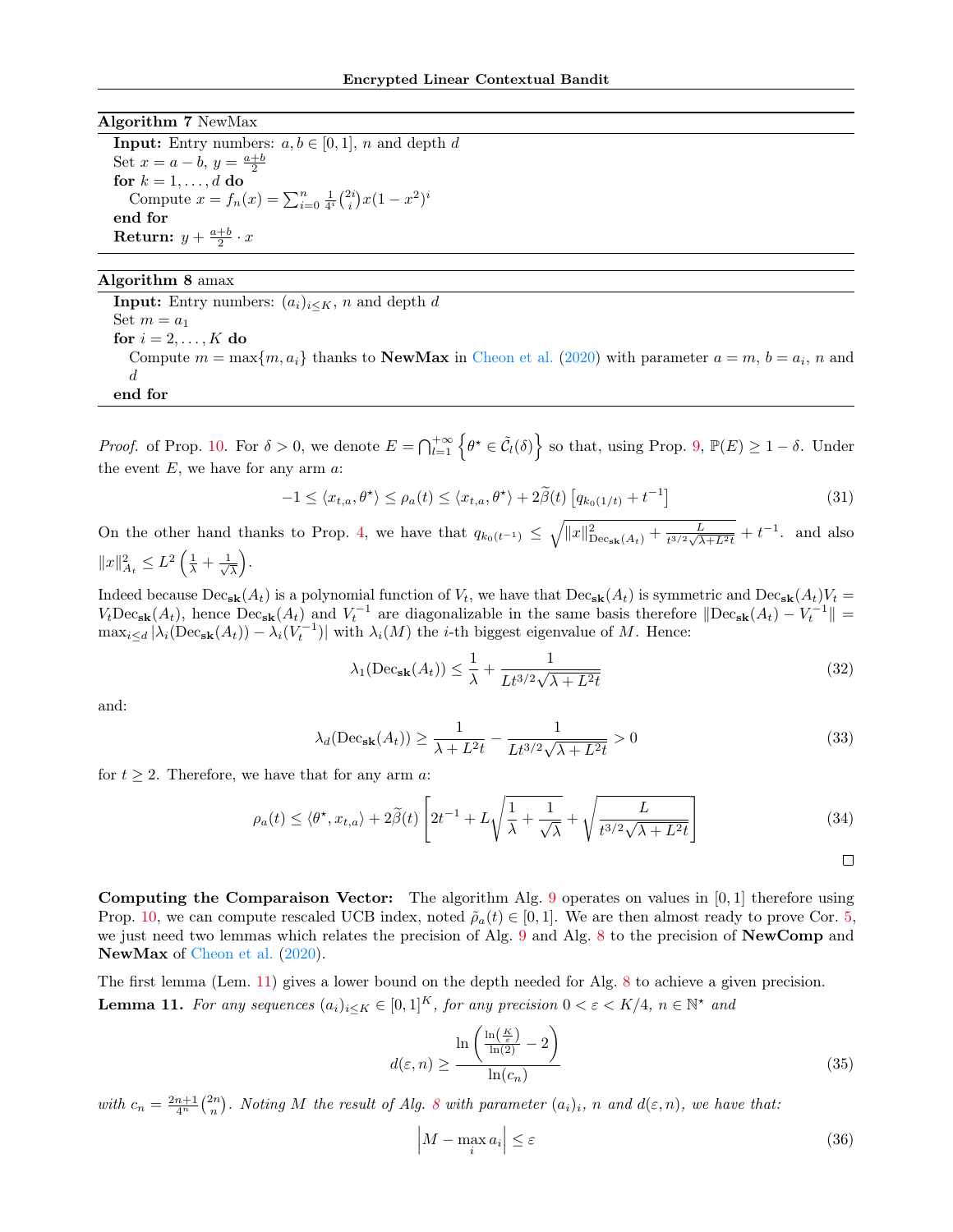Algorithm 9 acomp

<span id="page-18-0"></span>**Input:** Entry numbers:  $(a_i)_{i\leq K}$ , precision  $\varepsilon$ Set depth  $d = 1 + \left|3.2 + \frac{\ln(1/\varepsilon)}{\ln(3/2)} + \frac{\ln(\frac{\ln(1/\varepsilon)}{\ln(2)} - 2)}{\ln(2)}\right|$  and depthmax  $d' = \frac{1}{\ln(3/2)} \ln\left(\frac{\alpha \ln(\frac{1}{\varepsilon})}{\ln(2)} - 2\right)$  with  $\alpha = \frac{3}{2} + \frac{1}{2}$  $\frac{5.2 \ln(3/2)}{\ln(4)} + \frac{\ln(3/2)}{2 \ln(2)}$  $2\ln(2)$ Compute  $M = \text{amax}((a_i)_{i \leq K}, n, d)$ for  $i = 2, \ldots, K$  do Set  $b_i = \textbf{NewComp}(a_i, M, n, d')$ end for

*Proof.* of Lemma [11.](#page-17-1) Thanks to Corollary 4 in [Cheon et al.](#page-8-10)  $(2020)$ , we have that for any n and depth  $d \geq \frac{\ln\left(\frac{\ln(1/\varepsilon)}{\ln(2)} - 2\right)}{\ln(c)}$  $\frac{\ln(2)}{\ln(c_n)}$  (with  $c_n = \frac{2n+1}{4^n} {2n \choose n}$ ) and number a, b:

$$
|\mathbf{NewMax}(a, b, n, d) - \max\{a, b\}| \le \varepsilon \tag{37}
$$

Let's note  $m_k$  the iterate m of Alg. [8](#page-17-0) at step  $k \in [K]$  in the for loop. We show that by induction  $|m_k - \max_{i \in [k]} a_i| \leq k\varepsilon.$ 

• By definition  $m_1 = a_1$  and  $|m_1 - \max_{i \leq 1} a_i| = 0$ 

 $\begin{array}{c} \begin{array}{c} \begin{array}{c} \end{array} \\ \begin{array}{c} \end{array} \end{array} \end{array}$ 

• Using that  $|\max\{a, c\} - \max\{b, c\}| \leq |a - b|$  for any  $a, b, c \in \mathbb{R}$ , we have:

$$
\begin{aligned}\n\left| m_{k+1} - \max_{i \le k+1} a_i \right| &= \left| \text{NewMax}(m_k, a_{k+1}, n, d) - \max\{m_k, a_{k+1}\} + \max\{m_k, a_{k+1}\} - \max\{\max_{i \le k} a_i, a_{k+1}\} \right| \\
&\le \left| \text{NewMax}(m_k, a_{k+1}, n, d) - \max\{m_k, a_{k+1}\} \right| \\
&\quad + \left| \max\{m_k, a_{k+1}\} - \max\{\max_{i \le k} a_i, a_{k+1}\} \right| \\
&\le \varepsilon + \left| m_k - \max_{i \le k} a_i \right| \le (k+1)\varepsilon\n\end{aligned}
$$

Finally, because  $M = m_K$ , we just need to choose  $d \geq \frac{\ln(\frac{\ln(K/\varepsilon)}{\ln(2)})}{\ln(c_{\varepsilon})}$  $\Box$  $\frac{\ln(2)}{\ln(c_n)}$  to get the result.

The next lemma (Lem. [12\)](#page-18-1) has the same purpose of Lem. [11](#page-17-1) but this time for Alg. [9.](#page-18-0) The proof is based on properties of the polynomial function used by the algorithm NewComp in order to predict the result of the comparison when the margin condition of **NewComp** (that is to say the result of the comparison of  $a, b \in [0, 1]$ ) is valid if and only if  $|a - b| \geq \varepsilon$  for some  $\varepsilon > 0$ ) is not satisfied.

<span id="page-18-1"></span>**Lemma 12.** For  $\varepsilon \in (0, 1/4)$  and sequence  $(a_i)_{i \leq K} \in [0, 1]^K$ , let's denote  $(b_i)_{i \leq K}$  te result of Alg. [9](#page-18-0) ruuned with parameter  $(a_i)_{i \leq K}$ ,  $n = 1$ ,  $d' = d_2(\varepsilon)$  and  $d = d_3(\varepsilon)$  with:

$$
d_2(\varepsilon) = \left[3.2 + \frac{\ln(1/\varepsilon)}{\ln(c_n)} + \frac{\ln(\ln(\frac{1}{\varepsilon})/\ln(2) - 2)}{\ln(n+1)}\right] + 1
$$
\n(38)

$$
d_3(\varepsilon) \ge \frac{1}{\ln(c_n)} \ln \left( \frac{\alpha \ln \left( \frac{1}{\varepsilon} \right)}{\ln(2)} - 2 \right) \tag{39}
$$

where  $\alpha = \frac{3}{2} + \frac{5.2 \ln(c_n)}{\ln(4)} + \frac{\ln(c_n)}{2 \ln(n+1)}$ . Then selecting any  $i \leq K$  such that  $b_i \geq \varepsilon$  (and there is at least one such index i), we have that  $a_i \ge \max_k a_k - 2\varepsilon$ 

*Proof.* of Lemma [12.](#page-18-1) Thanks to Corollary 1 in [Cheon et al.](#page-8-20) [\(2019\)](#page-8-20), we have that for each  $i \leq K$ ,  $|b_i - \text{Comp}(a_i, M)| \leq \varepsilon$  as soon as  $|a_i - M| > \varepsilon$  and  $d' = \left| 3.2 + \frac{\ln(1/\varepsilon)}{\ln(c_n)} + \frac{\ln(\ln(\frac{1}{\varepsilon})/\ln(2)-2)}{\ln(n+1)} \right| + 1$ . For  $i \in [K]$ , we have that: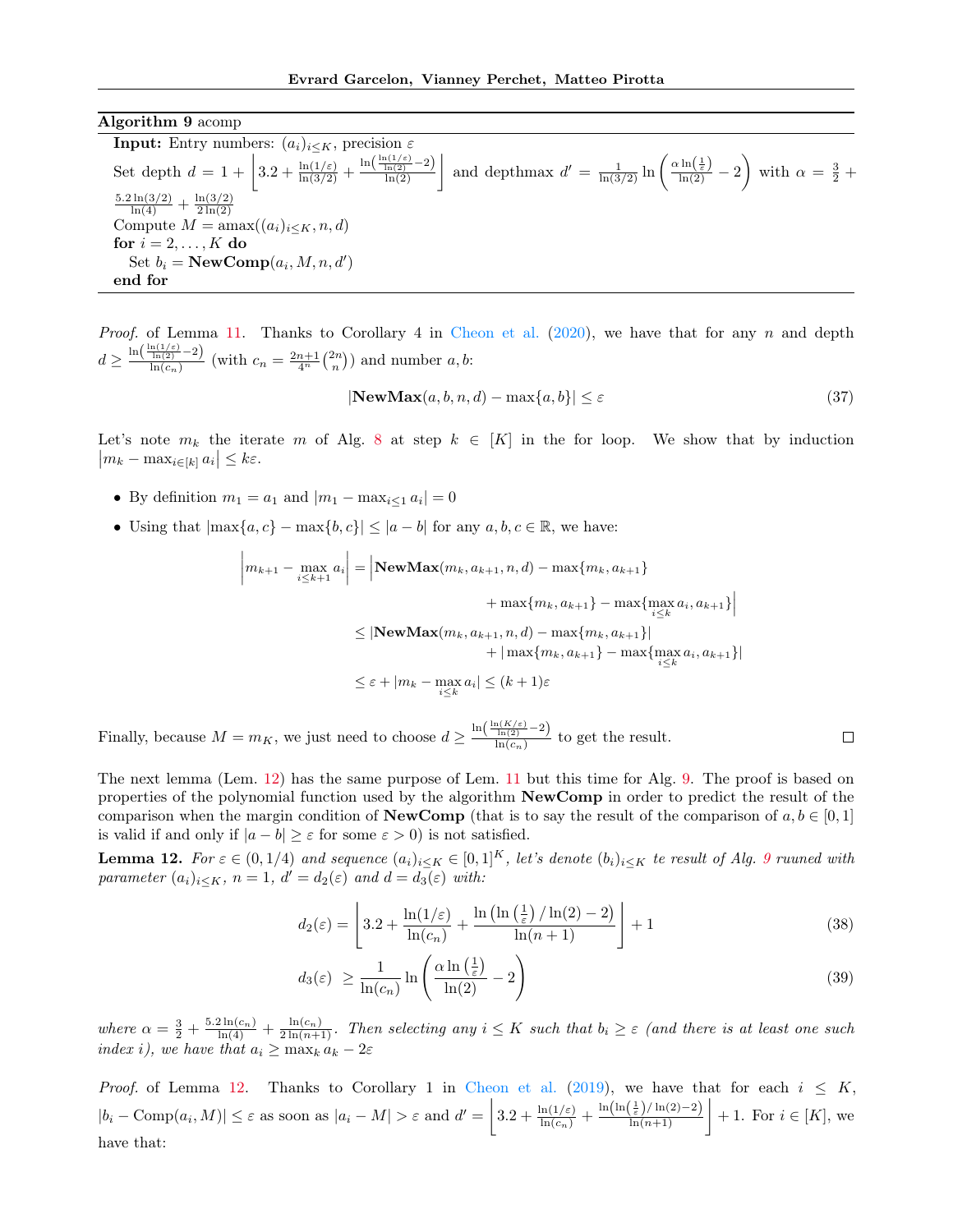- If  $\max_{k \leq K} a_k \geq a_i \geq M + \varepsilon$  then  $\text{Comp}(a_i, M) = 1, |b_i 1| \leq \varepsilon$  and  $a_i \geq \max_{k \leq K} a_k |\max_{k \leq K} a_k M| \varepsilon$
- If  $a_i \leq M \varepsilon$  then  $\text{Comp}(a_i, M) = 0$ , thus  $|b_i| \leq \varepsilon$  and  $a_i \leq \max_{k \leq K} a_k + |\max_{k \leq K} a_k M| \varepsilon$

Therefore for any  $a_i$  such that  $|a_i - M| > \varepsilon$  then the resulting  $b_i$  is either bounded by  $1 - \varepsilon$  or  $\varepsilon$ .

The second option is if  $|a_i - M| \leq \varepsilon$  then the **NewComp** algorithm provides no guarantee to the result of the algorithm. However the algorithm applies a function  $f_n^6$  $f_n^6$  multiple times to its input. For every  $x \in [-1,1]$ :

$$
|f_n(x)| \le c_n |x| \text{ and } f_n([-1, 1]) \subset [-1, 1] \tag{40}
$$

with  $c_n = \frac{2n+1}{4^n} {2n \choose n}$ . Hence:

$$
\forall x \in [-1, 1] \qquad |f_n^{(d')}(x)| \le c_n |f_n^{(d'-1)}(x)| \le c_n^{d''}|x| \tag{41}
$$

But if  $|a_i - M| \leq \varepsilon$ ,  $f_n^{(d')}(a_i - M) \leq c_n^{d'}|a_i - M| \leq c_n^{d'} \varepsilon$  thus  $|b_i - \frac{1}{2}| \leq \frac{c_n^{d'} \varepsilon}{2}$ . Finally for each  $i$ , we only three options for  $b_i$ :

- If  $|a_i M| \leq \varepsilon$  then  $|b_i \frac{1}{2}| \leq \frac{c_n^{d'}\varepsilon}{2}$  and  $a_i \geq \max_k a_k (\varepsilon + |\max_k a_k M|) \geq \max_k a_k 2\varepsilon$
- If  $|a_i M| \geq \varepsilon$  and  $a_i \leq M \varepsilon$  then  $|b_i| \leq \varepsilon$  and  $a_i \leq \max_k a_k + |M \max_k a_k| \varepsilon \leq \max_k a_k$
- If  $|a_i M| \geq \varepsilon$  and  $a_i \geq M + \varepsilon$  then  $|b_i 1| \leq \varepsilon$  and  $a_i \geq \max_k a_k (|M \max_k a_k| + \varepsilon) \geq \max_k a_k 2\varepsilon$

To finish the proof, we just need to ensure that there exists at least one i such that  $b_i \geq \varepsilon$ . Noting  $i^* = \arg \max_k a_k$ , if the amax algorithm is used with depth  $d$  such that:

$$
d \ge \frac{1}{\ln(c_n)} \ln \left( \frac{\alpha \ln \left( \frac{1}{\varepsilon} \right)}{\ln(2)} - 2 \right) \tag{42}
$$

where  $\alpha = \frac{3}{2} + \frac{5.2 \ln(c_n)}{\ln(4)} + \frac{\ln(c_n)}{2 \ln(n+1)}$ , we have  $|a_{i^*} - M| \leq \varepsilon^{\alpha} \leq \varepsilon$  and  $b_{i^*} \geq \frac{1}{2} - \frac{c_n^{d'} \varepsilon^{\alpha}}{2} > \varepsilon$ . Hence there always exists an index i such that  $b_i \geq \varepsilon$ .

Finally, thanks to Lem. [12,](#page-18-1) we can finally prove Cor. [5.](#page-5-0) The proof of this corollary simply amounts to choose the right precision for NewComp algorithm at every step of Alg. [9.](#page-18-0) First let's recall Cor. [5.](#page-5-0)

**Corollary.** For any time t, selecting any arm a such that  $(b_t)_a \geq \frac{1}{4t}$  then:

$$
\rho_a(t) \ge \max_{k \le K} \rho_k(t) - \frac{1}{t} \left( 1 + \tilde{\beta}^*(t) \right) \tag{43}
$$

where  $\widetilde{\beta}^{\star}(t) = \widetilde{\beta}(t) \left[2t^{-1} + \sqrt{\frac{L}{t^{3/2}\sqrt{\lambda + L^2 t}}} + L\sqrt{\frac{1}{\lambda} + \frac{1}{\sqrt{\lambda}}} \right]$  $\frac{1}{\overline{\lambda}}$ 

*Proof.* of Cor. [5.](#page-5-0) Using Lem. [12](#page-18-1) with  $\varepsilon = \frac{1}{4t}$  yields the following result:

$$
\tilde{\rho}_i(t) \ge \max_{k \le K} \tilde{\rho}_k(t) - \frac{1}{2t} \tag{44}
$$

But for any 
$$
i \le K
$$
,  $\tilde{\rho}_i(t) = (\rho_i(t) + 1) / \left(2 + 2\tilde{\beta}(t) \left[2t^{-1} + \sqrt{\frac{L}{t^{3/2}\sqrt{\lambda + L^2 t_j}}} + L\sqrt{\frac{1}{\lambda} + \frac{1}{\sqrt{\lambda}}}\right]\right)$ . Hence the result.  $\square$ 

# E SLOW SWITCHING CONDITION AND REGRET OF HELBA

In this appendix, we present the analysis of the regret of HELBA. The proof is decomposed in two steps. The first one is the analysis of the number of batches for any time  $T$ . That is the object of the Sec. [E.1.](#page-20-1) The second part of the proof amounts to bounding the regret as a function of the number of batches (Sec. [E.2\)](#page-24-0).

<span id="page-19-0"></span><sup>6</sup>For all 
$$
x \in [-1, 1]
$$
,  $f_n(x) = \sum_{i=0}^n \frac{1}{4^i} {2i \choose i} x (1 - x^2)^i$ .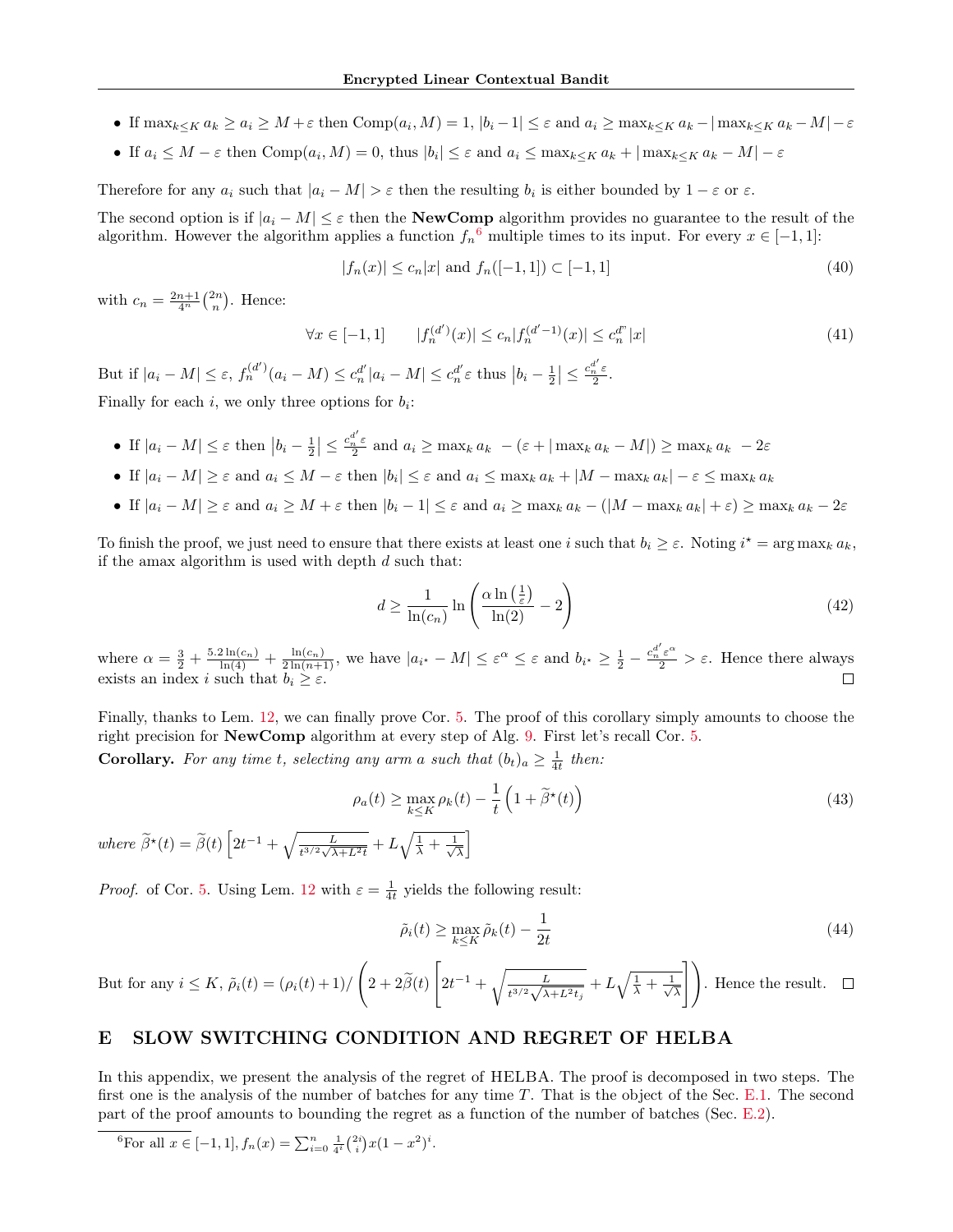## <span id="page-20-1"></span>E.1 Number of batches of HELBA (Proof of Prop. [7\)](#page-6-1)

We first prove Prop. [7](#page-6-1) which states that the total number of batches for HELBA is logarithmic in T contrary to HELBA where the parameter are updated a linear number of times. The proof of this proposition is itself divided in multiple steps. First, we show how using NewComp to compare the parameter C and  $\text{Tr}\left(\text{Dec}_{\textbf{sk}}(\bar{A}_{j})\sum_{l=t_{j}+1}^{t-1} s_{l, a_{l}}s_{l,}^{\intercal}\right)$  $\begin{bmatrix} \nabla_{l,a_l} \n\end{bmatrix}$  (for any batch j) relate to the comparison of C and Tr  $(\bar{V}_j^{-1} \sum_{l=t_j+1}^{t-1} s_{l,a_l} s_{l,a_l}^{\intercal})$  $\left(\begin{matrix} \mathsf{T} \ l, a_l \end{matrix}\right).$ Then, we show how Condition [8](#page-5-1) relates to the det-based condition used in RSOFUL which allows us to finish the proof of Prop. [7](#page-6-1) following the same reasoning as in [Abbasi-Yadkori et al.](#page-8-2) [\(2011\)](#page-8-2).

#### <span id="page-20-0"></span>E.1.1 Homomorphically Friendly Comparison for Condition [8](#page-5-1)

We first prove the following proposition, bounding the error made by our algorithm when using  $\text{Tr}\left(\text{Dec}_{\textbf{sk}}(\bar{A}_{j})\sum_{l=t_{j}+1}^{t-1} s_{l,a_{l}}s_{l,a_{l}}^{\intercal}\right)$  $\begin{bmatrix} \overline{I}_{l,a_l} \end{bmatrix}$  instead of Tr $\left( \bar{V}_j^{-1} \sum_{l=t_j+1}^{t-1} s_{l,a_l} s_{l,a_l}^{\intercal} \right)$  $\left(\begin{smallmatrix} \texttt{I} \ I, a_l \end{smallmatrix}\right).$ 

<span id="page-20-3"></span>**Proposition 13.** For an batch j, time  $t \ge t_j + 1$ ,  $\varepsilon < 1/2$  and  $\varepsilon' > 0$ , let's note  $\delta_t$  the result of **NewComp** applied with parameters  $a =$  $Tr\left(Dec_{sk}(\bar{A}_{j})\sum_{l=t_{j}+1}^{t-1} s_{l,a_{l}}s_{l,a_{l}}^{\intercal}\right)$  $\frac{C}{L^2\left(\frac{1}{\lambda}+\frac{1}{\sqrt{\lambda}}\right)(t-1-t_j)}, b=\frac{C}{L^2\left(\frac{1}{\lambda}+\frac{1}{\sqrt{\lambda}}\right)}$  $L^2\left(\frac{1}{\lambda}+\frac{1}{\sqrt{\lambda}}\right)(t-1-t_j)$ <sup>[7](#page-20-2)</sup>,  $n = 1$  and  $d_5(\varepsilon)$  such that:

$$
d_5(\varepsilon) \ge 3.2 + \frac{\ln(1/\varepsilon')}{\ln(c_n)} + \frac{\ln\left(\ln\left(\frac{1}{\varepsilon}\right)/\ln(2) - 2\right)}{\ln(n+1)}
$$
(45)

then:

• if  $\delta_t > \varepsilon$ :

$$
C - \varepsilon' L^2 \left( \frac{1}{\lambda} + \frac{1}{\sqrt{\lambda}} \right) (t - 1 - t_j) \leq Tr \left( Dec_{\mathbf{sk}}(\bar{A}_j) \sum_{l=t_j+1}^{t-1} s_{l, a_l} s_{l, a_l}^{\mathsf{T}} \right)
$$
(46)

• else if  $\delta_t \leq \varepsilon$ :

$$
Tr\left(Dec_{sk}(\bar{A}_{j})\sum_{l=t_{j}+1}^{t-1} s_{l,a_{l}}s_{l,a_{l}}^{\mathsf{T}}\right) \leq C + \varepsilon'L^{2}\left(\frac{1}{\lambda} + \frac{1}{\sqrt{\lambda}}\right)(t-1-t_{j})
$$
\n
$$
(47)
$$

*Proof.* of Prop. [13.](#page-20-3) We consider the two cases, depending if  $\delta_t$  is bigger than  $\varepsilon$  or not.

If  $\delta_t > \varepsilon$ : we proceed by separation of cases.

• If 
$$
|\text{Tr} \left( \text{Dec}_{\textbf{sk}}(\bar{A}_{j}) \sum_{l=t_{j}+1}^{t-1} s_{l,a_{l}} s_{l,a_{l}}^{\intercal} \right) - C| > \varepsilon'L^{2} \left( \frac{1}{\lambda} + \frac{1}{\sqrt{\lambda}} \right) (t - 1 - t_{j})
$$
:  

$$
\left| \delta_{t} - \text{Comp} \left( \text{Tr} \left( \text{Dec}_{\textbf{sk}}(\bar{A}_{j}) \sum_{l=t_{j}+1}^{t-1} s_{l,a_{l}} s_{l,a_{l}}^{\intercal} \right), C \right) \right| \le \varepsilon
$$

thanks to Cor. 1 in [Cheon et al.](#page-8-10) [\(2020\)](#page-8-10) for the precision of NewComp. We also used the fact that for any  $x, y \in \mathbb{R}$  and  $z \in \mathbb{R}^*_+$ ,  $\text{Comp}(x/z, y/z) = \text{Comp}(x, y)$ . Using the equation above:

Comp 
$$
\left(\text{Tr}\left(\text{Dec}_{\textbf{sk}}(\bar{A}_{j})\sum_{l=t_{j}+1}^{t-1} s_{l,a_{l}}s_{l,a_{l}}^{\mathsf{T}}\right), C\right) \geq \delta_{t} - \varepsilon > 0
$$

because we assumed here that  $\delta_t$  >  $\varepsilon$ . This readily implies that  $\mathop{\mathrm{Comp}}\nolimits \Big(\mathop{\mathrm{Tr}}\nolimits \Big(\mathop{\mathrm{Dec}}\nolimits_{\mathbf{sk}}(\bar A_j) \sum_{l=t_j+1}^{t-1} s_{l,a_l}s^\intercal_{l,a_l} \Big)$  $\left(\begin{matrix} \texttt{I}_{l,a_l} \end{matrix}\right), C\Big) \;\; = \;\; 1 \;\; \text{because} \;\; \text{Comp}(a, b) \;\; \in \;\; \{0, 1\} \;\; \text{for any} \;\; a, b \;\; \in \;\; [0, 1].$ 

<span id="page-20-2"></span><sup>&</sup>lt;sup>7</sup>with the convention that  $0/0 = 0$  and  $C/0 = 1$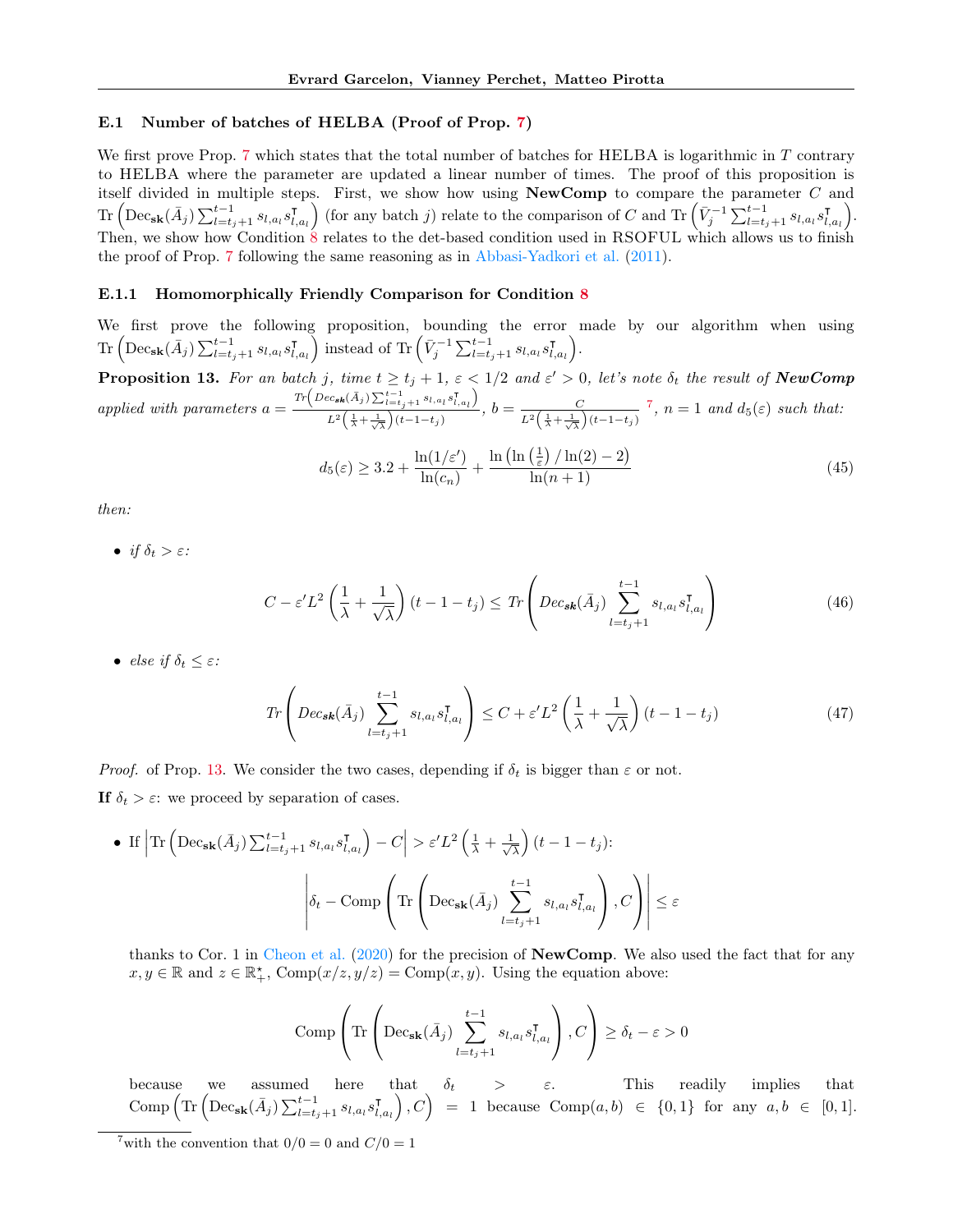But, because we are in the case that:

$$
\left| \text{Tr} \left( \text{Dec}_{\textbf{sk}}(\bar{A}_{j}) \sum_{l=t_{j}+1}^{t-1} s_{l,a_{l}} s_{l,a_{l}}^{\intercal} \right) - C \right| > \varepsilon'L^{2} \left( \frac{1}{\lambda} + \frac{1}{\sqrt{\lambda}} \right) (t - 1 - t_{j})
$$

we have that either  $\text{Tr} \left( \text{Dec}_{\textbf{sk}}(\bar{A}_{j}) \sum_{l=t_j+1}^{t-1} s_{l,a_{l}} s_{l,a_{l}}^{\intercal}\right)$  $\begin{pmatrix} \nabla \cdot \mathbf{I}_{l, a_l} & \cdots \nabla \cdot \mathbf{I}_{l} \end{pmatrix} \quad \Rightarrow \quad C \quad + \quad \varepsilon' L^2 \left( \frac{1}{\lambda} + \frac{1}{\sqrt{2}} \right)$  $\frac{1}{\lambda}$   $\Big)$   $(t$   $-$  1  $t_j$   $\Big)$ or Tr  $\left( \mathrm{Dec}_{\mathbf{sk}}(\bar{A}_{j}) \sum_{l=t_{j}+1}^{t-1} s_{l,a_{l}} s_{l,a_{l}}^{\intercal}\right)$  $\left(\frac{\mathsf{T}}{\lambda}, a_l\right)$  <  $C$  -  $\varepsilon' L^2 \left(\frac{1}{\lambda} + \frac{1}{\sqrt{2}}\right)$  $\frac{1}{\lambda}$   $(t - 1 - t_j)$ . Hence, because  $\mathop{\mathrm{Comp}}\nolimits \Big(\mathop{\mathrm{Tr}}\nolimits \Big(\mathop{\mathrm{Dec}}\nolimits_{\mathbf{sk}}(\bar A_j) \sum_{l=t_j+1}^{t-1} s_{l,a_l}s^\intercal_{l,a_l} \Big)$  $\left(I_{l,a_l}\right), C\Big) = 1$ , we have that Tr  $\left( \text{Dec}_{\textbf{sk}}(\bar{A}_j) \sum_{l=t_j+1}^{t-1} s_{l,a_l} s_{l,a_l}^{\intercal} \right)$  $\left(\begin{smallmatrix} \textsf{T}\ I_{l, a_l} \end{smallmatrix}\right) > C \text{ that}$ is to say:

$$
\operatorname{Tr}\left(\operatorname{Dec}_{\mathbf{sk}}(\bar{A}_{j})\sum_{l=t_{j}+1}^{t-1} s_{l,a_{l}}s_{l,a_{l}}^{\mathbf{T}}\right) \geq C + \varepsilon'L^{2}\left(\frac{1}{\lambda} + \frac{1}{\sqrt{\lambda}}\right)(t-1-t_{j})
$$

$$
\geq C - \varepsilon'L^{2}\left(\frac{1}{\lambda} + \frac{1}{\sqrt{\lambda}}\right)(t-1-t_{j})
$$

• If  $\left| \text{Tr} \left( \text{Dec}_{\textbf{sk}}(\bar{A}_{j}) \sum_{l=t_j+1}^{t-1} s_{l,a_{l}} s_{l}^{\intercal}, \right) \right|$  $\left| \begin{matrix} \mathsf{T} \ I_{l, a_l} \end{matrix} \right| - C \leq \varepsilon' L^2 \left( \frac{1}{\lambda} + \frac{1}{\sqrt{l}} \right)$  $\frac{1}{\lambda}$   $(t-1-t_j)$ : We can not use Cor. [5](#page-5-0) from [Cheon](#page-8-10) [et al.](#page-8-10) [\(2020\)](#page-8-10). However, in this case we directly have by definition of the absolute value that:

$$
-\varepsilon' L^2 \left(\frac{1}{\lambda} + \frac{1}{\sqrt{\lambda}}\right) (t - 1 - t_j) \le \text{Tr}\left(\text{Dec}_{\textbf{sk}}(\bar{A}_j) \sum_{l=t_j+1}^{t-1} s_{l,a_l} s_{l,a_l}^{\mathsf{T}}\right) - C
$$
\n(48)

If  $\delta_t \leq \varepsilon$ : Again, we distinguish the two different cases possible.

• If  $\left| \text{Tr} \left( \text{Dec}_{\textbf{sk}}(\bar{A}_{j}) \sum_{l=t_j+1}^{t-1} s_{l,a_{l}} s_{l,a_{l}}^{\intercal}\right) \right|$  $\left| \begin{matrix} \overline{J}_{l, a_l} \end{matrix} \right| - C \Big| > \varepsilon' L^2 \left( \frac{1}{\lambda} + \frac{1}{\sqrt{2}} \right)$  $\frac{1}{\lambda}$  (t - 1 - t<sub>j</sub>): Using Cor. 1 from [Cheon et al.](#page-8-10)  $(2020)$ , we have once again that:

$$
\left| \delta_t - \text{Comp}\left( \text{Tr}\left( \text{Dec}_{\textbf{sk}}(\bar{A}_j) \sum_{l=t_j+1}^{t-1} s_{l,a_l} s_{l,a_l}^{\mathsf{T}} \right), C \right) \right| \leq \varepsilon
$$

Therefore Comp  $\left( \mathrm{Dec}_{\mathbf{sk}}(\bar{A}_{j}) \sum_{l=t_{j}+1}^{t-1} s_{l,a_{l}}s_{l,a_{l}}^{\intercal}\right)$  $\left(\mathcal{L}_{l,a_l}, C\right) \leq \delta_t + \varepsilon \leq 2\varepsilon < 1$  (because  $\varepsilon < 1/2$ ). But Comp $(a, b) \in$  $\{0,1\}$  for any  $a, b \in [0,1]$  which means that Comp  $\left(\text{Tr}\left(\text{Dec}_{\textbf{sk}}(\bar{A}_{j})\sum_{l=t_{j}+1}^{t-1} s_{l,a_{l}}s_{l,a_{l}}^{\intercal}\right)\right)$  $\left(\begin{smallmatrix} \textsf{T}\ I_{l, a_l} \end{smallmatrix}\right), C\Big) \,=\, 0. \;\; \text{But we}$ assumed that  $\left|\text{Tr}\left(\text{Dec}_{\textbf{sk}}(\bar{A}_{j})\sum_{l=t_{j}+1}^{t-1} s_{l,a_{l}}s_{l,a_{l}}^{\intercal}\right)\right|$  $\left| \begin{matrix} \mathsf{T} \ I_{l, a_l} \end{matrix} \right| - C \Big| > \varepsilon' L^2 \left( \frac{1}{\lambda} + \frac{1}{\sqrt{2}} \right)$  $\frac{1}{\lambda}$   $(t-1-t_j)$ , in other words:

$$
\operatorname{Tr}\left(\operatorname{Dec}_{\mathbf{sk}}(\bar{A}_{j})\sum_{l=t_{j}+1}^{t-1} s_{l,a_{l}} s_{l,a_{l}}^{\mathsf{T}}\right) > C + \varepsilon'L^{2}\left(\frac{1}{\lambda} + \frac{1}{\sqrt{\lambda}}\right)(t-1-t_{j}) \ge C \text{ or}
$$
\n
$$
\operatorname{Tr}\left(\operatorname{Dec}_{\mathbf{sk}}(\bar{A}_{j})\sum_{l=t_{j}+1}^{t-1} s_{l,a_{l}} s_{l,a_{l}}^{\mathsf{T}}\right) < C - \varepsilon'L^{2}\left(\frac{1}{\lambda} + \frac{1}{\sqrt{\lambda}}\right)(t-1-t_{j})
$$
\n
$$
(49)
$$

But Comp  $\left(\text{Tr}\left(\text{Dec}_{\textbf{sk}}(\bar{A}_{j})\sum_{l=t_{j}+1}^{t-1} s_{l,a_{l}}s_{l,\alpha_{l}}^{\intercal}\right)\right)$  $\left(I_{l,a_l}\right)$ ,  $C\Big) = 0$ , it is thus only possible that

$$
\operatorname{Tr}\left(\operatorname{Dec}_{\mathbf{sk}}(\bar{A}_{j})\sum_{l=t_{j}+1}^{t-1} s_{l,a_{l}}s_{l,a_{l}}^{\mathsf{T}}\right) \leq C - \varepsilon'L^{2}\left(\frac{1}{\lambda} + \frac{1}{\sqrt{\lambda}}\right)(t-1-t_{j})
$$

• If  $\left| \text{Tr} \left( \text{Dec}_{\textbf{sk}}(\bar{A}_{j}) \sum_{l=t_{j}+1}^{t-1} s_{l,a_{l}} s_{l,a_{l}}^{\intercal}\right) \right|$  $\left| \begin{matrix} \texttt{I} \ I, a_l \end{matrix} \right| - C \Big| \leq \varepsilon'$ In this case, by definition we have

$$
\operatorname{Tr}\left(\operatorname{Dec}_{\mathbf{sk}}(\bar{A}_{j})\sum_{l=t_{j}+1}^{t-1} s_{l,a_{l}}s_{l,a_{l}}^{\intercal} \right) \leq C + \varepsilon'L^{2}\left(\frac{1}{\lambda} + \frac{1}{\sqrt{\lambda}}\right)(t-1-t_{j})
$$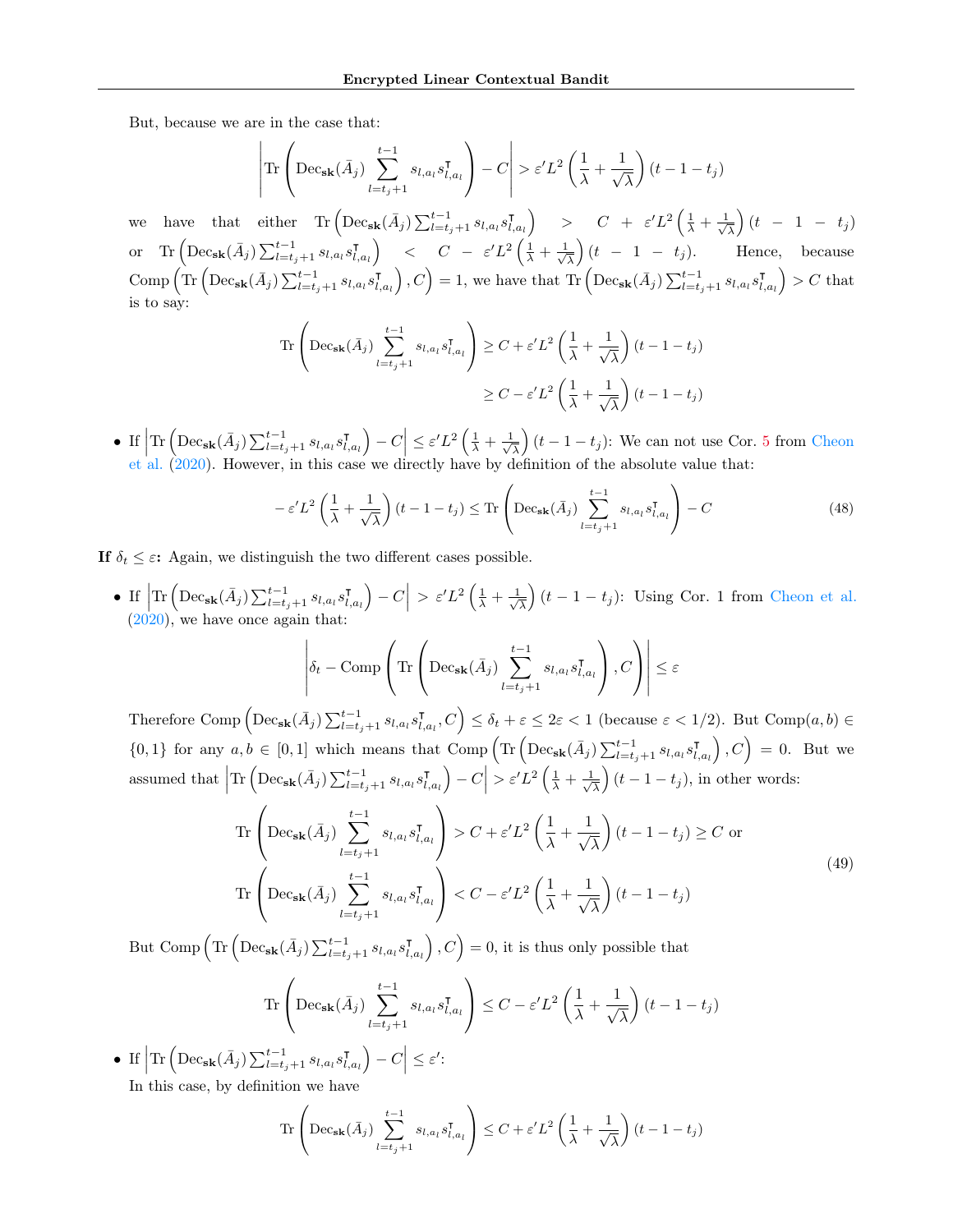<span id="page-22-1"></span> $\Box$ 

The previous proposition ensures that when a batch is ended because  $\delta_t > 0.45$  then we have, for a small enough ε', that, Tr  $\left( \mathrm{Dec}_{\mathbf{sk}}(\bar{A}_{j}) \sum_{l=t_{j}+1}^{t-1} x_{l,a_{l}} x_{l,a_{l}}^{\intercal} \right)$  $\left(\begin{smallmatrix} \mathsf{T} \ I_{l,a_l} \end{smallmatrix}\right) \geq C'$  for some constant C'. However, thanks to Prop. [2](#page-3-4) we have that for any batch j, that for all  $l \in \{t_j + 1, \ldots, t-1\}$ :

$$
||x||_{\bar{V}_j^{-1}}^2 - ||x||_{\text{Dec}_{\textbf{sk}}(\bar{A}_j)}^2 \le L^2 ||\bar{V}_j^{-1} - \text{Dec}_{\textbf{sk}}(\bar{A}_j)|| \le \frac{L}{t_j^{3/2}\sqrt{\lambda + L^2 t_j}}
$$
(50)

Summing over all time steps  $l \in [t_j + 1, t - 1]$ , we have that:

$$
\left| \text{Tr} \left( \text{Dec}_{\textbf{sk}}(\bar{A}_{j}) \sum_{l=t_{j}+1}^{t-1} s_{l,a_{l}} s_{l,a_{l}}^{\intercal} \right) - \text{Tr} \left( \bar{V}_{j}^{-1} \sum_{l=t_{j}+1}^{t-1} s_{l,a_{l}} s_{l,a_{l}}^{\intercal} \right) \right| \leq \frac{L(t-1-t_{j})}{t_{j}^{3/2} \sqrt{\lambda + L^{2}t_{j}}} \tag{51}
$$

Therefore when  $\delta_t > 0.45$ , we that:

$$
\operatorname{Tr}\left(\bar{V}_j^{-1} \sum_{l=t_j+1}^{t-1} s_{l,a_l} s_{l,a_l}^{\mathsf{T}}\right) \ge C - \varepsilon'_t L^2 \left(\frac{1}{\lambda} + \frac{1}{\sqrt{\lambda}}\right) (t-1-t_j) - \frac{L(t-1-t_j)}{t_j^{3/2} \sqrt{\lambda + L^2 t_j}}\tag{52}
$$

but  $\varepsilon'_t = \frac{1}{4t^2\left(1 + 1\right)}$  $\frac{1}{4tL^2\left(\frac{1}{\lambda}+\frac{1}{\sqrt{\lambda}}\right)(t-1-t_j)}$  so:

$$
\operatorname{Tr}\left(\bar{V}_j^{-1}\sum_{l=t_j+1}^{t-1} s_{l,a_l} s_{l,a_l}^{\mathsf{T}}\right) \ge C - \frac{1}{4t} - \frac{L(t-1-t_j)}{t_j^{3/2}\sqrt{\lambda + L^2 t_j}}\tag{53}
$$

But if  $\delta_t \leq 0.45$ :

$$
\operatorname{Tr}\left(\bar{V}_j^{-1} \sum_{l=t_j+1}^{t-1} s_{l,a_l} s_{l,a_l}^{\mathsf{T}}\right) \le C + \varepsilon'_t L^2 \left(\frac{1}{\lambda} + \frac{1}{\sqrt{\lambda}}\right) (t-1-t_j) + \frac{L(t-1-t_j)}{t_j^{3/2} \sqrt{\lambda + L^2 t_j}}\tag{54}
$$

or using the definition of  $\varepsilon'_t$ :

$$
\operatorname{Tr}\left(\bar{V}_j^{-1}\sum_{l=t_j+1}^{t-1} s_{l,a_l} s_{l,a_l}^{\mathsf{T}}\right) \le C + \frac{1}{4t} + \frac{L(t-1-t_j)}{t_j^{3/2}\sqrt{\lambda + L^2 t_j}}\tag{55}
$$

#### <span id="page-22-0"></span>E.1.2 Masking Procedure:

In order to prevent any leakage of information when the user decrypts the result of this approximate comparison, we use a masking procedure where the algorithm adds a big noise to the bit encrypting the approximation of the comparison, somehow masking its value to the user. In order for this procedure to be secure, the algorithm needs to sample the noise from a distribution such the resulting distribution of the result observed by the user is independent of the value of  $\delta_t$  (see Prop. [13\)](#page-20-3). Formally, we add a noise  $\xi \sim \Xi$  such that for any  $x, x' \in [0, 1]$ :

$$
\mathbb{P}\left(Dec_{\mathbf{sk}}(\xi+x)\right) = \mathbb{P}\left(Dec_{\mathbf{pk}}(\xi+x')\right) \tag{56}
$$

Finding such distribution is highly dependent on the encryption scheme used and its parameters. In our implementation, we used the CKKS scheme with depth  $D = 100$ , level of security  $\kappa = 128$  and a log size of modulus  $\log_2(q_0) = 4982$ . Therefore, for a cyphertext ct at a given level l encrypting a number  $x \in [0,1]$  with a pair of public and secret key  $(\mathbf{pk}, \mathbf{sk})$  we have that:

$$
Dec_{\mathbf{sk}}(ct) = \langle ct, \mathbf{sk} \rangle (\bmod q_l) \tag{57}
$$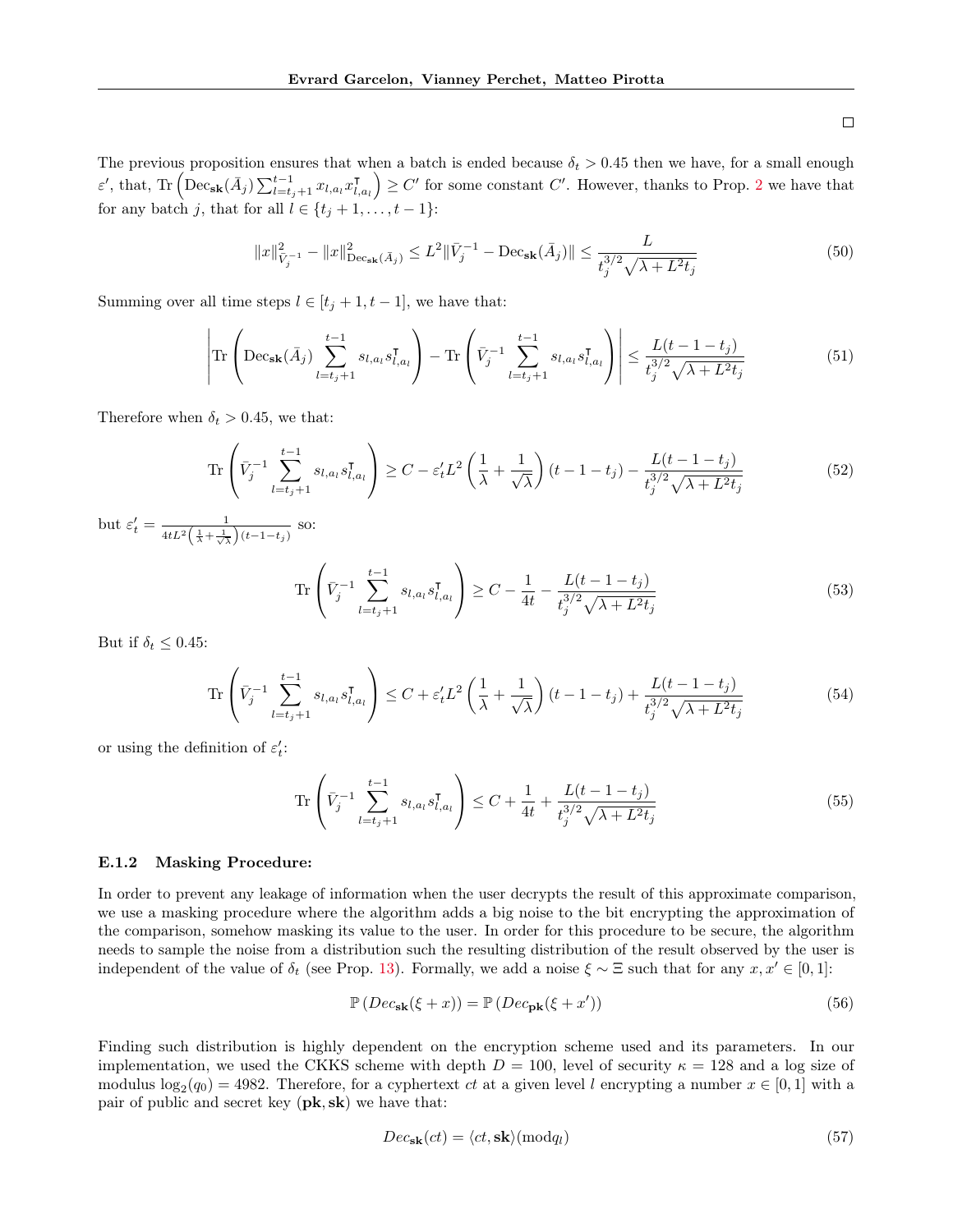with  $q_l = 2^l q_0$ . When sampling an integer r uniformly in  $\{0, \ldots, q_l - 1\}$ , we have that for any  $k \in \{0, \ldots, q_l - 1\}$ the distribution of  $r + k \pmod{q_l}$  is uniform over  $\{0, \ldots, q_l - 1\}$ . We leverage this result to creates a masking procedure detailed in Alg. [10](#page-23-0)

| <b>Algorithm 10 Masking Procedure</b> |  |  |  |
|---------------------------------------|--|--|--|
|---------------------------------------|--|--|--|

<span id="page-23-0"></span>

| <b>Input:</b> ciphertext: $ct$ , modulus factor: $q_l$ , cyclotomial polynomial degree: M           |
|-----------------------------------------------------------------------------------------------------|
| Sample uniformly r in $\{0, \ldots, q_l-1\}$                                                        |
| Compute the polynomial $\widetilde{r} \in \mathbb{Z}[X]/(X^M + 1)$ such that $\widetilde{r}(X) = r$ |
| Return: $ct + \widetilde{r}$                                                                        |
|                                                                                                     |

Upon receiving the decryption of  $ct + \tilde{r}$ , the unmasking procedure is consists in simply subtracting r.

#### E.1.3 Impact on the Growth of the determinant:

In this section, we study the impact on the determinant of the design matrix when Condition [8](#page-5-1) is satisfied for some constant  $C'$ . Our result is based on the classic following lemma.

<span id="page-23-1"></span>**Lemma 14.** For any positive definite symmetric matrix  $A, B$  and symmetric semi-positive definite matrix  $C$ such that  $A = B + C$  we have that:

$$
\frac{\det(A)}{\det(B)} \ge 1 + \text{Tr}\left(B^{-1/2}CB^{-1/2}\right) \tag{58}
$$

*Proof.* of Lemma [14.](#page-23-1) Using that  $A = B + C$ :

$$
\frac{\det(A)}{\det(B)} = \det \left( I_d + B^{-1/2} C B^{-1/2} \right) \ge 1 + \text{Tr} \left( B^{-1/2} C B^{-1/2} \right) = 1 + \text{Tr} \left( B^{-1} C \right) \tag{59}
$$

The last inequality is a consequence of the following inequality:

$$
\forall n \in \mathbb{N}^*, \forall a \in \mathbb{R}_+^n, \qquad 1 + \sum_{i=1}^n a_i \le \prod_{i=1}^n (1 + a_i) \tag{60}
$$

 $\Box$ 

Indeed  $I_d + B^{-1/2} C B^{-1/2}$  is symmetric definite positive hence its eignevalues are positive.

Therefore, using the lemma above applied to the design matrix,  $V_t = \bar{V}_j + \sum_{l=t_j+1}^{t-1} s_{l,a_l} s_{l,a_l}^{\intercal}$  $\prod_{l,a_l}$  for  $t \geq t_j + 1$ , we have that:

$$
\det\left(V_t\right) \ge \left(1 + \text{Tr}\left(\bar{V}_j^{-1} \sum_{l=t_j+1}^{t-1} s_{l,a_l} s_{l,a_l}^{\mathsf{T}}\right)\right) \det(\bar{V}_j) \tag{61}
$$

#### E.1.4 Putting Everything Together:

We are finally, ready to prove an upper-bound on the number of batches. First, let's recall Prop. [7.](#page-6-1) **Proposition.** If  $C - \frac{L\eta}{\sqrt{\lambda + L^2}} > \frac{1}{4}$ , the number of episodes in Alg. [4,](#page-11-2) M<sub>T</sub> for T steps, is bounded by:

$$
M_T \le 1 + \frac{d\ln\left(1 + \frac{L^2T}{\lambda d}\right)}{2\ln\left(\frac{3}{4} + C - \frac{L\eta}{\sqrt{\lambda + L^2}}\right)} + \frac{\ln(T)}{\ln(1 + \eta)}
$$
(62)

*Proof.* of Lem. [7.](#page-6-1) Let's define for  $i \geq 1$ , the macro-episode:

$$
n_i = \min\left\{t > n_{i-1} \mid \delta_t > \varepsilon_t\right\} \tag{63}
$$

with  $n_0 = 0$ . In other words, macro-episodes are episodes such that the norm of the context has grown too big. It means that for all episodes between two macro-episodes the batches are ended because the current batch is too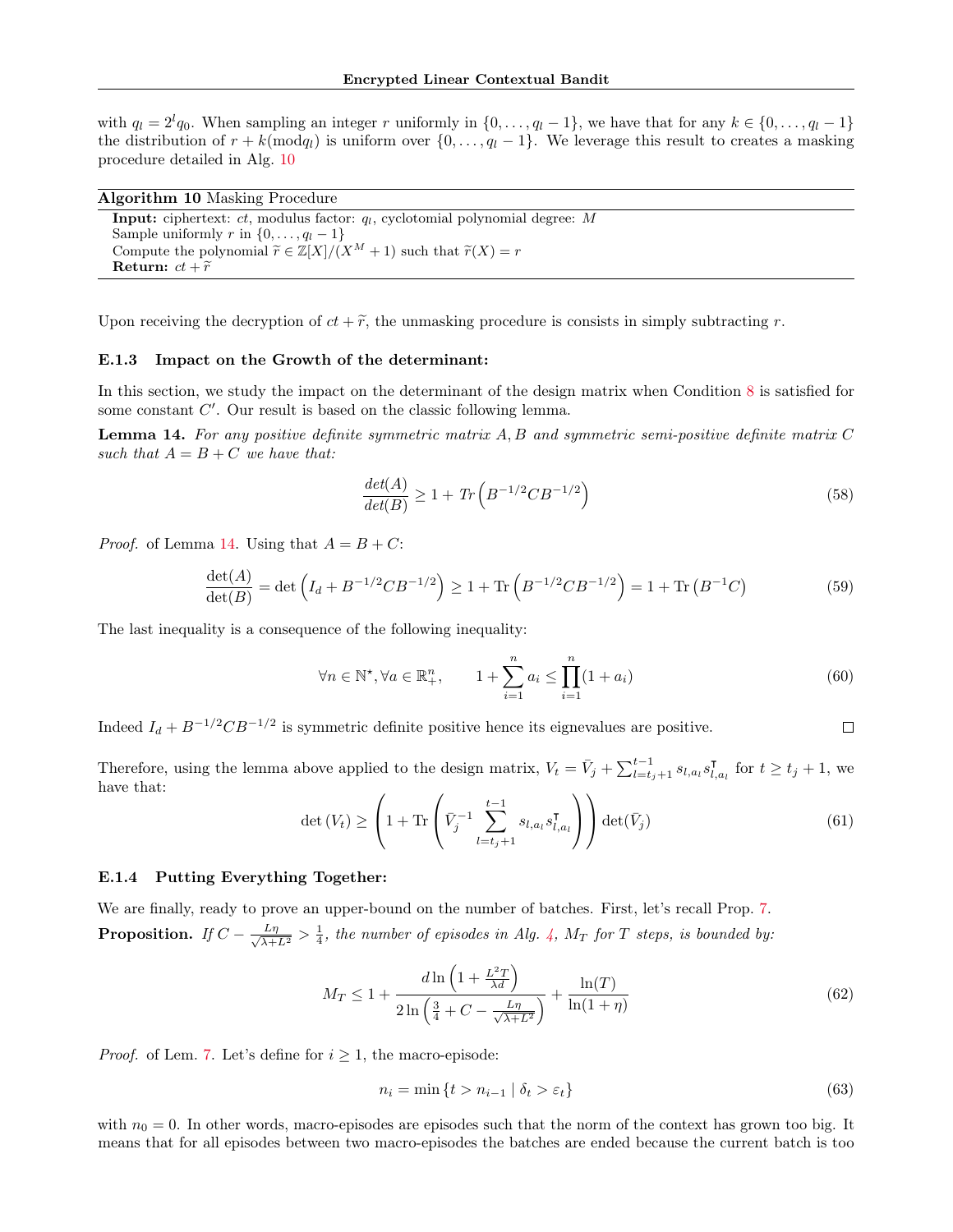long. Therefore for macro-episode i, thanks to Eq.  $(51)$  and Prop. [13:](#page-20-3)

$$
C - \varepsilon'_{n_i} L^2 \left( \frac{1}{\lambda} + \frac{1}{\sqrt{\lambda}} \right) (n_i - 1 - t_j) - \frac{L(n_i - 1 - t_j)}{t_j^{3/2} \sqrt{\lambda + L^2 t_j}} \le \text{Tr} \left( \bar{V}_j^{-1} \sum_{l=t_j + 1}^{n_i - 1} s_{l, a_l} s_{l, a_l}^{\mathsf{T}} \right)
$$
(64)

where  $\varepsilon'_{n_i} = \left(4n_iL^2\left(\frac{1}{\lambda} + \frac{1}{\sqrt{2}}\right)\right)$  $\left(\frac{1}{\lambda}\right)(n_i-1-t_j)\right)^{-1}$  as defined in Alg. [4.](#page-11-2) But the batch j for which  $n_i=t_{j+1}$  is such that  $t_{j+1} - t_j \leq \eta t_j + 1$  (thanks to the second if condition in Alg. [4\)](#page-11-2). Hence:

$$
\frac{L(n_i - 1 - t_j)}{t_j^{3/2}\sqrt{\lambda + L^2 t_j}} \le \frac{L\eta}{\sqrt{t_j(\lambda + L^2 t_j)}} \le \frac{L\eta}{\sqrt{\lambda + L^2}}
$$
\n(65)

Therefore by Lem. [14](#page-23-1) we have that:

$$
\det \bar{V}_{j+1} \ge \left(1 + C - \left(\frac{1}{4} + \frac{L\eta}{\sqrt{\lambda + L^2}}\right)\right) \det \bar{V}_j \tag{66}
$$

because for all t,  $\varepsilon_t'L^2\left(\frac{1}{\lambda} + \frac{1}{\sqrt{2}}\right)$  $\frac{1}{\lambda}(t-1-t_j) \leq \frac{1}{4}$  and because for any episode j between two macro-episodes i and  $i + 1$  the determinant of the design matrix is an increasing function of the episode (because for two matrices M, N symmetric semi-definite positive  $\det(M+N) \geq \det(M)$ .

Thus det  $\bar{V}_{j_i} \geq (\frac{3}{4} + C - \frac{L\eta}{\sqrt{\lambda + 1}})$  $\frac{L\eta}{\lambda+L^2}$  det  $\bar{V}_{j_{i-1}}$  where  $j_i$  is the episode such that  $n_i = t_{j_i+1}$ . Therefore the number of macro-episodes  $M_1$  is such that:

$$
\left(\frac{3}{4} + C - \frac{L\eta}{\sqrt{\lambda + L^2}}\right)^{M_1 - 1} \le \frac{\det(\bar{V}_{M_T})}{\det(\bar{V}_0)}\tag{67}
$$

where  $\bar{V}_{M_T}$  is the design matrix after T steps (or  $M_T$  batches) and  $\bar{V}_0 = \lambda I_d$ . This upper bound gives that:

$$
M_1 \le 1 + \frac{\ln\left(\frac{\det(\bar{V}_{M_T})}{\det(\bar{V}_0)}\right)}{\ln\left(\frac{3}{4} + C - \frac{L\eta}{\sqrt{\lambda + L^2}}\right)}\tag{68}
$$

 $\Box$ 

if  $\frac{3}{4} + C - \frac{L\eta}{\sqrt{\lambda + L^2}} > 1$ . Moreover, thanks to Lemma 10 in [Abbasi-Yadkori et al.](#page-8-2) [\(2011\)](#page-8-2), the log-determinant of the design matrix is bounded by:  $\ln \left( \frac{\det(V_{M_T})}{\det(V_0)} \right) \leq d \ln \left( 1 + \frac{TL^2}{\lambda d} \right)$ . In addition, there is at most  $1 + \frac{\ln(n_{i+1}/n_i)}{\ln(1+\eta)}$ batches between macro-episode  $i$  and  $i + 1$ . Therefore:

$$
M_T \le \sum_{i=0}^{M_1 - 1} 1 + \frac{1}{\ln(1 + \eta)} \ln(n_{i+1}/n_i) = M_1 + \frac{\ln(T)}{\ln(1 + \eta)}
$$
  

$$
\le 1 + \frac{d \ln\left(1 + \frac{L^2 T}{\lambda d}\right)}{2 \ln\left(\frac{3}{4} + C - \frac{L\eta}{\sqrt{\lambda + L^2}}\right)} + \frac{\ln(T)}{\ln(1 + \eta)}
$$

<span id="page-24-0"></span>E.2 Regret Upper Bound (Proof of Thm. [8\)](#page-6-3)

Now that we have shown an upper-bound on the number of bathes for the HELBA algorithm, we are ready to prove the regret bound of Thm. [8.](#page-6-3) The proof of this theorem follows the same logic as the regret analysis of OFUL. That is to say, we first show a high-probability upper bound on the regret thanks to optimism and then proceed to bound each term of the bonus used in HELBA.

We first show the following lemma giving a first upper bound on the regret relating the error due to the approximation of the argmax and optimism.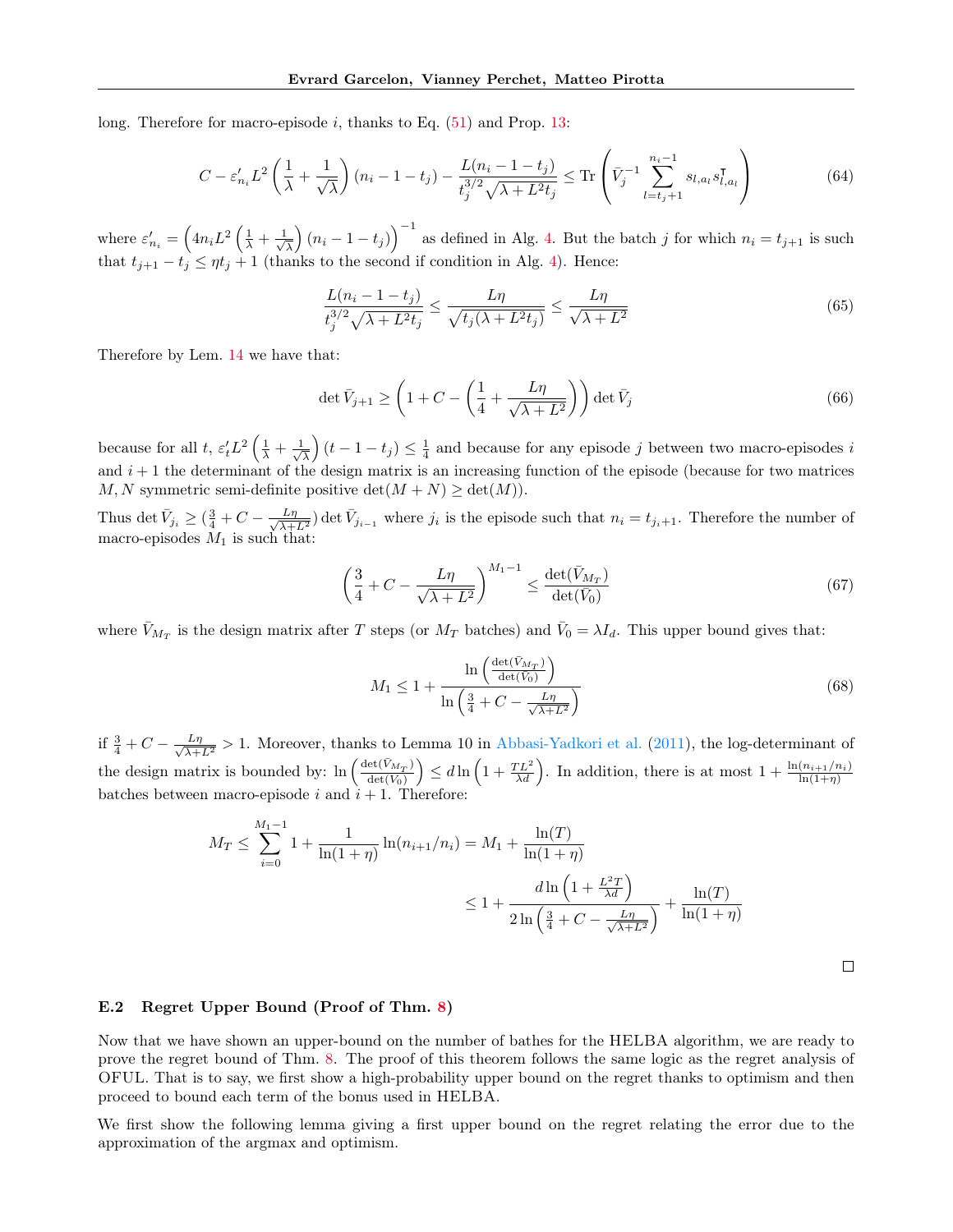<span id="page-25-0"></span>**Lemma 15.** For any  $\delta > 0$ , the regret of Alg. [4](#page-11-2) is bounded with probability at least  $1 - \delta$  by:

<span id="page-25-1"></span>
$$
R_T(\text{HELBA}) \leq \underbrace{\sum_{j=0}^{M_T-1} \sum_{t=t_j+1}^{t_{j+1}} \frac{4}{t} \left( 1 + 2\tilde{\beta}(j) \left[ \frac{2}{t} + \sqrt{\frac{L}{t_j^{3/2} \sqrt{t_j L^2 + \lambda}} + L \sqrt{\frac{1}{\lambda} + \frac{1}{\sqrt{\lambda}}} \right]}_{:=\square} \right)}_{:=\square} + \underbrace{\sum_{j=0}^{M_T-1} \sum_{t=t_j+1}^{t_{j+1}} 2\tilde{\beta}(j) \left[ \text{sqrt}_{\text{HE}} \left( s_{t,a}^\top Dec_{\textbf{sk}}(\bar{A}_j) s_{t,a} + \frac{L}{t_j^{3/2} \sqrt{\lambda + L^2 t_j}} \right) + \frac{1}{t} \right]}_{:=\square} \tag{69}
$$

where for every time step t,  $a_t^* = \arg \max_{a \in [K]} \langle x_{t,a}, \theta^* \rangle$ ,  $M_T$  is the number of batches and  $R_T(\text{HELBA}) =$  $\sum_{t=1}^T \langle \theta^\star, s_{t,a_t^\star} - s_{t,a_t} \rangle.$ 

*Proof.* of Lem. [15.](#page-25-0) First, let's define E the event that all confidence ellipsoids,  $\tilde{C}_j$ , contain  $\theta^*$  with probability at least  $1-\delta$ . That is to say  $E = \left\{\theta^* \in \bigcap_{j=1}^{+\infty} \tilde{C}_j(\delta)\right\}$ . Thanks to Prop. [9,](#page-16-0)  $\mathbb{P}(E) \geq 1-\delta$ . Because E is included in the event described by Prop. [9.](#page-16-0)

Therefore conditioned on the event  $E$ , after  $T$  steps the regret can be decomposed as:

$$
R_T(\text{HELBA}) = \sum_{t=1}^T \langle \theta^*, s_{t,a_t^*} \rangle - \max_{a \le K} \text{Dec}_{\textbf{sk}}(\rho_a(t)) + \max_{a \le K} \text{Dec}_{\textbf{sk}}(\rho_a(t)) - \text{Dec}_{\textbf{sk}}(\rho_{a_t}(t)) + \text{Dec}_{\textbf{sk}}(\rho_{a_t}(t)) - \langle \theta^*, s_{t,a_t} \rangle
$$
\n(70)

where  $\rho_a(t)$  is the optimistic upper bound on the reward of arm a computed by Alg. [4](#page-11-2) and  $a_t^*$  $\arg \max_{a \in [K]} \langle \theta^*, s_{t,a_t^*} \rangle$ . Now for any  $t \leq T$ , under the event  $E, \langle \theta^*, s_{t,a_t^*} \rangle \leq \max_{a \leq K} \mathrm{Dec}_{\mathbf{sk}}(\rho_a(t))$ . But thanks to Cor. [5,](#page-5-0) for any  $t \ge 1$  inside batch j:

$$
\max_{a} \text{Dec}_{\mathbf{sk}}(\rho_a(t)) - \text{Dec}_{\mathbf{sk}}(\rho_{a_t}(t)) \le \frac{1}{t} \left( 1 + \tilde{\beta}(j) \left[ \frac{2}{t} + \sqrt{\frac{L}{t_j^{3/2} \sqrt{\lambda + L^2 t_j}}} + L\sqrt{\frac{1}{\lambda} + \frac{1}{\sqrt{\lambda}}} \right] \right) \tag{71}
$$

In addition, we have that under event  $E$ :

$$
\mathrm{Dec}_{\mathbf{sk}}(\rho_{a_t}(t)) - \langle \theta^{\star}, s_{t, a_t} \rangle = \langle \tilde{\theta}_j - \theta^{\star}, s_{t, a_t} \rangle + \widetilde{\beta}(j) \left[ \mathrm{sqrt}_{\mathrm{HE}} \left( s_{t, a}^{\top} \mathrm{Dec}_{\mathbf{sk}}(\bar{A}_j) s_{t, a} + \frac{L}{t_j^{3/2} \sqrt{\lambda + L^2 t_j}} \right) + \frac{1}{t} \right]
$$

But still conditioned on the event  $E$ ,  $\langle \tilde{\theta}_j - \theta^{\star}, s_{t,a_t} \rangle \leq \|\tilde{\theta}_j - \theta^{\star}\|_{\bar{V}_j} \|s_{t,a_t}\|_{\bar{V}_j^{-1}} \leq \tilde{\beta}(j) \|s_{t,a_t}\|_{\bar{V}_j^{-1}} \leq$ j  $j$  is  $j$  if  $j$  $\widetilde{\beta}(j) \left[\text{sqrt}_{\text{HE}}\left(s_{t,a_t}^{\top} \text{Dec}_{\textbf{sk}}(\bar{A}_j) s_{t,a_t}+\frac{L}{t_{s}^{3/2} \sqrt{\lambda}}\right)\right]$  $\frac{L}{t_{j}^{3/2}\sqrt{\lambda+L^{2}t_{j}}}$  $+ \frac{1}{t}$  . Putting the last two equations together, for every step  $t\leq T$ :

$$
\langle \theta^{\star}, s_{t, a_t^{\star}} - s_{t, a_t} \rangle \leq \frac{1}{t} \left( 1 + \tilde{\beta}(j) \left[ \frac{2}{t} + \sqrt{\frac{L}{t_j^{3/2} \sqrt{\lambda + L^2 t_j}}} + L \sqrt{\frac{1}{\lambda} + \frac{1}{\sqrt{\lambda}}} \right] \right) + 2\tilde{\beta}(j) \left[ \text{sqrt}_{\text{HE}} \left( s_{t, a_t}^{\top} \text{Dec}_{\textbf{sk}}(\bar{A}_j) s_{t, a_t} + \frac{L}{t_j^{3/2} \sqrt{\lambda + L^2 t_j}} \right) + \frac{1}{t} \right]
$$

<span id="page-25-2"></span>**Bounding**  $(1)$ **.** We now proceed to bound each term in Eq.  $(69)$ . The following lemma is used to  $(1)$ . **Lemma 16.** For all  $t \geq 1$ :

$$
\sum_{j=0}^{M_T-1} \sum_{t=t_j+1}^{t_{j+1}} \frac{1}{t} \left( 1 + \tilde{\beta}(j) \left[ \frac{2}{t} + \sqrt{\frac{L}{t_j^{3/2} \sqrt{t_j L^2 + \lambda}}} + L \sqrt{\frac{1}{\lambda} + \frac{1}{\sqrt{\lambda}}} \right] \right) \le \mathcal{O}(\ln(T)^{3/2})
$$
(72)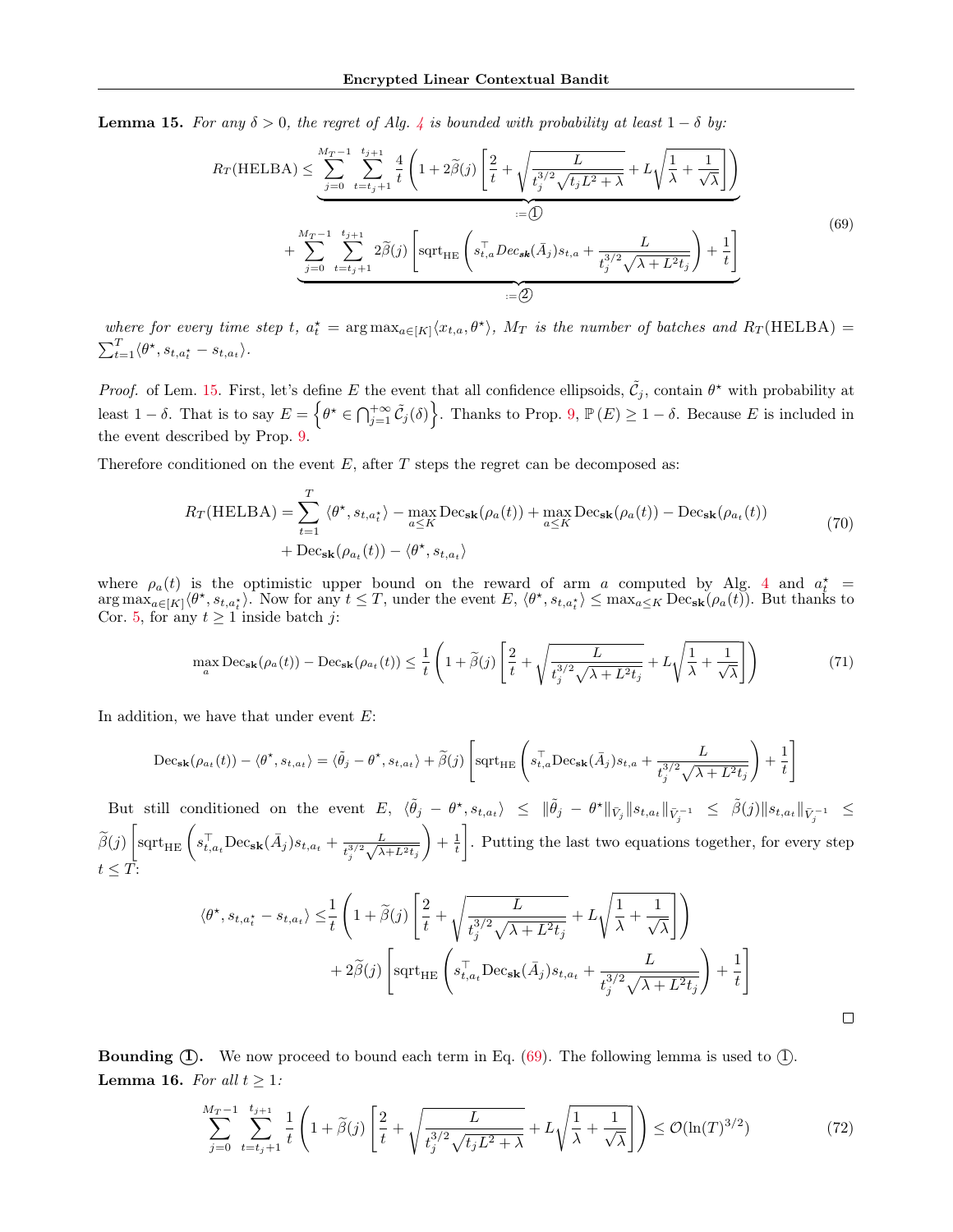*Proof.* of Lem. [16.](#page-25-2) Because  $t_j \geq 1$ :

$$
\frac{L}{t_j^{3/2}\sqrt{\lambda + L^2 t_j}} \le \frac{L}{\sqrt{\lambda}}, \quad \tilde{\beta}(j) \le 1 + \sqrt{\lambda}S + \sigma\sqrt{d\left(\ln\left(1 + \frac{L^2T}{\lambda d}\right) + \ln\left(\frac{\pi^2 T^2}{6\delta}\right)\right)}
$$
(73)

Bounding each component of the sum of  $(1)$  in Eq.  $(69)$  individually, we get:

$$
\sum_{j=0}^{M_T-1} \sum_{t=t_j+1}^{t_{j+1}} \frac{1}{t} \le (1 + \ln(T)) \tag{74}
$$

Hence:

$$
\sum_{j=0}^{M_T-1} \sum_{t=t_j+1}^{t_{j+1}} \frac{1}{t} \left( 1 + \tilde{\beta}(j) \left[ \frac{2}{t} + \sqrt{\frac{L}{t_j^{3/2} \sqrt{t_j L^2 + \lambda}}} + L \sqrt{\frac{1}{\lambda} + \frac{1}{\sqrt{\lambda}}} \right] \right) \leq (1 + \ln(T)) \left[ 1 + \sqrt{\frac{L}{\lambda}} + \sqrt{\frac{L}{\lambda}} + \sqrt{\frac{L}{\lambda}} \right] \leq (1 + \ln(T)) \left[ 1 + \sqrt{\frac{L}{\lambda}} + \sqrt{\frac{L}{\lambda}} + \sqrt{\frac{L}{\lambda}} \right]
$$

Lem. [16](#page-25-2) shows that the error from our procedure to select the argmax induces only an additional logarithmic cost in T compared with the regret of directly selecting the argmax of the UCBs  $(\rho_a(t))_{a \leq K}$ .

**Bounding**  $(2)$ **.** We are now left with bounding the second term in Eq.  $(69)$ . This term is usually the one that appears in regret analysis for linear contextual bandits. First,  $(2)$  can be further broke down thanks to the following lemma.

<span id="page-26-0"></span>Lemma 17. For all  $t \geq 1$ ,

$$
\sum_{j=0}^{M_T-1} \sum_{t=t_j+1}^{t_{j+1}} \tilde{\beta}(j) \left[ \text{sqrt}_{HE} \left( s_{t,a_t}^\top Dec_{sk}(\bar{A}_j) s_{t,a_t} + \frac{L}{t_j^{3/2} \sqrt{\lambda + L^2 t_j}} \right) + \frac{1}{t} \right] \leq \underbrace{\sum_{j=0}^{M_T-1} \sum_{t=t_j+1}^{t_{j+1}} \frac{2\tilde{\beta}(j)}{t}}_{:=\textcircled{4}} + \underbrace{\sum_{j=0}^{M_T-1} \sum_{t=t_j+1}^{t_{j+1}} \tilde{\beta}(j) \| s_{t,a_t} \|_{\bar{V}_j^{-1}}}_{:=\textcircled{5}} + \underbrace{\sum_{j=0}^{M_T-1} \sum_{t=t_j+1}^{t_{j+1}} \tilde{\beta}(j) \sqrt{\sum_{t=t_j+1}^{2L} \frac{2L}{t_j^{3/2} \sqrt{\lambda + L^2 t_j}}}}_{:=\textcircled{5}} \tag{75}
$$

*Proof.* of Lem. [17.](#page-26-0) For any time  $t \geq 1$  thanks to Prop. [4,](#page-4-4) we have:

$$
\begin{aligned} \text{sqrt}_{\text{HE}} \left( s_{t,a_t}^\top \text{Dec}_{\textbf{sk}}(\bar{A}_j) s_{t,a_t} + \frac{L}{t_j^{3/2} \sqrt{\lambda + L^2 t_j}} \right) & \leq \frac{1}{t} + \sqrt{\| s_{t,a_t} \|_{\text{Dec}_{\textbf{sk}}(\bar{A}_j)}^2 + \frac{L}{t_j^{3/2} \sqrt{\lambda + L^2 t_j}}} \\ & \leq \frac{1}{t} + \sqrt{\frac{L}{t_j^{3/2} \sqrt{\lambda + L^2 t_j}}} + \| s_{t,a_t} \|_{\bar{V}_j^{-1}}^2 + \| s_{t,a_t} \|_2^2 \| \text{Dec}_{\textbf{sk}}(\bar{A}_j) - \bar{V}_j^{-1} \|} \\ & \leq \frac{1}{t} + \sqrt{\frac{2L}{t_j^{3/2} \sqrt{\lambda + L^2 t_j}}} + \| s_{t,a_t} \|_{\bar{V}_j^{-1}}^2 \\ & \leq \frac{1}{t} + \sqrt{\frac{2L}{t_j^{3/2} \sqrt{\lambda + L^2 t_j}}} + \| s_{t,a_t} \|_{\bar{V}_j^{-1}} \\ \end{aligned}
$$

 $\Box$ 

We proceed to bound each term  $(\mathbf{a}), (\mathbf{b}), (\mathbf{c})$ . Bounding  $(\mathbf{b})$  is similar to the analysis of OFUL. On the other hand, bounding neatly  $\odot$  is the reason why we introduced the condition that a new episode is started is  $t \geq (1 + \eta)t_j$ . The following lemma bounds (a) which is simply a numerical error due to the approximation of the square root.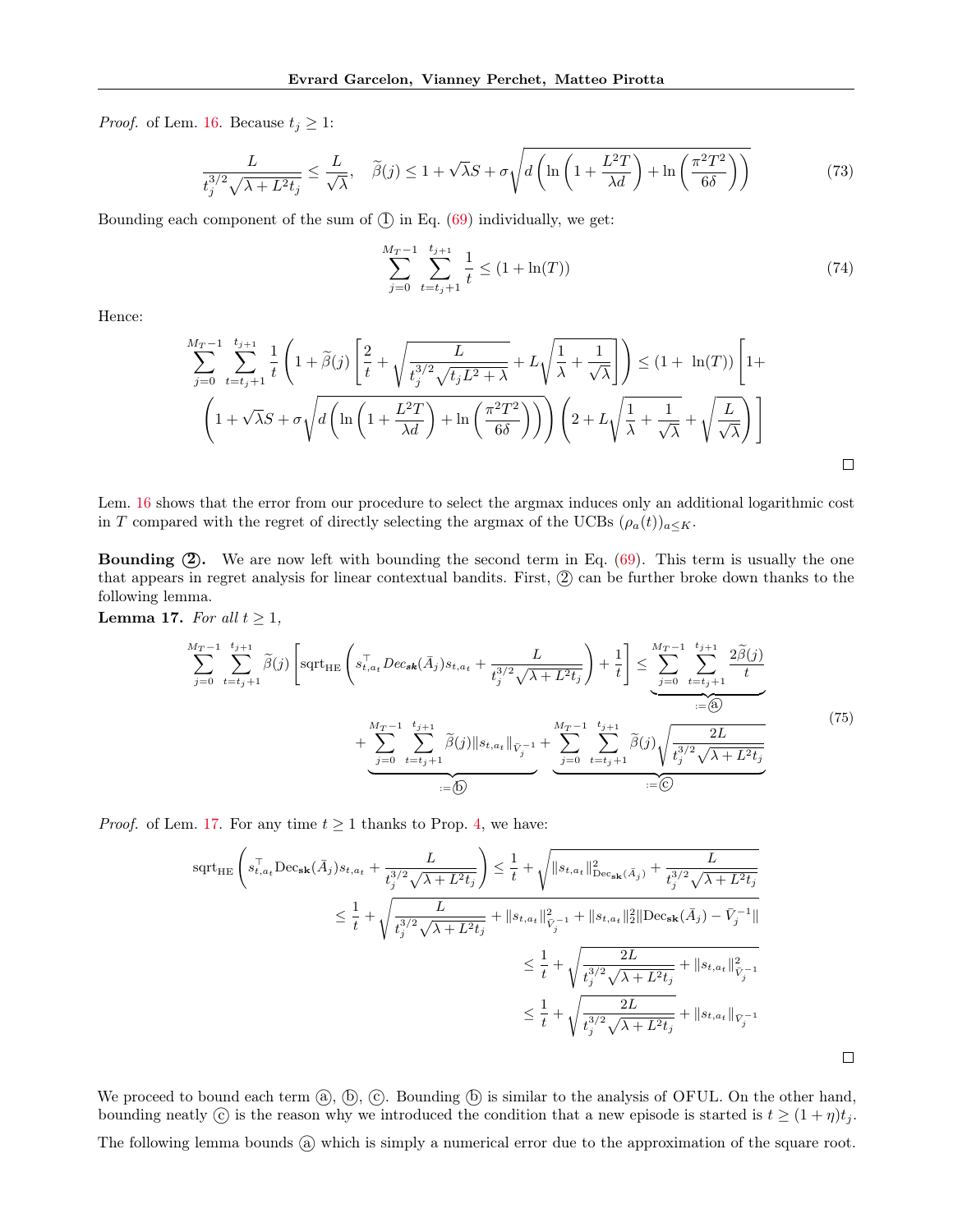<span id="page-27-0"></span>Lemma 18. For any  $T \geq 1$ ,

$$
\sum_{j=0}^{M_T-1} \sum_{t=t_j+1}^{t_{j+1}} \frac{4\tilde{\beta}(j)}{t} \le 4\left(1+\sqrt{\lambda}S + \sigma\sqrt{d\left(\ln\left(1+\frac{L^2T}{\lambda d}\right) + \ln\left(\frac{\pi^2T^2}{6\delta}\right)\right)}\right) (1+\ln(T))\tag{76}
$$

*Proof.* of Lem. [18.](#page-27-0) Using the upper bound on the  $\tilde{\beta}(j)$  shown in the proof of Lem. [16,](#page-25-2) we get the result.  $\Box$ 

We are finally left with the two terms  $(\overline{b})$  and  $(\overline{c})$ . The first term,  $(\overline{b})$ , will be compared to the bonus used in OFUL so that we can use Lemma 11 in [Abbasi-Yadkori et al.](#page-8-2) [\(2011\)](#page-8-2) to bound it. But first, we need to show how the norm for two different matrices  $A$  and  $B$  relates to each other.

<span id="page-27-1"></span>**Lemma 19.** For any context  $x \in \mathbb{R}^d$  and symmetric semi-definite matrix A,B and C such that  $A = B + C$  then:

$$
||x||_{B^{-1}}^2 \le \lambda_{\max} \left( I_d + B^{-1/2} C B^{-1/2} \right) ||x||_{A^{-1}}^2 \le \left( 1 + \text{Tr} \left( B^{-1/2} C B^{-1/2} \right) \right) ||x||_{A^{-1}}^2 \tag{77}
$$

where  $\lambda_{\text{max}}(.)$  returns the maximum eigenvalue of a matrix.

Proof. of Lemma [19.](#page-27-1) We have by definition of A and B:

$$
\langle x, A^{-1}x \rangle = \langle x, (B+C)^{-1}x \rangle = \langle x, B^{-1/2}(I_d + B^{-1/2}CB^{-1/2})^{-1}B^{-1/2}x \rangle \tag{78}
$$

$$
= \langle B^{-1/2}x, (I_d + B^{-1/2}CB^{-1/2})^{-1}(B^{-1/2}x) \rangle \tag{79}
$$

$$
\geq \lambda_{\min} \left( (I_d + B^{-1/2} C B^{-1/2})^{-1} \right) \| B^{-1/2} x \|^2 \tag{80}
$$

$$
\geq \frac{1}{\lambda_{\max}(I_d + B^{-1/2}CB^{-1/2})} \|x\|_{B^{-1}}^2
$$
\n(81)

Hence:

$$
||x||_{B^{-1}}^2 \le \lambda_{\max} \left( I_d + B^{-1/2} C B^{-1/2} \right) ||x||_{A^{-1}}^2 \tag{82}
$$

The result follows from Weyl's inequality [Horn and Johnson](#page-9-24)  $(1991)$ , that is to say for all symmetric matrix  $M, N$  $\lambda_{\max}(M+N) \leq \lambda_{\max}(M) + \lambda_{\max}(N)$ . And the fact that all eigenvalues of  $B^{-1/2}CB^{-1/2}$  are positive hence  $\lambda_{\max}(B^{-1/2}CB^{-1/2}) \leq \text{Tr}(B^{-1/2}CB^{-1/2}) = \text{Tr}(CB^{-1}).$  $\Box$ 

<span id="page-27-2"></span>We are now able to bound  $(\overline{b})$  using Lemma 11 in [Abbasi-Yadkori et al.](#page-8-2)  $(2011)$ . **Lemma 20.** If  $\lambda \geq L^2$  we have:

$$
\sum_{j=0}^{M_T-1} \sum_{t=t_j+1}^{t_{j+1}} 2\beta(j) \|s_{t,a_t}\|_{\bar{V}_j^{-1}} \leq \beta^* \sqrt{2d \ln\left(1 + \frac{TL^2}{\lambda d}\right)} \left[\sqrt{T\left(1.25 + C + L^2\left(\frac{1}{\lambda} + \frac{1}{\sqrt{\lambda}}\right)\right)} + \sqrt{M_T\left(\eta^2 + \frac{L}{(\lambda + L^2)^{3/2}}\right)}\right]
$$
\n
$$
(83)
$$

with  $\beta^* = 1 + \sqrt{\lambda}S + \sigma \sqrt{d \left( \ln \left( 1 + \frac{L^2 T}{\lambda d} \right) + \ln \left( \frac{\pi^2 T^2}{6 \delta} \right) \right)}$ 

*Proof.* of Lem. [20.](#page-27-2) For any time t in batch j, we have thanks to Lem. [19](#page-27-1) that:

$$
||s_{t,a_t}||_{\bar{V}_j^{-1}} \leq \sqrt{1 + \text{Tr}\left(\bar{V}_j^{-1} \sum_{l=t_j+1}^{t-1} s_{l,a_l} s_{l,a_l}^{\mathsf{T}}\right)} ||s_{t,a_t}||_{V_t^{-1}}
$$
(84)

with  $V_t = \lambda I_d + \sum_{l=1}^{t-1} s_{l,a_l} s_{l,a_l}^{\mathsf{T}}$  $I_{l,a_l}$ . The rest of the proof relies on bounding Tr  $(\bar{V}_j^{-1} \sum_{l=t_j+1}^{t-1} s_{l,a_l} s_{l,a_l}^{\intercal})$  $\left(\begin{smallmatrix} \textsf{T}\ l,a_l \end{smallmatrix}\right)$ . To do so, we will use the following inequality, see Eq. [\(51\)](#page-22-1):

$$
-\frac{L(t-1-t_j)}{t_j^{3/2}\sqrt{\lambda+L^2t_j}} \le \text{Tr}\left((\bar{V}_j^{-1} - \text{Dec}_{\textbf{sk}}(\bar{A}_j)) \sum_{l=t_j+1}^{t-1} s_{l,a_l} s_{l,a_l}^{\intercal} \right) \le \frac{L(t-1-t_j)}{t_j^{3/2}\sqrt{\lambda+L^2t_j}}
$$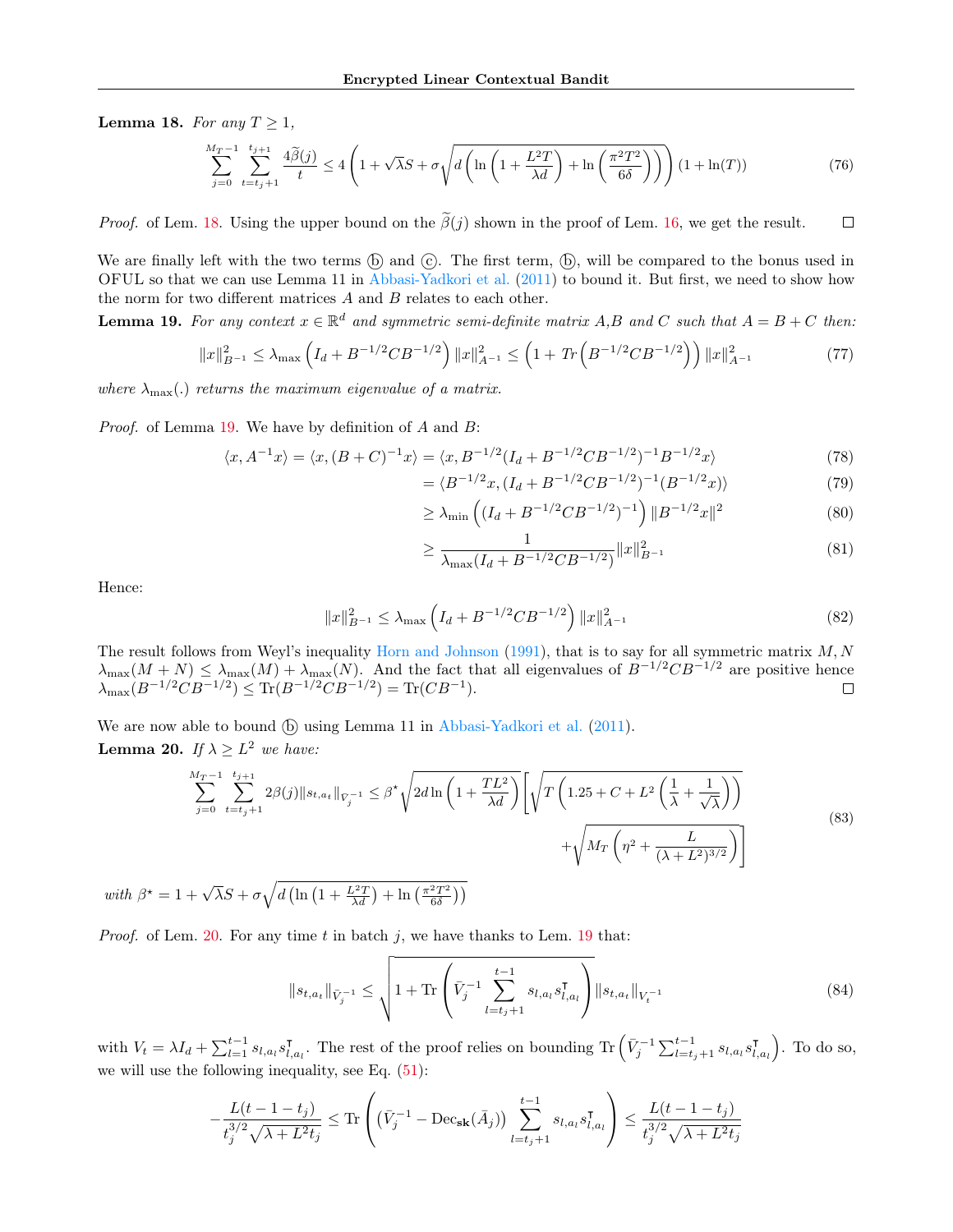Therefore  $\delta_t \leq 0.45$  during batch j, because it is not over while no condition is satisfied. Thanks to Prop. [13](#page-20-3) with  $\varepsilon' = \frac{1}{4tL^2(t-1-t_j)}$ , we get:

$$
\forall t \in \{t_j + 1, \dots t_{j+1} - 1\}, \qquad \text{Tr}\left(\text{Dec}_{\textbf{sk}}(\bar{A}_j) \sum_{l=t_j + 1}^{t-1} s_{l, a_l} s_{l, a_l}^{\intercal} \right) \le C + \frac{t - 1 - t_j}{4t}
$$

However, for  $t = t_{j+1}$  we have either that  $\delta_{t_{j+1}} > 0.45$  or  $t_{j+1} \geq (1 + \eta)t_j$ :

- If  $\delta_{t_{j+1}} \leq 0.45$ , then Tr  $\left( \text{Dec}_{\textbf{sk}}(\bar{A}_{j}) \sum_{l=t_{j}+1}^{t_{j+1}-1} s_{l,a_{l}} s_{l,a_{l}}^{\intercal} \right)$  $\left(\begin{smallmatrix} \textsf{T}\ I_{l,a_l} \end{smallmatrix}\right) \leq C + \frac{t_{j+1}-1-t_j}{4t}$
- If  $\delta_{t_{j+1}} > 0.45$ , then  $\text{Tr} \left( \text{Dec}_{\textbf{sk}}(\bar{A}_{j}) \sum_{l=t_{j}+1}^{t_{j+1}-1} s_{l,a_{l}} s_{l,a_{l}}^{\intercal} \right)$  $\begin{array}{rcl} \left( \begin{array}{cccc} \overline{I} & 0 \end{array} \right) & \geq & C \; - \; \frac{t_{j+1}-1-t_j}{4t} \quad \text{but} \quad \delta_{t_{j+1}-1} \quad \leq \quad 0.45 \end{array}$ thus Tr  $\left( \text{Dec}_{\textbf{sk}}(\bar{A}_{j}) \sum_{l=t_{j}+1}^{t_{j+1}-2} s_{l,a_{l}} s_{l,\text{eq}}^{\intercal} \right)$  $\begin{array}{rcl} \left\{ \bar{f}_{l,a_{t}} \right\} & \leq & C \; + \; \frac{t-1-t_{j}}{4t}. \hspace{1em} \text{Therefore,} \hspace{0.2em} \text{using } \text{ that } \hspace{0.2em} \left\| \bar{s}_{t,a_{t}} \right\|_{\text{Dec}_{\textbf{sk}}(\bar{A}_{j})}^{2} \hspace{0.2em} \leq \hspace{0.2em} \end{array}$  $\lambda_{\max}(\text{Dec}_{\textbf{sk}}(\bar{A}_{j}))||s_{t,a_{t}}||_{2}^{2} \leq L^{2}\left(\frac{1}{\lambda}+\frac{1}{L\sqrt{\lambda^{2}}} \right)$  $\frac{1}{L\sqrt{\lambda+L^2}}$ . Hence, we have that:

Tr
$$
\left(\text{Dec}_{\textbf{sk}}(\bar{A}_{j})\sum_{l=t_{j}+1}^{t_{j+1}-1} s_{l,a_{l}} s_{l,a_{l}}^{\intercal} \right) \leq C + \frac{t-1-t_{j}}{4t} + L^{2}\left(\frac{1}{\lambda} + \frac{1}{L\sqrt{\lambda + L^{2}}}\right)
$$
 (85)

To sum up, for all  $t_j + 1 \le t \le t_{j+1}$ :

$$
\text{Tr}\left(\bar{V}_j^{-1} \sum_{l=t_j+1}^{t-1} s_{l,a_l} s_{l,a_l}^{\mathsf{T}}\right) \le C + \frac{t-1-t_j}{4t} + L^2 \left(\frac{1}{\lambda} + \frac{1}{\sqrt{\lambda}}\right) + \frac{L(t-1-t_j)}{t_j^{3/2} \sqrt{\lambda + L^2 t_j}}\tag{86}
$$

Overall, we have that:

$$
\sum_{j=0}^{M_T-1} \sum_{t=t_j+1}^{t_{j+1}} \|s_{t,a_t}\|_{\bar{V}_j^{-1}} \le \sum_{j=0}^{M_T-1} \sum_{t=t_j+1}^{t_{j+1}} \sqrt{1+\text{Tr}\left(\bar{V}_j^{-1}\sum_{l=t_j+1}^{t-1} s_{l,a_l} s_{l,a_l}^{\mathsf{T}}\right)} \|s_{t,a_t}\|_{V_t^{-1}}
$$
(87)

$$
\leq \sum_{j=0}^{M_T-1} \sum_{t=t_j+1}^{t_{j+1}} \|s_{t,a_t}\|_{V_t^{-1}} \sqrt{1+C+\frac{t-1-t_j}{4t}+L^2\left(\frac{1}{\lambda}+\frac{1}{\sqrt{\lambda}}\right)+\frac{L(t-1-t_j)}{t_j^{3/2}\sqrt{\lambda+L^2t_j}}}
$$
(88)

$$
\leq \sqrt{\frac{5}{4} + C + L^2 \left(\frac{1}{\lambda} + \frac{1}{\sqrt{\lambda}}\right)} \sqrt{T \sum_{t=1}^T \|s_{t,a_t}\|_{V_t^{-1}}^2 + \sum_{j=0}^{M_T - 1} \sum_{t=t_j+1}^{t_{j+1}} \|s_{t,a_t}\|_{V_t^{-1}} \sqrt{\frac{L(t-1-t_j)}{t_j^{3/2} \sqrt{\lambda + L^2 t_j}}} \tag{89}
$$

where the last inequality is due to Cauchy-Schwarz inequality. The first term in inequality Eq. [\(89\)](#page-28-0) is bounded by using Lemma 29 in [Ruan et al.](#page-9-25) [\(2020\)](#page-9-25),

<span id="page-28-0"></span>
$$
\sum_{t=1}^{T} \|x_{t,a_t}\|_{V_t^{-1}}^2 \le 2 \ln \left( \frac{\det(V_T)}{\det(V_0)} \right) \le 2d \ln \left( 1 + \frac{TL^2}{\lambda d} \right)
$$
\n(90)

In addition, the last term in Eq. [\(89\)](#page-28-0) is bounded by:

$$
\sum_{j=0}^{M_T-1} \sum_{t=t_j+1}^{t_{j+1}} \frac{L(t-1-t_j)}{t_j^{3/2}\sqrt{\lambda+L^2t_j}} \le \sum_{j=0}^{M_T-1} \frac{L(t_{j+1}-t_j)^2}{2t_j^{3/2}\sqrt{\lambda+L^2t_j}}
$$
(91)

But a consequence of the second condition is that the length of batch j satisfies  $t_{j+1} - t_j \leq \eta t_j + 1$ . Therefore:

$$
\sum_{j=0}^{M_T-1} \frac{Lf(t_{j+1}-t_j)^2}{2t_j^{3/2}\sqrt{\lambda+L^2t_j}} \le \sum_{j=0}^{M_T-1} \frac{L(\eta t_j+1)^2}{2t_j^{3/2}\sqrt{\lambda+L^2t_j}}
$$
(92)

$$
\leq \sum_{j=0}^{M_T - 1} \frac{L(\eta^2 t_j^2 + 1)}{t_j^{3/2} \sqrt{\lambda + L^2 t_j}}\tag{93}
$$

$$
\leq \sum_{j=0}^{M_T - 1} \eta^2 + \frac{L}{(\lambda + L^2)^{3/2}} \leq \eta^2 M_T + \frac{LM_T}{(\lambda + L^2)^{3/2}} \tag{94}
$$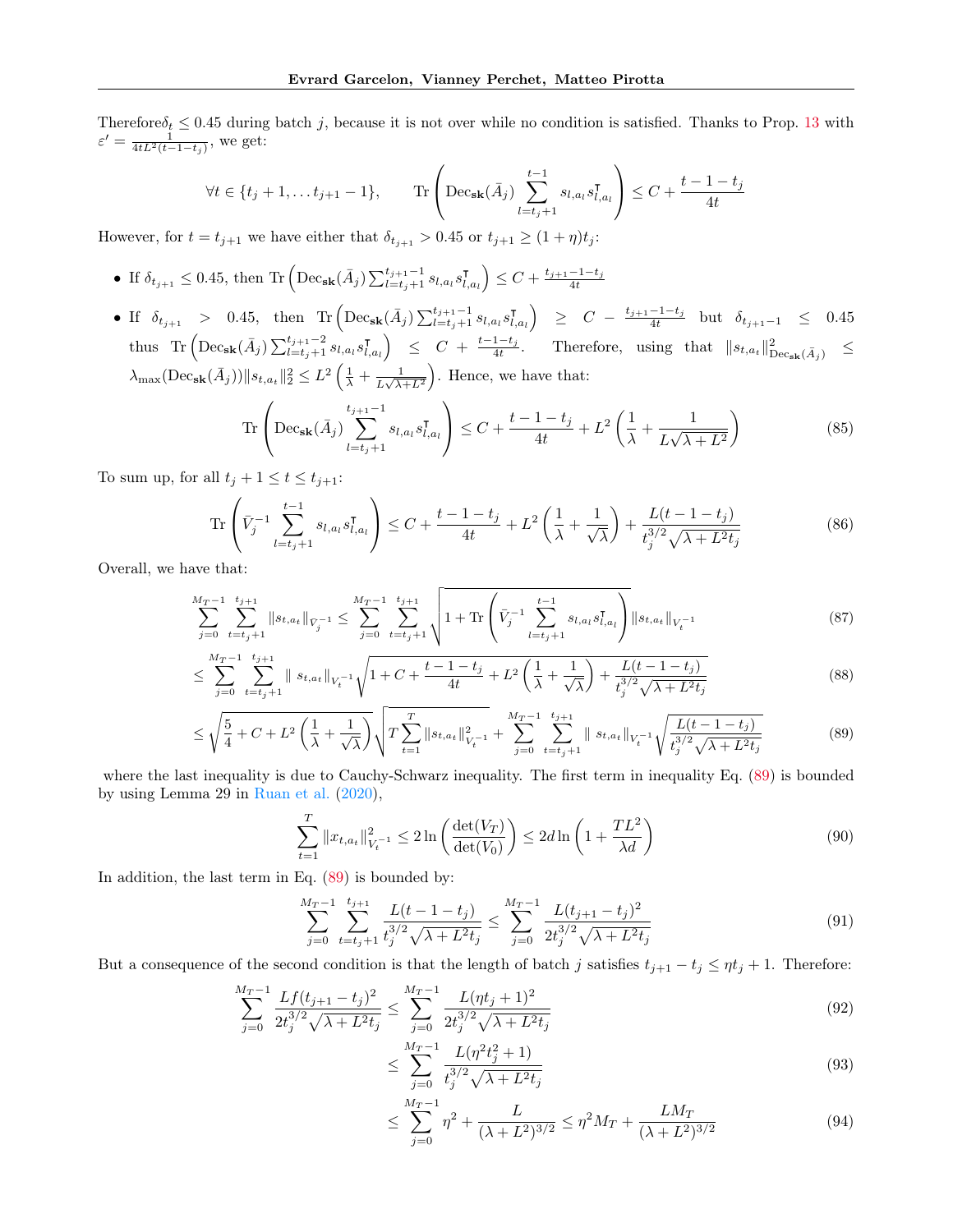Putting everything together we get:

$$
\sum_{j=0}^{M_T-1} \sum_{t=t_j+1}^{t_{j+1}} ||s_{t,a_t}||_{\tilde{V}_j^{-1}} \le \sqrt{\frac{5}{4} + C + L^2 \left(\frac{1}{\lambda} + \frac{1}{\sqrt{\lambda}}\right)} \sqrt{2T d \ln\left(1 + \frac{TL^2}{\lambda d}\right)} + \sqrt{2d \ln\left(1 + \frac{TL^2}{\lambda d}\right) \left(\eta^2 M_T + \frac{LM_T}{(\lambda + L^2)^{3/2}}\right)}
$$

Hence the result using the upper bound on  $\tilde{\beta}(j)$  proved in Lem. [16.](#page-25-2)

<span id="page-29-0"></span>Finally, the last term to bound is  $\odot$ , that we do similarly to the end of the proof of Lem[.20.](#page-27-2) **Lemma 21.** For all  $T \geq 1$ ,

$$
\sum_{j=0}^{M_T-1} \sum_{t=t_j+1}^{t_{j+1}} 2\tilde{\beta}(j) \sqrt{\frac{2L}{t_j^{3/2}\sqrt{\lambda + L^2 t_j}}} \le 2\sqrt{2L} M_T \beta^{\star} \left[1 + \frac{\eta}{\sqrt{L}}\right]
$$
(95)

with  $\beta^* = 1 + \sqrt{\lambda}S + \sigma \sqrt{d \left( \ln \left( 1 + \frac{L^2 T}{\lambda d} \right) + \ln \left( \frac{\pi^2 T^2}{6 \delta} \right) \right)}$  and  $M_T$  the number of episodes.

Proof. of Lem. [21.](#page-29-0) We have:

$$
\sum_{j=0}^{M_T-1} \sum_{t=t_j+1}^{t_{j+1}} 2\tilde{\beta}(j) \sqrt{\frac{2L}{t_j^{3/2}\sqrt{\lambda + L^2 t_j}}} \le 2\sqrt{2L} \max_j \tilde{\beta}(j) \sum_{j=0}^{M_T-1} \sqrt{\frac{1}{t_j^{3/2}\sqrt{\lambda + L^2 t_j}}} (t_{j+1} - t_j)
$$
(96)

But the condition on the length of the batch ensures that for any batch j,  $t_{j+1} - t_j \leq \eta t_j + 1$ , thus equation above can be bounded by:

$$
\sum_{j=0}^{M_T-1} \sum_{t=t_j+1}^{t_{j+1}} 2\tilde{\beta}(j) \sqrt{\frac{2L}{t_j^{3/2}\sqrt{\lambda + L^2 t_j}}} \le 2\sqrt{2L} \max_j \tilde{\beta}(j) \left[ M_T + \sum_{j=0}^{M_T-1} \eta \sqrt{\frac{\sqrt{t_j}}{\sqrt{\lambda + L^2 t_j}}} \right] \tag{97}
$$

$$
\leq 2\sqrt{2L} \max_{j} \widetilde{\beta}(j) \left[ M_T + \sum_{j=0}^{M_T - 1} \frac{\eta}{\sqrt{L}} \right] \tag{98}
$$

$$
\leq 2\sqrt{2L}M_T \max_{j} \widetilde{\beta}(j) \left[1 + \frac{\eta}{\sqrt{L}}\right] \tag{99}
$$

Hence the result.

Finally, we can finish the proof of Thm. [8,](#page-6-3) but we first recall its statement.

**Theorem.** Under Asm. [1,](#page-3-5) for any  $\delta > 0$  and  $T \geq d$ , there exists universal constants  $C_1, C_2 > 0$  such that the regret of HELBA (Alg. [4\)](#page-11-2) is bounded with probability at least  $1 - \delta$  by:

$$
R_T \leq C_1 \beta^{\star} \left( \sqrt{\left(\frac{5}{4} + C\right) dT \ln\left(\frac{TL}{\lambda d}\right)} + \frac{L^{3/2}}{\sqrt{\lambda}} \ln(T) \right) + C_2 \beta^{\star} M_T \max\left\{ \sqrt{L} + \eta, \eta^2 + \frac{L}{\sqrt{\lambda + L^2}^3} \right\}
$$

*Proof.* of Thm. [8.](#page-6-3) For any  $\delta > 0$ , let's define the event E as in the proof of Lem. [15.](#page-25-0) Then conditioned on this event, we have using Lem. [15:](#page-25-0)

$$
R_T(\text{HELBA}) \leq \sum_{j=0}^{M_T-1} \sum_{t=t_j+1}^{t_{j+1}} \frac{4}{t} \left( 1 + 2\tilde{\beta}(j) \left[ \frac{2}{t} + \sqrt{\frac{L}{t_j^{3/2} \sqrt{t_j L^2 + \lambda}}} + L\sqrt{\frac{1}{\lambda} + \frac{1}{\sqrt{\lambda}}} \right] \right) + \sum_{j=0}^{M_T-1} \sum_{t=t_j+1}^{t_{j+1}} 2\tilde{\beta}(j) \left[ \text{sqrt}_{\text{HE}} \left( s_{t,a_t}^\top \text{Dec}_{\textbf{sk}}(\bar{A}_j) s_{t,a_t} + \frac{L}{t_j^{3/2} \sqrt{\lambda + L^2 t_j}} \right) + \frac{1}{t} \right]
$$
(100)

 $\Box$ 

 $\Box$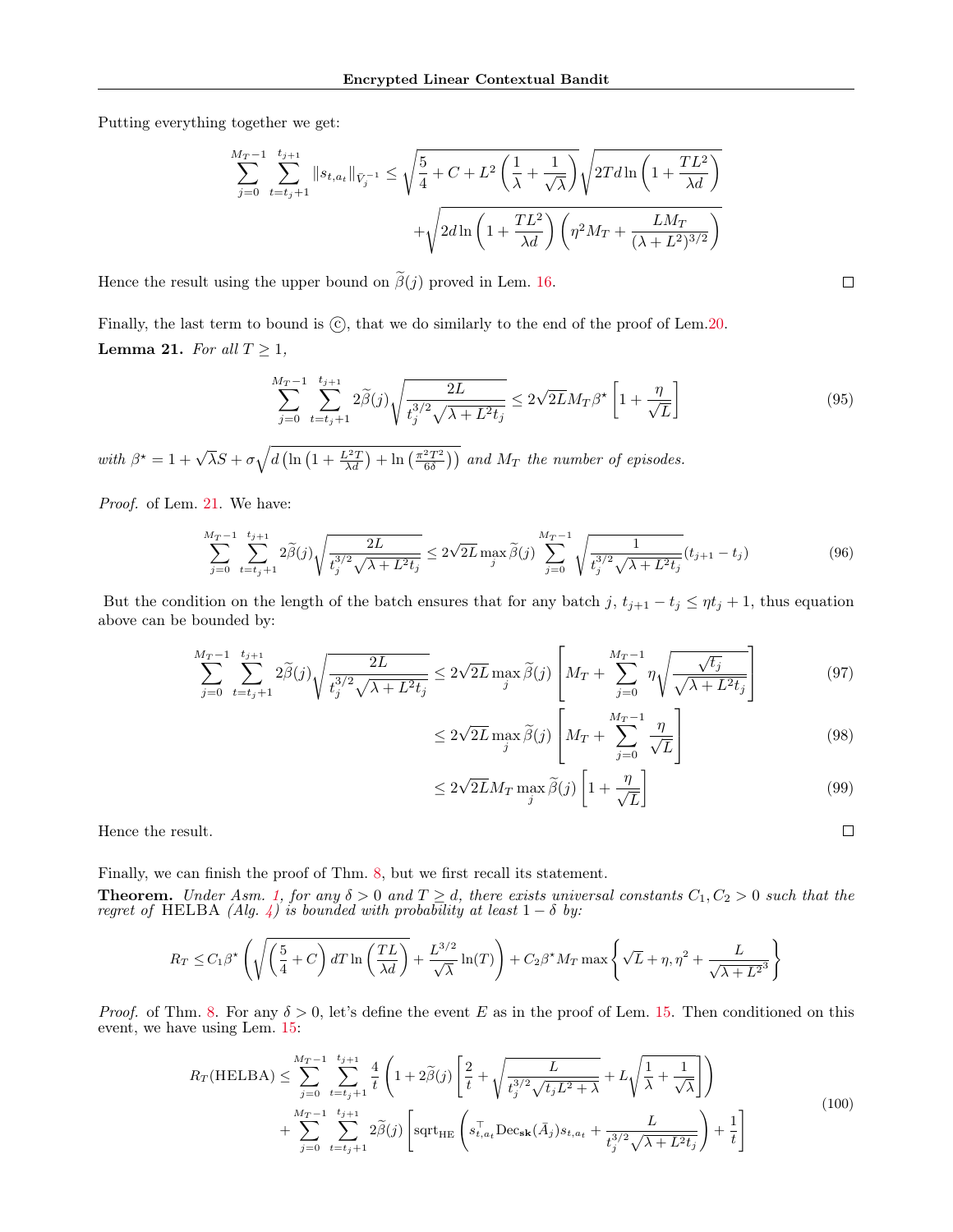But using Lem. [16](#page-25-2) to bound the first term of the RHS equation above but also Lem. [17,](#page-26-0) [18,](#page-27-0) [20](#page-27-2) and [21](#page-29-0) to the bound the second term, we get:

$$
R_T \text{(HELBA)} \le (1 + \ln(T)) \left[ 1 + \beta^* \left( 6 + L \sqrt{\frac{1}{\lambda} + \frac{1}{\sqrt{\lambda}}} + \sqrt{\frac{L}{\sqrt{\lambda}}} \right) \right]
$$

$$
+ \beta^* \sqrt{2d \ln\left( 1 + \frac{TL^2}{\lambda d} \right)} \left[ \sqrt{\frac{5}{4}} + C + L^2 \left( \frac{1}{\lambda} + \frac{1}{\sqrt{\lambda}} \right) \sqrt{T} + \left( \eta^2 + \frac{L}{(\lambda + L^2)^{3/2}} \right) M_T \right]
$$

$$
+ 2\sqrt{2L} M_T \beta^* \left[ 1 + \frac{\eta}{\sqrt{L}} \right]
$$
(101)

with 
$$
\beta^* = 1 + \sqrt{\lambda}S + \sigma \sqrt{d \left( \ln \left( 1 + \frac{L^2 T}{\lambda d} \right) + \ln \left( \frac{\pi^2 T^2}{6\delta} \right) \right)}
$$
 and  $M_T = 1 + \frac{d \ln \left( 1 + \frac{L^2 T}{\lambda d} \right)}{2 \ln \left( \frac{3}{4} + C - \frac{L\eta}{\sqrt{\lambda + L^2}} \right)} + \frac{\ln(T)}{\ln(1 + \eta)}$ 

# F IMPLEMENTATION DETAILS:

In this section, we further detail how HELBA is implemented. In particular, we present the matrix multiplication and matrix-vector operations.

For the experiments, we used the [PAL](#page-8-13)ISADE library (development version v1.10.4) PAL [\(2020\)](#page-8-13). This library automatically chooses most of the parameters used for the CKKS scheme. In particular the ring dimension of the ciphertext space is chosen automatically. In the end, the user only need to choose four parameters: the maximum multiplicative depth (here chosen at 100), the number of bits used for the scaling factor (here 50), the batch size that is to say the number of plaintext slots used in the ciphertext (here 8) and the security level (here chosen at 128 bits for Fig. [1\)](#page-6-2).

#### <span id="page-30-0"></span>F.1 Matrix/Vector Encoding

Usually, when dealing with matrices and vectors in homomorphic encryption there are multiple ways to encrypt those. For example, with a vector  $y \in \mathbb{R}^d$  one can create d ciphertexts encrypting each value  $y_i$  for all  $i \leq d$ . This approach is nonetheless expensive in terms of memory. An other approach is to encrypt directly the whole vector in a single ciphertext. A ciphertext is a polynomial  $(X \mapsto \sum_{i=0}^{N} a_i X^i)$  where each coefficient is used to encrypt a value of y  $(a_i = y_i \text{ for } i \leq d)$ . This second method is oftentimes preferred as it reduce memory usage.

It is possible to take advantage of this encoding method in order to facilitate computations, e.g., matrix multiplication, matrix-vector operation or scalar product. In this work, we need to compute the product of square matrices of size  $d \times d$ , thus we choose to encrypt each matrix/vector as a unique ciphertext (assuming  $d \leq N$ ). We have two different encoding for matrices and vectors. For a matrix  $A = (a_{i,j})_{i \in \{0,\dots,p-1\},j \in \{0,\dots,q-1\}}$  with  $p, q \in \mathbb{N}$ , we first transform A into a vector of size  $pq, \tilde{a} = (a_{0,0}, a_{0,1}, \ldots, a_{0,q-1}, \ldots, a_{1,0}, \ldots, a_{1,q-1}, \ldots, a_{p-1,q-1}).$ This vector is then encrypted into a single ciphertext. But for a vector  $y \in \mathbb{R}^q$ , we create a bigger vector of dimension pq (here p is a parameter of the encoding method for vectors),  $\tilde{y} = (y_j)_{i \in \{0,\dots,p-1\},j \in \{0,\dots,q-1\}}$  $(y_0, \ldots, y_{q-1}, y_0, \ldots, y_{q-1}, \ldots, y_{q-1})$ . We choose those two encodings because the homomorphic multiplication operation of PALISADE only perform a coordinate-wise multiplication between two ciphertexts. Therefore, using this encoding, a matrix-vector product for a matrix  $A \in \mathbb{R}^{p \times q}$ , a vector  $y \in \mathbb{R}^q$ , a public key **pk** as:

$$
c_A \times c_y = \text{Enc}_{\textbf{pk}}(\tilde{a} \cdot \tilde{y}) = \text{Enc}_{\textbf{pk}}\Bigg(\Bigg(a_{0,0}y_0, a_{0,1}y_1, \dots, a_{0,q-1}y_{q-1}, a_{1,0}y_0, a_{1,1}y_1, \dots, a_{1,q-1}y_{q-1}, a_{1,q-1}y_{q-1}, \dots, a_{p-1,q-1}y_{q-1}\Bigg)
$$

with  $\tilde{a}$  the encoding of A,  $c_A = \text{Enc}_{\textbf{pk}}(\tilde{a})$ ,  $\tilde{y}$  the encoding of y of dimension pq and  $c_y = \text{Enc}_{\textbf{pk}}(\tilde{y})$ ,  $\times$ the homomorphic multiplication operation and  $\tilde{a} \cdot \tilde{y}$  the element-wise product. Then using EvalSumCol (an implementation of the SumColVec method from [Han et al.](#page-9-26) in the PALISADE library) to compute partial sums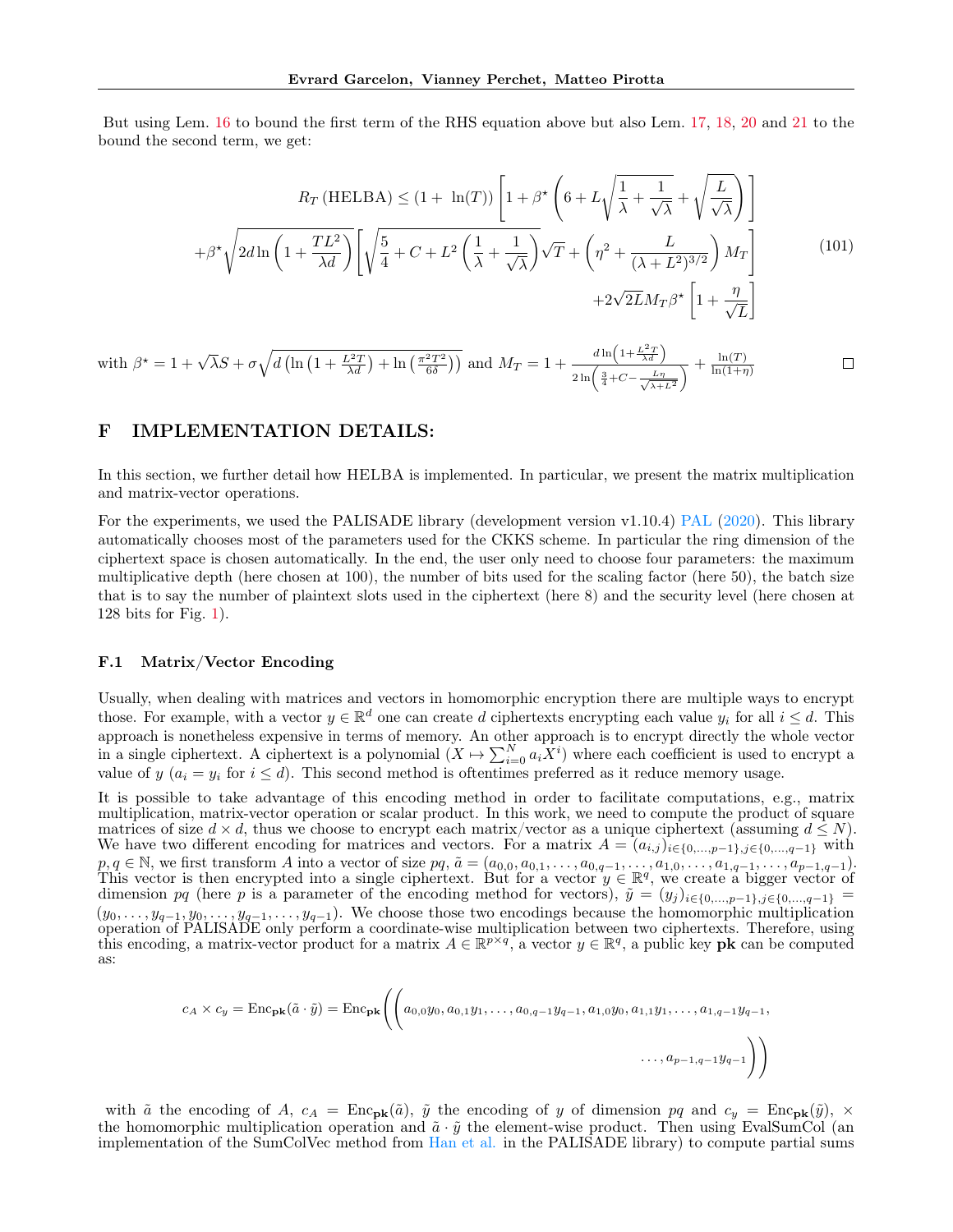of the coefficients of  $c_A \times c_y$ , we get:

$$
\text{EvalSumCol}(c_A \times c_y, p, q) = \text{Enc}_{\textbf{pk}} \Bigg( \Bigg( \sum_{j=0}^{q-1} a_{0,j} y_j, \dots, \sum_{j=0}^{q-1} a_{0,j} y_j, \sum_{j=0}^{q-1} a_{1,j} y_j, \dots, \sum_{j=0}^{q-1} a_{1,j} y_j, \dots, \sum_{j=0}^{q-1} a_{1,j} y_j, \dots, \sum_{j=0}^{q-1} a_{1,j} y_j, \dots, \sum_{j=0}^{q-1} a_{1,j} y_j, \dots, \sum_{j=0}^{q-1} a_{1,j} y_j, \dots, \sum_{j=0}^{q-1} a_{1,j} y_j, \dots, \sum_{j=0}^{q-1} a_{1,j} y_j, \dots, \sum_{j=0}^{q-1} a_{1,j} y_j, \dots, \sum_{j=0}^{q-1} a_{1,j} y_j, \dots, \sum_{j=0}^{q-1} a_{1,j} y_j, \dots, \sum_{j=0}^{q-1} a_{1,j} y_j, \dots, \sum_{j=0}^{q-1} a_{1,j} y_j, \dots, \sum_{j=0}^{q-1} a_{1,j} y_j, \dots, \sum_{j=0}^{q-1} a_{1,j} y_j, \dots, \sum_{j=0}^{q-1} a_{1,j} y_j, \dots, \sum_{j=0}^{q-1} a_{1,j} y_j, \dots, \sum_{j=0}^{q-1} a_{1,j} y_j, \dots, \sum_{j=0}^{q-1} a_{1,j} y_j, \dots, \sum_{j=0}^{q-1} a_{1,j} y_j, \dots, \sum_{j=0}^{q-1} a_{1,j} y_j, \dots, \sum_{j=0}^{q-1} a_{1,j} y_j, \dots, \sum_{j=0}^{q-1} a_{1,j} y_j, \dots, \sum_{j=0}^{q-1} a_{1,j} y_j, \dots, \sum_{j=0}^{q-1} a_{1,j} y_j, \dots, \sum_{j=0}^{q-1} a_{1,j} y_j, \dots, \dots, \sum_{j=0}^{q-1} a_{1,j} y_j, \dots, \dots, \sum_{j=0}^{q-1} a_{1,j} y_j, \dots, \dots, \sum_{j=0}^{q-1} a_{1,j} y_j, \dots, \dots,
$$

Finally, the matrix-vector product Ay is computed by EvalSumCol( $c_A \times c_y$ , p, q) taking the coefficient at  $(j + j \cdot$  $p)_{j\in[p]}$ .

## F.2 Matrix Multiplication

Using the encoding of App. [F.1](#page-30-0) we have a way to compute a matrix-vector product therefore computing the product between two square matrices  $M, N \in \mathbb{R}^{p \times p}$  can be done using a series of matrix-vector products. However, this approach requires  $p$  ciphertexts to represent a matrix. We then prefer to use the method introduced in Sec. 3 of [Jiang et al.](#page-9-27) [\(2018\)](#page-9-27). This method relies on the following identity for any matrices  $M, N \in \mathbb{R}^{p \times p}$  and  $i, j \in \{0, \ldots, p-1\}$ :

<span id="page-31-0"></span>
$$
(MN)_{i,j} = \sum_{k=0}^{p-1} M_{i,k} N_{k,j}
$$
  
= 
$$
\sum_{k=0}^{p-1} M_{i,[i+k+j]_p} N_{[i+k+j]_p,j}
$$
  
= 
$$
\sum_{k=0}^{p-1} \sigma(M)_{i,[j+k]_p} \tau(N)_{[i+k]_p,j}
$$
  
= 
$$
\sum_{k=0}^{p-1} (\phi^k \circ \sigma(M))_{i,j} (\psi^k \circ \tau(N))_{i,j}
$$
 (102)

where we define  $\sigma, \tau, \psi$  and  $\phi$  as: and  $[.]_p$  is the modulo operator. Therefore, using Eq. [\(102\)](#page-31-0) we have that

- $\bullet \ \sigma(M)_{i,j} = M_{i,[i+j]_p}$ •  $\psi(M)_{i,j} = M_{i,[i+1]_p}$
- $\tau(M)_{i,j} = M_{[i+j]_n,j}$ •  $\phi(M)_{i,j} = M_{[i+1]_p,j}$

computing the product between  $M$  and  $N$  can simply be done by computing a component-wise multiplication between  $(\phi^k \circ \sigma(M))_{i,j}$  and  $(\psi^k \circ \tau(N))_{i,j}$  for all  $k \in \{0, \ldots, p-1\}$ . Those quantities can in turn be easily computed thanks to a multiplication between a plaintext and a ciphertext (this does not impact the depth of the ciphertext).

#### F.3 Influence of the Security Level

Finally, we investigate the influence of the security level  $\kappa$  on the running time and regret of HELBA. As mentioned in Sec. [6](#page-6-0) the security parameter  $\kappa$  ensures that an attacker has to perform at least  $2^{\kappa}$  operations in order to decrypt a ciphertext encrypted using an homomorphic encryption scheme. But, the security parameter also has an impact on the computational efficiency of our algorithm. Indeed the dimension  $N$  of the ciphertext space, i.e., the degree of the polynomials in  $\mathbb{Z}[X]/(X^N + 1)$ , increases with the multiplicative depth D and  $\kappa$ . However, this means that our algorithm has to compute operations with polynomials of higher dimensions hence more computationally demanding.

The library PALISADE allows us to choose  $\kappa \in \{128, 192, 256\}$ . We executed HELBA with the same parameter and the same environment of Sec. [6](#page-6-0) except for the parameter  $\kappa$  which now varies in {128, 192, 256}. First, we investigate the regret of for each parameter  $\kappa$ , this parameter should have no impact on the regret HELBA, as showed in Fig. [2.](#page-32-0)

Second, we investigate the running time for each  $\kappa \in \{128, 192, 256\}$  $\kappa \in \{128, 192, 256\}$  $\kappa \in \{128, 192, 256\}$ . Table 1 shows the ratio between the total computation time of 130 steps using the environment described in Sec. [6](#page-6-0) with HELBA for different security